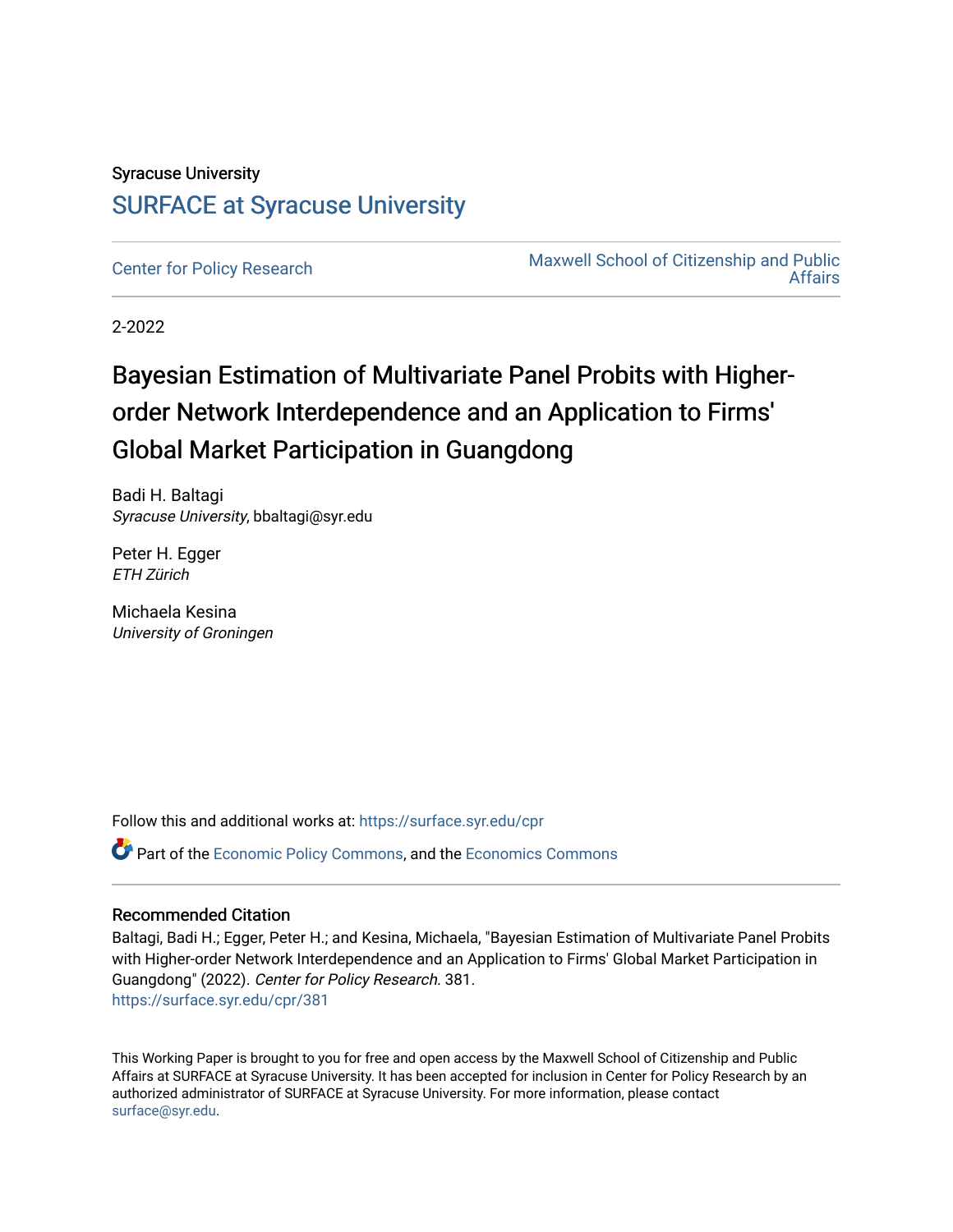# **CENTER FOR POLICY RESEARCH THE MAXWELL SCHOOL WORKING PAPER SERIES**

# **Bayesian Estimation of Multivariate Panel Probits with Higher-order Network Interdependence and an Application to Firms' Global Market Participation in**

# **Guangdong**

**Badi H. Baltagi, Peter H. Egger, and Michaela Kesina** Paper No. 247 February 2022

## **ISSN: 1525-3066**

426 Eggers Hall Syracuse University Syracuse, NY 13244-1020 **T** 315.443.3114 **E** ctrpol@syr.edu https://surface.syr.edu/cpr\_workingpapers/



Center for Policy Research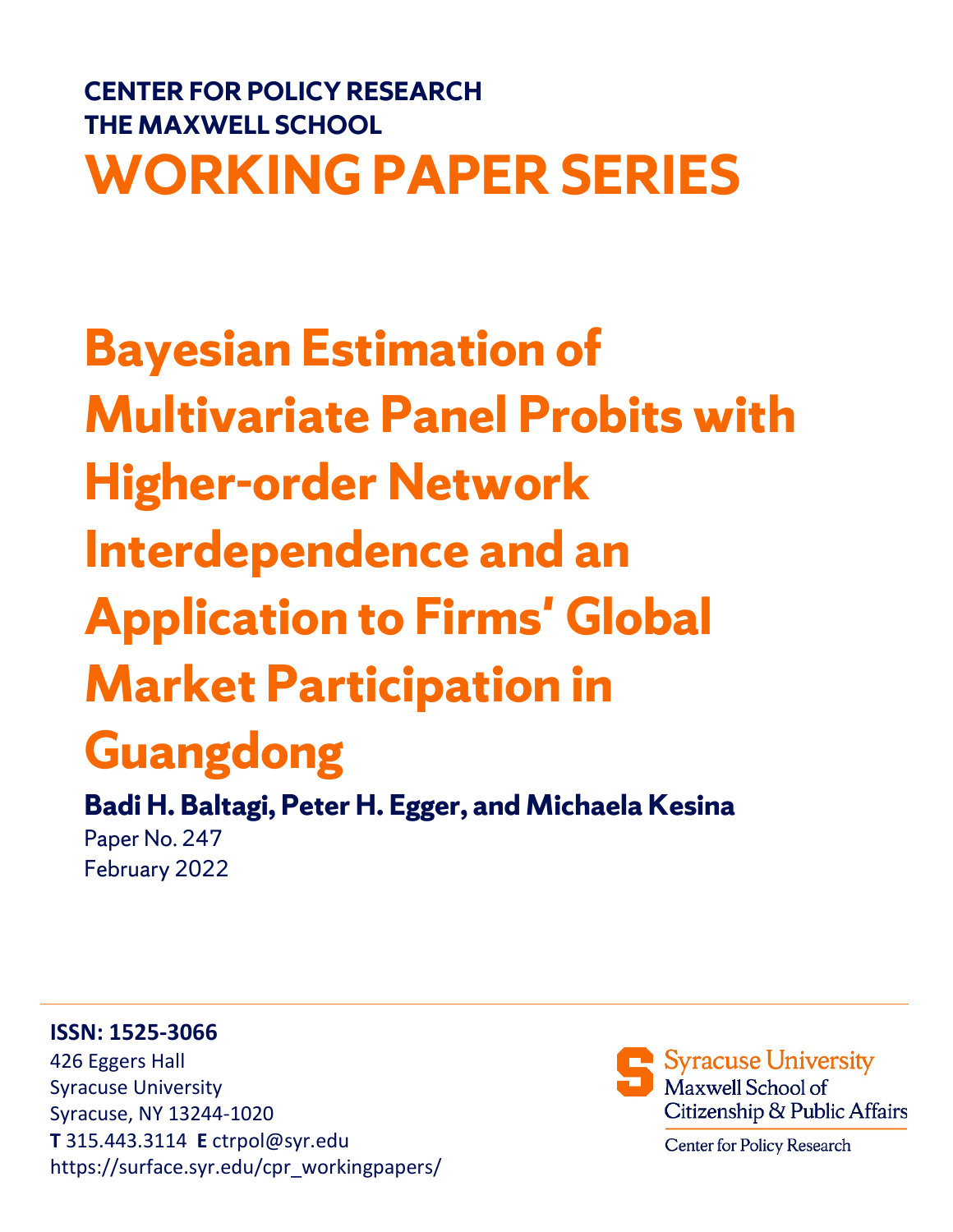## **CENTER FOR POLICY RESEARCH – Spring 2022**

#### **Leonard M. Lopoo, Director Professor of Public Administration and International Affairs (PAIA)**

#### **Associate Directors**

Margaret Austin Associate Director, Center for Policy Research

John Yinger Trustee Professor of Economics (ECON) and Public Administration and International Affairs (PAIA) Associate Director, Center for Policy Research

### **SENIOR RESEARCH ASSOCIATES**

Badi Baltagi, ECON Robert Bifulco, PAIA Carmen Carrión-Flores, ECON Sean Drake, SOC Alfonso Flores-Lagunes, ECON Sarah Hamersma, PAIA Madonna Harrington Meyer, SOC Colleen Heflin, PAIA William Horrace, ECON Yilin Hou, PAIA

Hugo Jales, ECON Jeffrey Kubik, ECON Yoonseok Lee, ECON Amy Lutz, SOC Yingyi Ma, SOC Jerry Miner, ECON Shannon Monnat, SOC Jan Ondrich, ECON David Popp, PAIA Stuart Rosenthal, ECON Michah Rothbart, PAIA Alexander Rothenberg, ECON Rebecca Schewe, SOC Amy Ellen Schwartz, PAIA/ECON Ying Shi, PAIA Saba Siddiki, PAIA Perry Singleton, ECON Yulong Wang, ECON Peter Wilcoxen, PAIA Maria Zhu, ECON

### **GRADUATE ASSOCIATES**

| Rhea Acuña, PAIA               | Joshua Grove, SOC               | Christopher Rick, PAIA    |
|--------------------------------|---------------------------------|---------------------------|
| Graham Ambrose, PAIA           | Hyojeong Kim, PAIA              | Sam Saltmarsh, ECON       |
| Mariah Brennan, SOC. SCI.      | Mattie Mackenzie-Liu, PAIA      | Spencer Shanholtz, PAIA   |
| Brandon Charles, PAIA          | Maeve Maloney, ECON             | Sarah Souders, PAIA       |
| Zigiao Chen, PAIA              | Austin McNeill Brown, SOC. SCI. | Yue Sun, SOC              |
| Yoon Jung Choi, PAIA           | Qasim Mehdi, PAIA               | Joaquin Urrego, ECON      |
| Stephanie Coffey, ECON         | Nicholas Oesterling, PAIA       | Yao Wang, ECON            |
| Adam Cucchiara, PAIA           | Claire Pendergrast, SOC         | Zhanhan Yu, ECON          |
| William Clay Fannin, PAIA      | Lauryn Quick, PAIA              | Xiaoyan Zhang, Human Dev. |
| Giuseppe Germinario, ECON      | Michael Quinn, ECON             | Bo Zheng, PAIA            |
| Myriam Gregoire-Zawilski, PAIA | Radine Rafols, ECON             | Dongmei Zuo, SOC. SCI.    |

#### **STAFF**

| Willy Chen, Research Associate  |
|---------------------------------|
| Michael Dunaway, Postdoctoral   |
| Scholar                         |
| Katrina Fiacchi, Administrative |
| Specialist                      |

Michelle Kincaid, Senior Associate, Maxwell X Lab Emily Minnoe, Administrative Assistant Hannah Patnaik, Managing Director, Maxwell X Lab

Candi Patterson, Computer **Consultant** Xiaohan Sun, Postdoctoral Scholar Samantha Trajkovski, Postdoctoral **Scholar**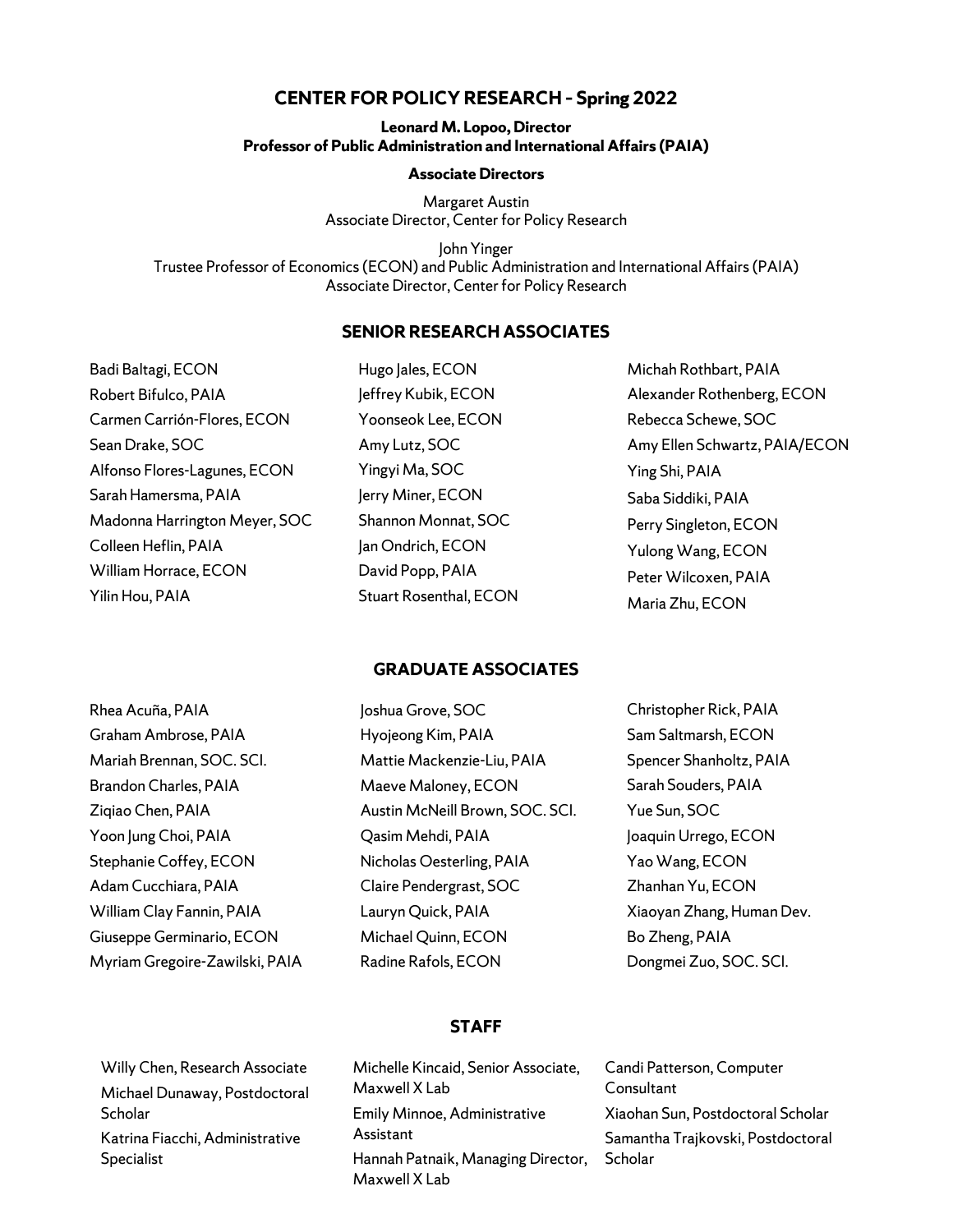#### **Abstract**

This paper proposes a Bayesian estimation framework for panel-data sets with binary dependent variables where a large number of cross-sectional units is observed over a short period of time, and crosssectional units are interdependent in more than a single network domain. The latter provides for a substantial degree of flexibility towards modelling the decay function in network neighborliness (e.g., by disentangling the importance of rings of neighbors) or towards allowing for several channels of interdependence whose relative importance is unknown ex ante. Besides the flexible parameterization of cross-sectional dependence, the approach allows for simultaneity of the equations. These features should make the approach interesting for applications in a host of contexts involving structural and reduced-form models of multivariate choice problems at micro-, meso-, and macroeconomic levels. The paper outlines the estimation approach, illustrates its suitability by simulation examples, and provides an application to study exporting and foreign ownership among potentially interdependent firms in the specialized and transport machinery sector in the province of Guangdong.

#### **JEL No.:** C11, C31, C35, F14, F23, L22, R10

**Keywords:** Network Models; Spatial Models; Higher-Order Network Interdependence; Multivariate Panel Probit; Bayesian Estimation; Firm-Level Data; Chinese Firms

**Authors:** Badi H. Baltagi, Department of Economics and Center for Policy Research, Syracuse University, 426 Eggers Hall, Syracuse, NY 13244, bbaltagi@syr.edu; Peter H. Egger, ETH Zürich, CEPR, CESifo, GEP; Michaela Kesina, University of Groningen.

#### **Acknowledgement**

The authors gratefully acknowledge numerous helpful comments by three anonymous reviewers and the editor in charge (Herman K. van Dijk) on an earlier version of the manuscript. Egger gratefully acknowledges funding from SNF under grant no. 100018-169537.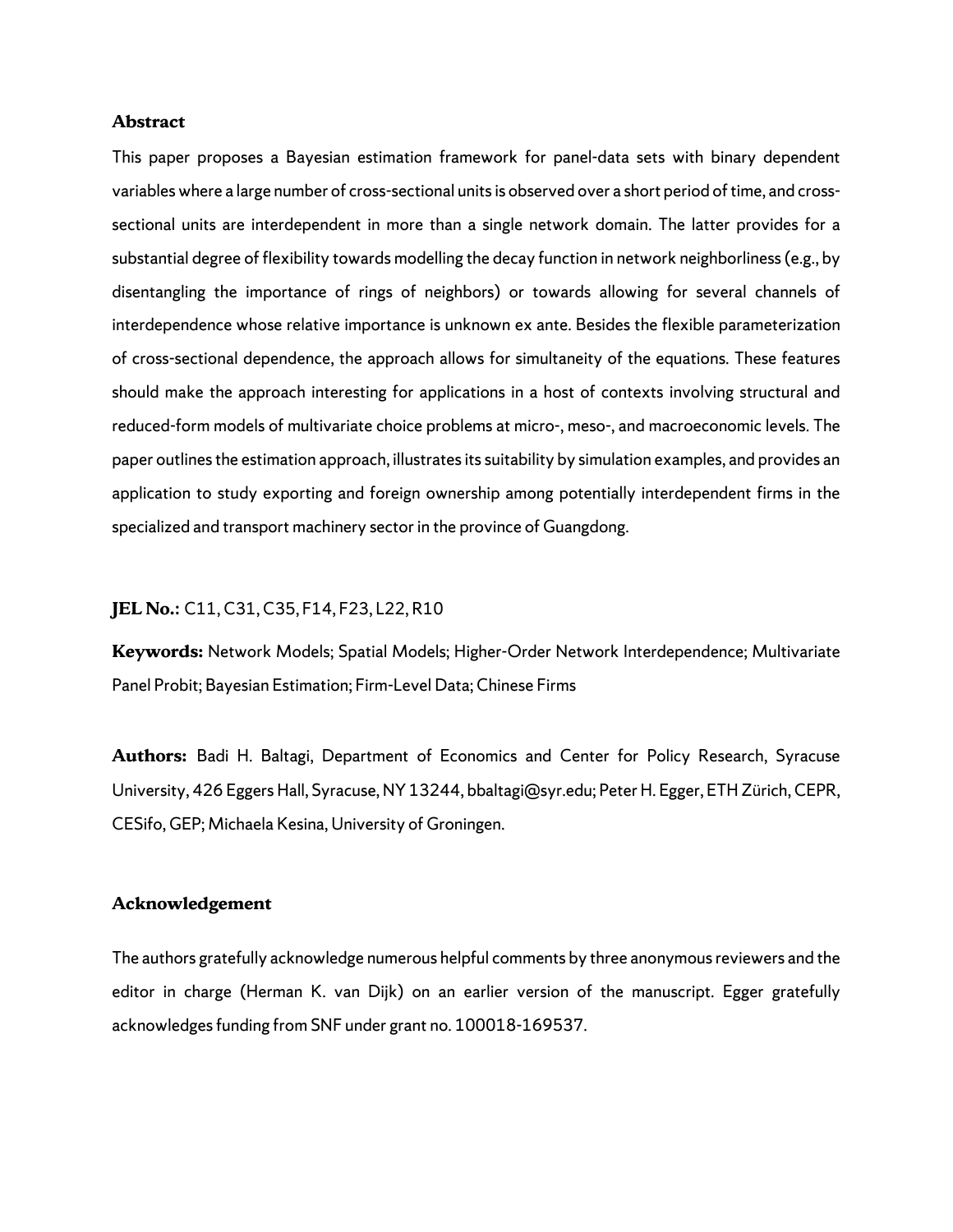## 1 Introduction

The past two decades have witnessed major developments in the analysis of economic, econometric, and statistical models with data-generating processes that involve cross-sectionally dependent outcome variables. The economic foundations of such processes include structural models where vectors of outcomes are generated through general-equilibrium models, through strategic interaction, or through non-strategic network interactions (e.g., through social networks). In econometrics, the estimators devised for the analysis of such processes range from maximum likelihood estimation to generalized method of moments to Bayesian Markov chain Monte Carlo simulation.

Three observations regarding the development of estimation methods are important. First, the range of estimators available with processes, where the structural equations are linear in parameters is ample, but this is not the case with processes for nonlinear (e.g., probability) models. Second, research on multivariate equation models, e.g., seemingly unrelated or simultaneous equation models, allowing for cross-sectional dependence is scarce for linear structural-equations models and even more so for nonlinear models. Third, as we explain below, currently available estimators address situations where not only the source or channel but also the degree is fully known up to scale to the researcher. We give two examples to clarify the background for these observations, one related to corporate tax competition between jurisdictions and one to firms' market participation.

With corporate tax competition, one typically estimates a model, where a vector of corporate tax rates (across countries or subnational units) is determined by a weighted average of those tax rates in other jurisdictions and a linear index of shifters of those tax rates (see Devereux, Lockwood, and Redoano, 2008). In this example, the tax rates of other jurisdictions would be weighted either by a matrix with row-sum or maximum-row-sum normalized inverse distances, the coefficient on the weighted tax rate would measure the nature and degree of tax competition and parameterize together with the entries in the weights matrix the slope of the reaction function (e.g., whether tax rates are strategic substitutes or complements), and the linear index would be a parameterization of the shifters of equilibrium tax rates. Three issues are worth noting in this regard. First, corporate tax rates are assumed to be independent and not a function of other tax instruments (e.g., personal income tax rates, sales tax rates, value added tax rates, etc.). Second, the weights used to aggregate other jurisdictions' tax rates are all known to the researcher and only the one parameter on the weighted average tax rates of other jurisdictions is estimated. Hence, the (tax) reaction function is fully postulated up to one unknown scalar. Third, the structural form of this tax-competition problem – where one jurisdiction's tax rate depends on the tax rates of the others – is linear in parameters. For this example, a host of estimators for network problems along the mentioned lines could be used for estimation.

Modern trade models of the firm motivate empirical models where the participation of a firm in the export market depends on the firms' latent profits associated with that participation (see Melitz, 2003). Since a firm's export market participation is captured by a binary indicator variable and net profits associated with exporting are only observed for exporters, the problem is typically analyzed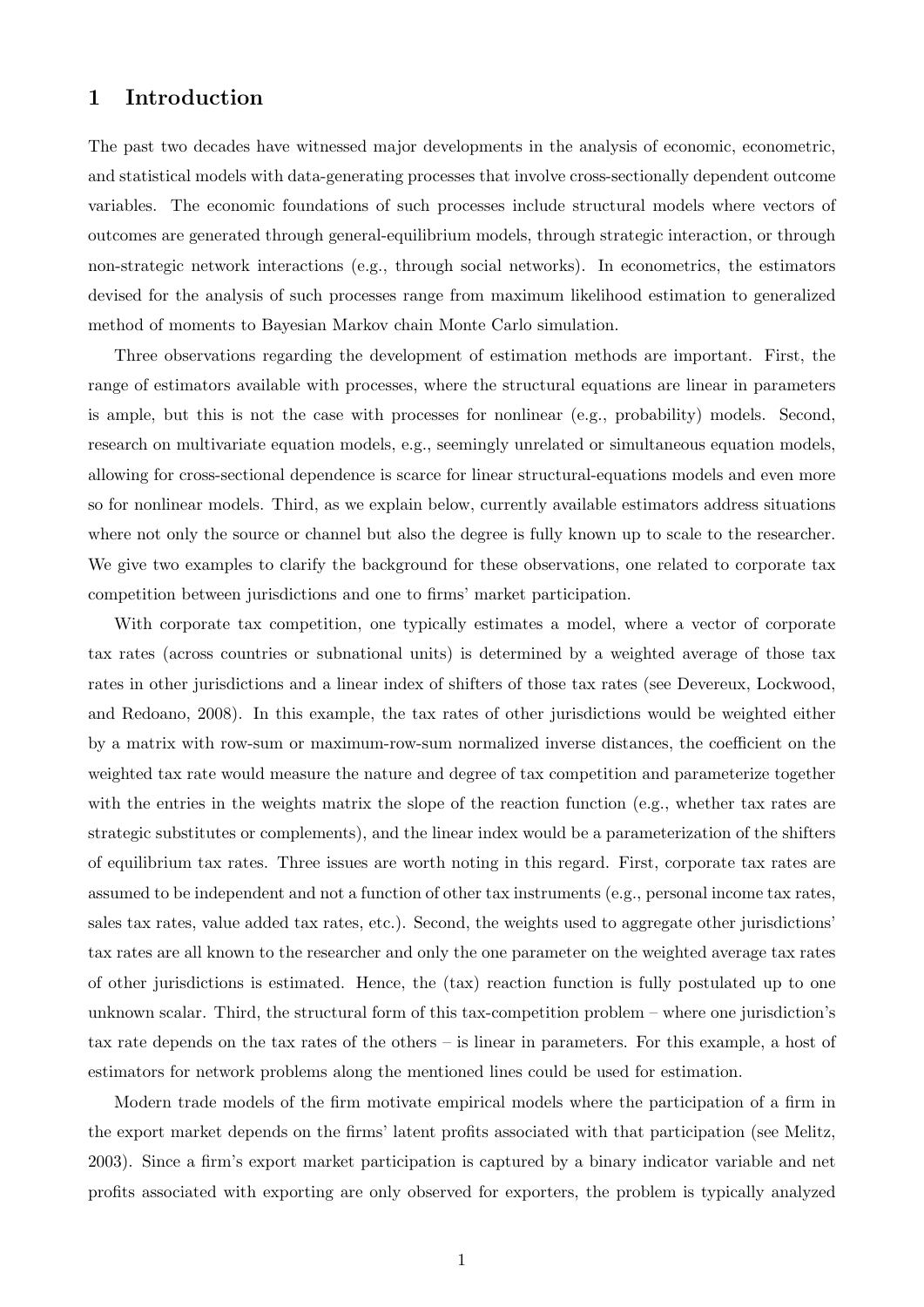by means of a probit or other nonlinear probability model and net profits from exporting are treated as latent (see Bernard and Wagner, 2001). Again, three issues are worth noting. First, export market participation is assumed as to be independent and not a function of other globalization strategies (e.g., foreign direct investment, etc.; see Helpman, Melitz, and Yeaple, 2004, for a model where firms consider the choice of exporting and/or going multinational simultaneously). Second, export entry is strategically independent from other firms' choices (i.e., the network weights are set to zero between firms and only a firm's own characteristics and general-equilibrium-related, common aggregate market characteristics matter for that choice). Third, the structural form of this choice problem is nonlinear in parameters. For this example, estimators for single-equation choice problems without network interactions are commonly postulated and used.

However, researchers are faced with processes that do not adhere to such structures. E.g., individuals, firms, or jurisdictions may be faced with a choice between several correlated alternatives. Moreover, the intensity of the network may not be known up to just one single parameter. In this paper, we will focus on the scenario where firms may participate in the global market not only by trading but also by being part of a multinational company with foreign establishments. In doing so, we will permit the choices of export and/or multinational organization participation to be interrelated between firms, and we will also permit the decay of interdependencies to change at a rate that is more flexible than what is customarily assumed.<sup>[2](#page-5-0)</sup>

In choice problems with cross-sectionally independent units, maximum likelihood estimation is the leading approach. This approach maximizes a nonlinear transform of an index function that is linear in parameters. With, cross-sectional dependence of outcomes, the reduced form of a structural model that is linear in parameters is nonlinear in those parameters, and the associated likelihood function with  $N$ cross-sectional units involves evaluating an N-dimensional integral, which is cumbersome already with a single-equation model.[3](#page-5-1) Therefore, over the past years, Bayesian Markov chain Monte Carlo methods became a popular approach for estimating nonlinear choice models with network interdependencies (see LeSage, 2000; LeSage and Pace, 2009; Wang and Kockelmann, 2009, Zhou, Wang, and Holguin-Veras, 2016, to mention a few).

While many economic models involve frictions which parameterize the decay of strategic or nonstrategic interdependencies (in the above examples: the weights used to aggregate other jurisdictions' tax rates or other firms' latent profits), they do not inform us about the mapping of observable friction-related variables (e.g., geographical distance, trade links, etc.) into the theoretical concept of frictions. The latter suggests that an approach, where the mapping of interactions-decay-generating variables is parameterized more flexibly may be preferable over one, where the decay function is fully specified. One approach to permit for a greater flexibility of the decay function considers the weights

<span id="page-5-0"></span><sup>&</sup>lt;sup>2</sup>Recall that the customary approach with spatial models is to postulate a network decay of one of two forms: either network effects are identical for all neighbors and zero for nonneighbors (that is the case with a single contiguity matrix) or they decline with distance in a pre-specified, known form.

<span id="page-5-1"></span><sup>3</sup>Clearly, the maximization problem becomes even more cumbersome with multiple equations at hand.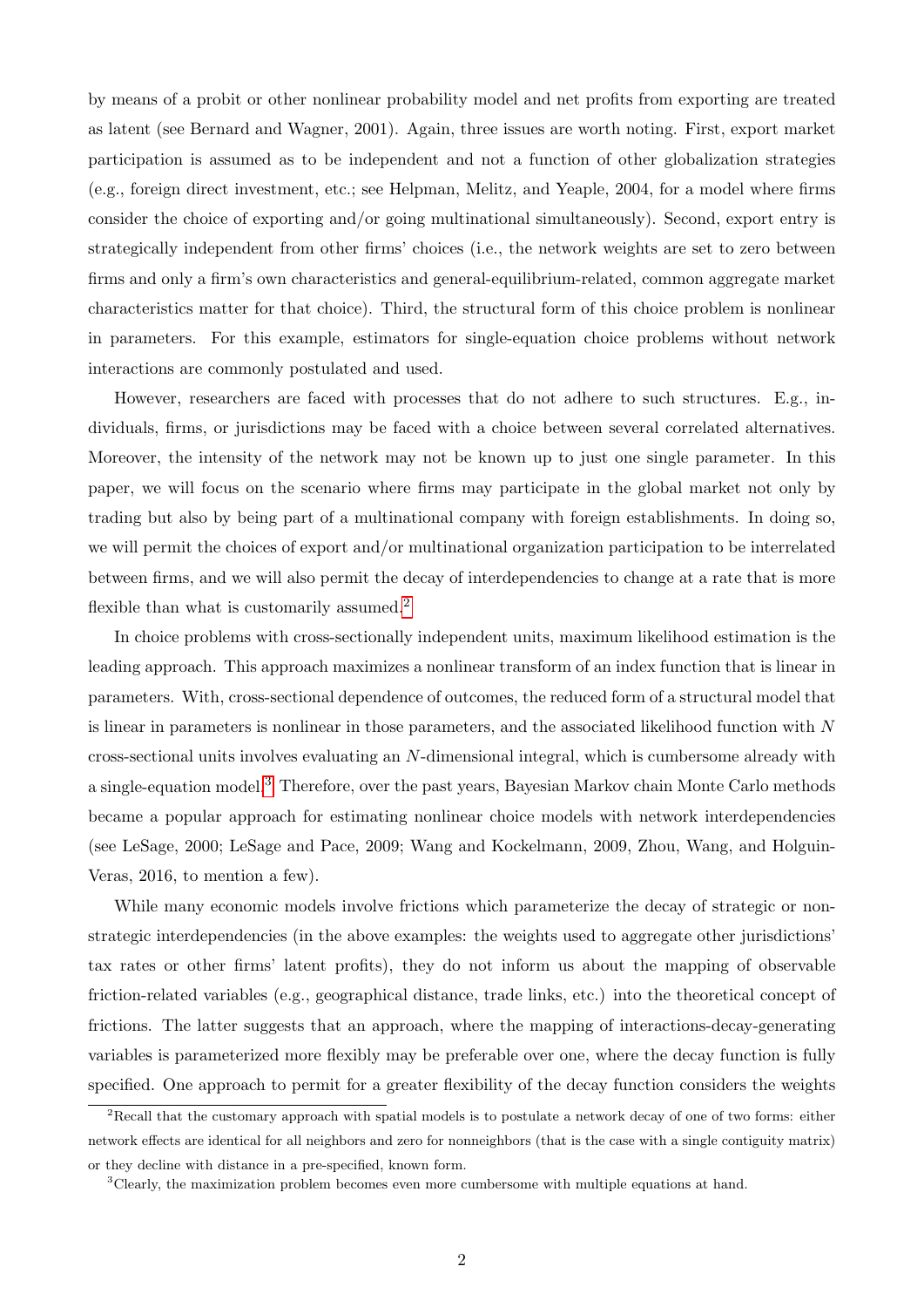matrices aggregating other units' outcome and other variables to be split into several matrices to allow for interactions-distance piece-wise slopes (see Lee and Liu, 2010; Badinger and Egger, 2011, 2013, 2015; Gupta and Robinson, 2015; or Han, Hsieh, and Lee, 2017; to mention a few). The latter is fit to provide a more flexible parameterization of the interactions-decay function than an approach with just one fully-specified weights matrix.

This paper proposes an estimation framework for a multivariate binary choice panel-data model that features higher-order network or spatial interdependence in the latent outcomes. Such a model is well suited for analyzing structural systems of binary choices, where the cross-sectional units make their choices in an interdependent way, and where interdependence materializes in a way that cannot be captured by a single weights matrix that is scaled by one unknown parameter.

The merit of such a model can best be described by way of the empirical example we use in this paper. We employ census-type firm-level panel data covering four years. The firms are located in the province of Guangdong in China, and they all belong to the specialized and transport facilities manufacturing sector. The outcomes of interest are the time-variant binary choices about exporting and multinational-network participation. The empirical model can be viewed as a representation of a structural-model framework of exporting and multinational-firm set-up. Economic theory suggests that these decisions are not independent of each other, and multinational firms likely engage in exporting, more so than the average firm. Key parameters in such a set-up are the specific fixed costs to these choices. Traditionally, the economic literature assumes that these fixed costs are independent of the latent outcomes of other firms with regard to the same decisions. We challenge this assumption by allowing fixed costs to depend on latent outcomes of neighboring firms. In doing so, we distinguish between close and less-close neighbors. The results indicate that the (latent) net benefits from exporting depend positively on the net benefits of multinational-network membership. Net benefits of either choice depend on those of neighboring firms. However, the interdependencies between firms do not only vanish with distance, but they vanish *relatively* more strongly for closer than for less-close neighbors. Unveiling such insights together requires the use of a novel model as the one proposed in this paper.

The potential applications of the model we outline in the paper are wide. A fixed number of outcomes and a fixed number of rings of neighbors or different channels of interdependence could be considered.[4](#page-6-0) Examples of other applications could include the following. With regard to firms, one could study the determinants of binary incorporation and different binary managerial leadership styles, when such choices are allowed to be interdependent between firms. With regard to households and individuals, one could study binary labor market participation and fertility choices, again assuming that households make such decisions not independently from each other. At a more macroeconomic level,

<span id="page-6-0"></span><sup>4</sup>It should be noted that the consideration of rings of neighbors, where the weights matrices pertaining to different rings are not correlated should be considered as less problematic than a case where several correlated weights matrices (e.g., parameterizing different spillover channels) are considered. See both Section 2.2. and the simulation results in Debarsy and LeSage (2020) for evidence on problems associated with the use of several correlated weights matrices.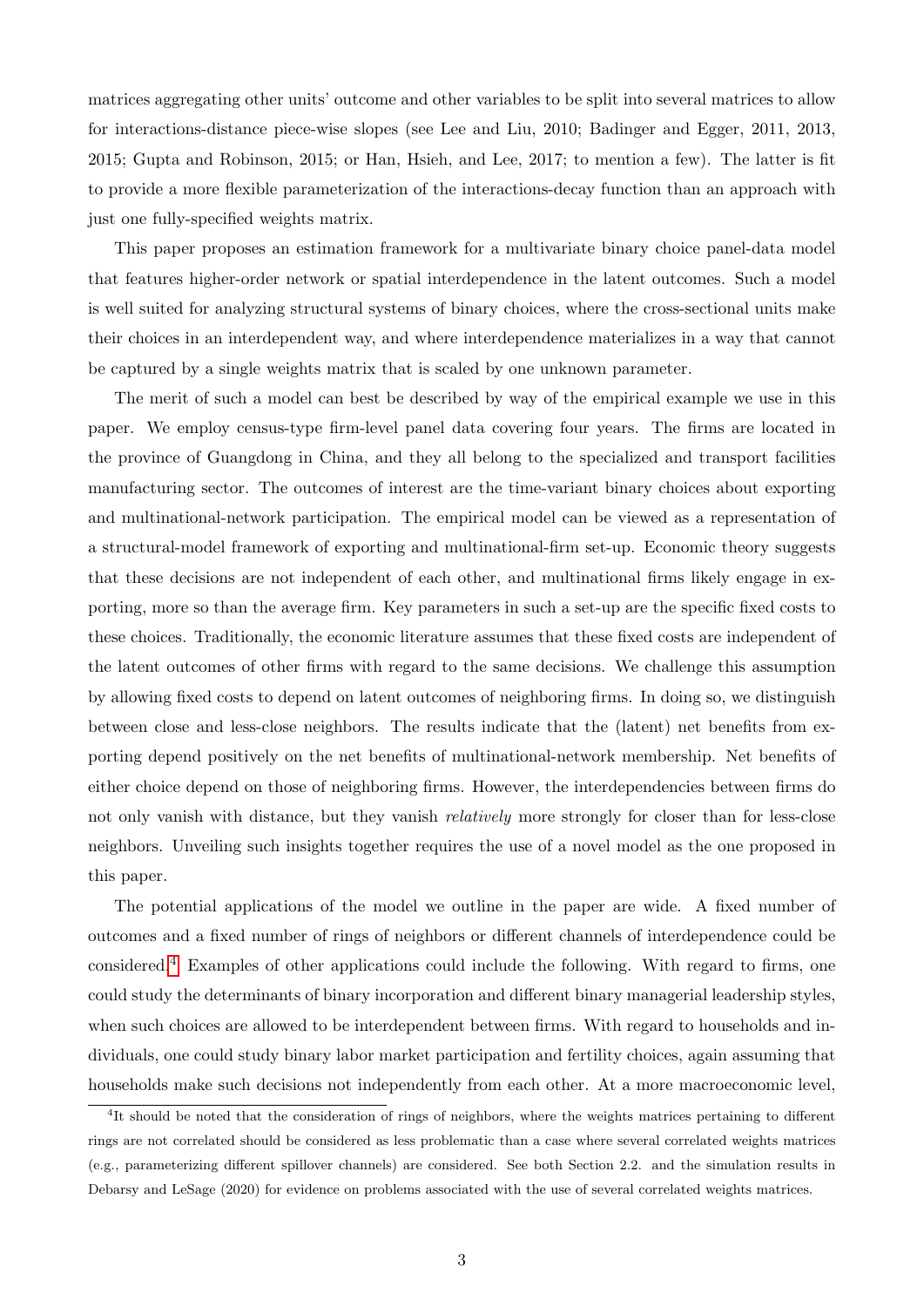one could study the determinants of binary memberships in trade, investment, and tax agreements, allowing for such memberships not to happen independently across countries and country pairs. Economic theory provides structural guidance for modelling all such choices. However, the opportunity to specify latent outcomes as to influence each other and each outcome for any cross-sectional unit to depend flexibly on latent outcome of other units is important.

The proposed model promises two benefits. On the one hand, it permits treating interrelated choices which happen under network interdependencies simultaneously. Moreover, it permits a more flexible specification of the decay function which parameterizes the cross-sectional interdependencies. The latter is important, if one is interested in quantifying the marginal effects of shocks across the agents or units of observation in the data, as these marginal effects do not only depend on the magnitude of the shock and the level of latent outcome in the outset but also on the positioning of the units of observation in the network. Clearly, postulating a decay function of interdependencies which is globally too flat or too steep in some space (e.g., geographical distance) entails that the degree of heterogeneity in the marginal effects of said shock may have a large bias. This can be avoided when allowing for a more flexible decay function for interdependencies.

The remainder of the paper is organized as follows. The subsequent section provides a literature review. Section 3 outlines the econometric model. Section 4 proposes the estimation of this model using Markov Chain Monte Carlo simulation. Simulation results on the performance of the estimation approach are reported in an online appendix and Section 5 presents the empirical application. The last section concludes with a brief summary of the results. We provide further details on the Monte Carlo simulations, the empirical implementation and results, and the theoretically admissible parameter space in an online appendix to the paper.

## 2 Review of the relevant literature

Models for the analysis of network or spatial data have become increasingly important in recent years. The reason for this is that data at all levels of aggregation – country, region, city, firm, household, etc. – have become available which enable one to study the determinants of outcomes of interest of these aggregates as cross-sectionally dependent processes. Cross-sectional units can depend on each other in geographical space, input-output linkages, factor flows, and market interaction as well as collaboration or membership in the same digital or physical networks. The computing power available in modern times makes it possible to allow for such processes and links in a much wider way than was possible even a decade ago.

Most of the models of interdependence – network or spatial – are available for cross-sectional models with continuous dependent variables, where the structural form of the model is linear in parameters (see Cliff and Ord, 1973, 1981, and Anselin, 1988, Kelejian and Prucha, 1998, 1999, 2004, 2010, Lee, 2003, 2004, 2007, or Lin and Lee, 2010, to mention a few). Much less research is available for the case of limited-dependent, in particular, binary-dependent, variables in the cross section (see McMillen,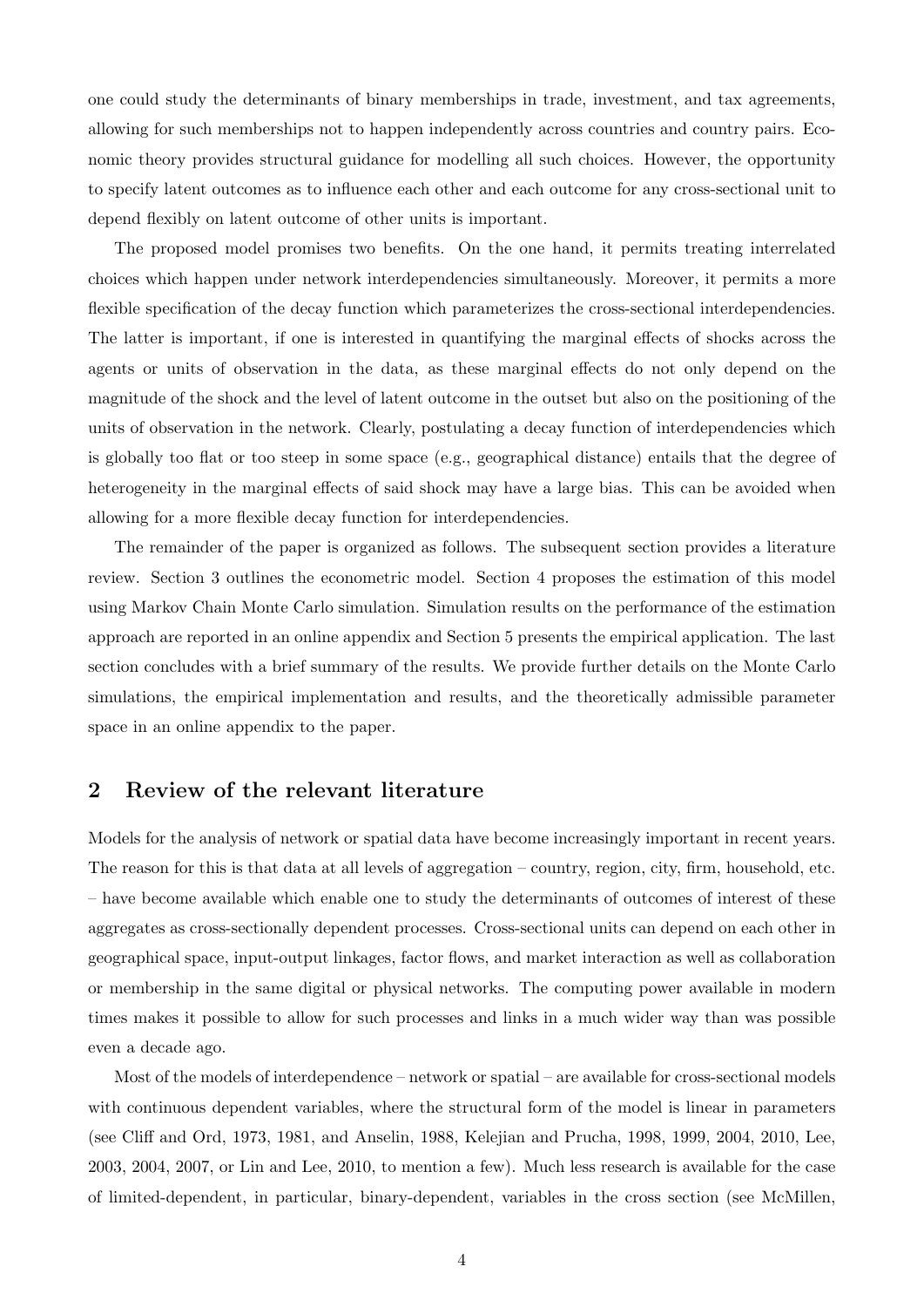1992, Pinkse and Slade, 1998, Klier and McMillen, 2008, LeSage, 2000, Beron and Vijverberg, 2004, Wang, Iglesias, and Wooldridge, 2013), not to mention the panel data case (see Pinkse, Slade, and Shen, 2006, Lei, 2013; Arduini, 2016, or Baltagi, Egger, and Kesina, 2018a). [5](#page-8-0)

Two relatively new developments in the literature on network- or spatial-interaction models are particularly relevant for the present paper. The first one is the consideration of multiple equations or systems of equations. Such an approach is desirable, e.g., with structural models, where several outcomes influence each other, and where some or each of these outcomes feature network or spatial interdependence. E.g., Kelejian and Prucha (2004) studied such a case with continuous outcomes in a cross-sectional model, and Drukker, Egger, and Prucha (2021) generalized it and derived the joint variance-covariance matrix of all model estimates. Other studies analyzing systems of – simultaneous as well as seemingly unrelated – equations with continuous outcomes include Cohen-Cole, Liu, and Zenou (2018), Liu (2014), and Yang and Lee (2017) for cross-sectional data and Baltagi and Bresson (2011), Baltagi and Pirotte (2011), and Baltagi and Deng (2015) for panel data. In general, networkor spatial-interdependence multiple-equations models are rarely considered for the case of binary or limited-dependent-variable outcomes (see LeSage and Pace, 2009, Carrion-Flores, Flores-Lagunes, and Guci, 2009, or Baltagi, Egger, and Kesina, 2019, for exceptions in the case of cross-sectional data; also Wang and Kockelmann, 2009, and Baltagi, Egger, and Kesina, 2016, 2017, for exceptions using panel data).

The second new development relates to the parameterization of the degree of network or spatial interdependence towards higher-order social-network or spatial models. These models are particularly important for two situations: (i) when the researcher knows that the channel of interdependence is, e.g., geography but feels uncomfortable to fully parameterize the decay of interdependence up to one normalizing scalar; (ii) when the researcher has a number of possible channels at hand but does not know which ones are more or less relevant. Higher-order network or spatial models allow for the consideration of not just one but several weights matrices in the model and to estimate parameters on each and every interdependence term based on these matrices. Examples of such models have been proposed, again for the continuous-outcome and linear-structural-form case, by Badinger and Egger (2011) and Lee and Liu (2010) for cross-sectional data and by Badinger and Egger (2013, 2015), Gupta and Robinson (2015), Han, Hsieh, and Lee (2017), and Baltagi, Ding, and Egger (2020) for panel data. To the best of our knowledge, higher-order network- or spatial-interdependence models have not been considered so far in the case of limited-dependent and, particularly, binary outcomes.

<span id="page-8-0"></span><sup>&</sup>lt;sup>5</sup>Even with continuous outcome variables, the literature on network- or spatial-interaction panel data models is much scarcer than the one on cross sections (see Kapoor, Kelejian,and Prucha, 2007, or Lee and Yu 2010a, 2010b, 2012).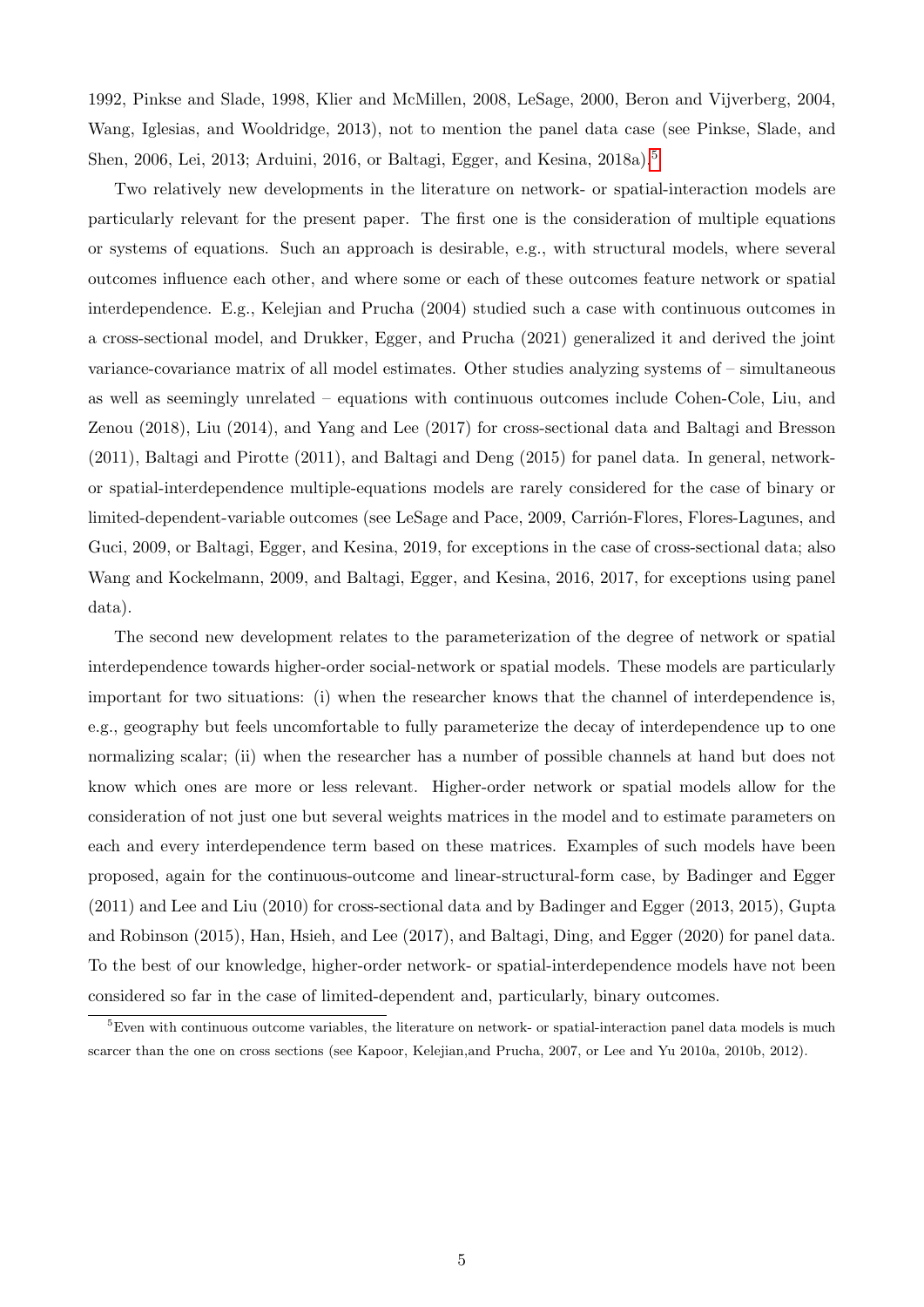## 3 Model

#### 3.1 Outline

In this section, we outline a panel-data model for a system of equations of binary outcomes which features three generic forms of interdependence: (i) cross-sectional (network or spatial) correlation among the individual units  $i = 1, ..., N$ , (ii) equi-correlation of the cross-sectional units over time  $t = 1, ..., T$ , and (iii) correlation among the various outcomes as is customary with seemingly-unrelated or systems of equations.

We permit multiple sources of interdependence of the cross-sectional units. For instance, the various sources could reflect different rings (or orders) of neighbors, or they could reflect conceptually different sources of interdependence (such as geography, input-output relationships, etc.); see, e.g., Badinger and Egger, 2013, Prucha, Drukker and Egger, 2017, for such considerations in the context of continuous outcomes with single-equation panel and systems-cross-sectional data, respectively. We will introduce the weights matrices  $W_{st}$  to capture interdependence with respect to the source s at time t, whose characteristics will be specified below.

Regarding equi-correlation, we will assume the presence of time-invariant individual-specific characteristics in the stochastic process, denoted by  $\alpha_{gi}$  for individual i and outcome (equation) g. The latter may be correlated across equations for a given individual i.

Regarding correlation among the outcomes, we will consider the presence of a latent outcome  $h \neq g$ in the process for outcome g. Furthermore, we will consider the correlation of the time-variant error component across the equations for a given individual  $i$  at time  $t$ .

In general, we will not require the number of individuals to be identical over time, and we will use  $N_t$  to refer to the number of cross-sectional units observed at time t, and  $T_i$  to refer to the number of time periods we observe unit  $i$ , respectively. We use  $N$  to denote the unique number of crosssectional units over all time periods, while  $n$  denotes the total number of observations in the data, i.e.,  $n = \sum_{i=1}^{N} T_i = \sum_{t=1}^{T} N_t$ .

We outline the model generically here for  $G$  outcomes and equations and  $S$  sources of interdependence, but we will focus on the case of a bivariate process and a few rings of neighbors in the application and the model simulations in the rest of the paper.

From the viewpoint of a specific unit of observation it and outcome  $q$ , we consider the following process:

$$
y_{git} = 1(y_{git}^{*} > 0)
$$
\n
$$
S \tag{1}
$$

$$
y_{git}^* = \sum_{h \neq g} \gamma_{gh} y_{hit}^* + \sum_{s=1}^{B} \lambda_{gs} \overline{y}_{gsit}^* + x_{git} \delta_g + u_{git}
$$
 (2)

$$
\overline{y}_{gsit}^* = \sum_{j=1}^{N_t} w_{sijt} y_{gjt}^*, \tag{3}
$$

where the parameters  $\gamma_{gh}$  and  $\lambda_{gs}$  could be thought of as structural-equation parameters. In particular,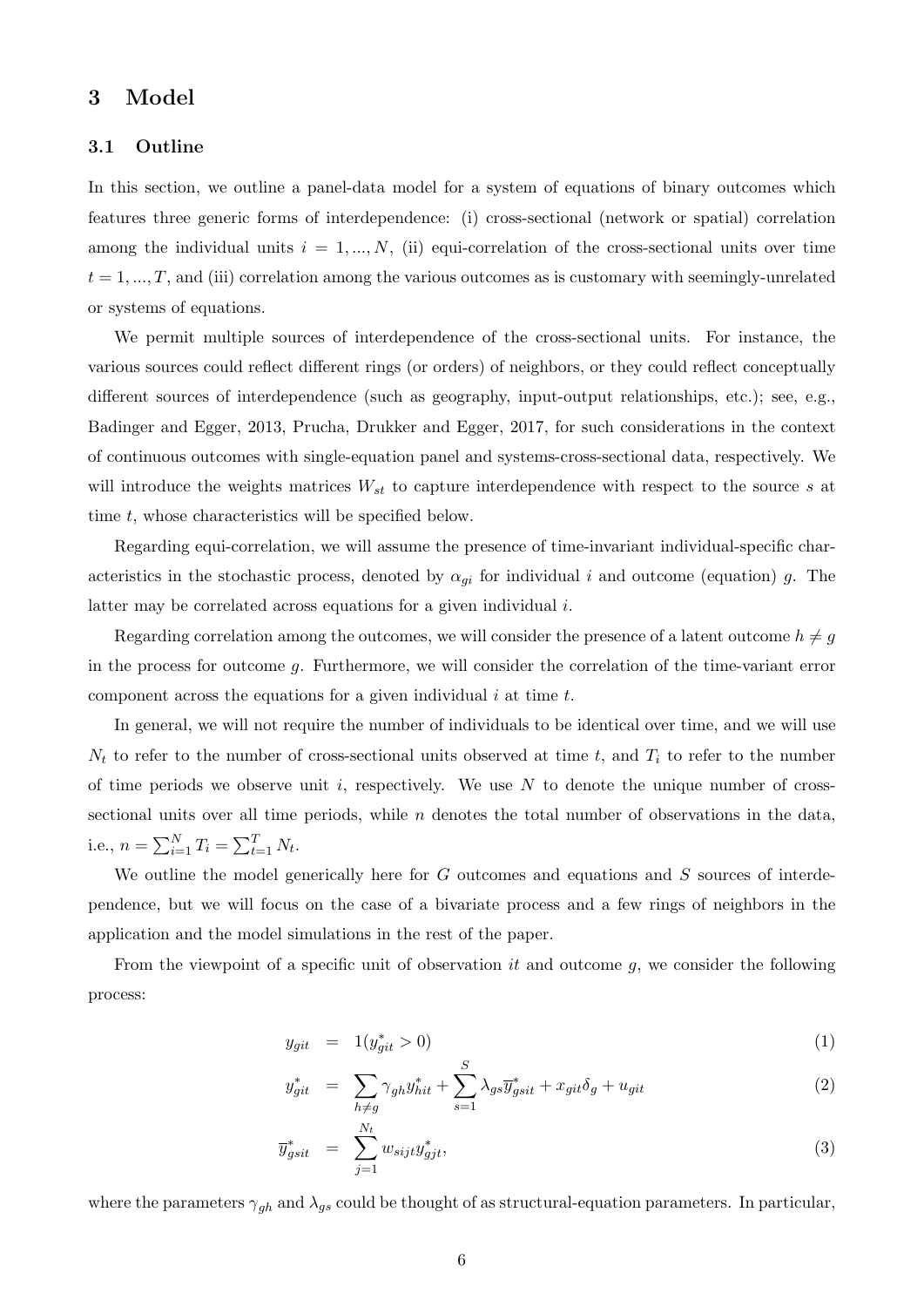$\gamma_{gh}$  governs the structural dependence of one outcome on the other ones for the same unit it, while  $\lambda_{gs}$ governs the structural cross-sectional dependence of the same outcome for individual i on that outcome of other individuals j in the same period. While  $\gamma_{gh}$  naturally emerges in systems of equations,  $\lambda_{gs}$  is specific to network or spatial models of cross-sectional dependence.  $\delta_g$  are the structural behavioral parameters on the  $k_g$  exogenous variables  $x_{git}$ . Clearly, for structural identification, some exclusion restrictions have to be met, of which a necessary one is that the unique number of exogenous variables in the system,  $K$ , has to be at least as large as the number of outcomes,  $G$ . We implicitly assume that this is the case in all that follows. The disturbance term is denoted by  $u_{git}$  and consists of two components:

$$
u_{git} = \alpha_{gi} + \nu_{git}.
$$

The parameter  $\alpha_{gi}$  is a time-invariant, gi-specific component generating equi-correlation, and  $\nu_{git}$  is a git-specific error component. Both unobserved components are assumed to be correlated across equations for individual i.

We specify the  $G \times G$  symmetric variance-covariance matrix of  $\alpha_i = (\alpha_{1i}, ..., \alpha_{Gi})'$  as

$$
E(\alpha_i \alpha_i') = (\sigma_{\alpha_g \alpha_h}). \tag{4}
$$

Similarly, we specify the  $G \times G$  symmetric variance-covariance matrix of  $\nu_{it} = (\nu_{1it}, ..., \nu_{Git})'$  as

$$
\Psi = E(\nu_{it}\nu'_{it}) = (\sigma_{\nu_g \nu_h}),\tag{5}
$$

which we normalize such that  $\sigma_{\nu_q \nu_h} = 1$  whenever  $g = h$ .

Stacking the observations for equation g such that i is the fast index and t is the slow index, as is customary with network or spatial panel models (see Kapoor, Kelejian, and Prucha, 2007), and after collecting the elements  $w_{sijt}$  into the  $N_t \times N_t$  matrices and  $n \times n$  matrices  $W_{st}$  and  $W_s = diag_t(W_{st}),$ respectively, we obtain

$$
y_g = 1(y_g^* > 0) \tag{6}
$$

$$
y_g^* = \sum_{h \neq g} \gamma_{gh} y_h^* + \sum_s \lambda_{gs} W_s y_g^* + X_g \delta_g + \dot{A} \alpha_g + \nu_g,\tag{7}
$$

where  $y_g, y_g^*, y_h^*$ , and  $\nu_g$  denote vectors of dimension  $n \times 1$ . The regressor matrix  $X_g$  is of dimension  $n \times k_g$  with the conformable  $k_g \times 1$  parameter vector  $\delta_g$ . A is an  $n \times N$  matrix which assigns the N elements in  $\alpha_q = (\alpha_{q1}, ..., \alpha_{qN})'$  to the *n* units of observations.

We may further stack the system of observations to obtain

$$
y = 1(y^* > 0), \tag{8}
$$

$$
y^* = By^* + X\delta + A\alpha + \nu, \tag{9}
$$

$$
B = (\Gamma \otimes I_n) + (\Lambda \otimes I_n)(I_G \otimes W), \qquad (10)
$$

where y, y<sup>\*</sup>, and v, are  $G_n \times 1$  vectors.  $X = diag(X_g)$  is a  $G_n \times k$  matrix with  $k = \sum_{g=1}^{G} k_g$ containing the equation-specific regressors on the diagonal and  $\delta = (\delta'_1, ..., \delta'_G)'$  is its conformable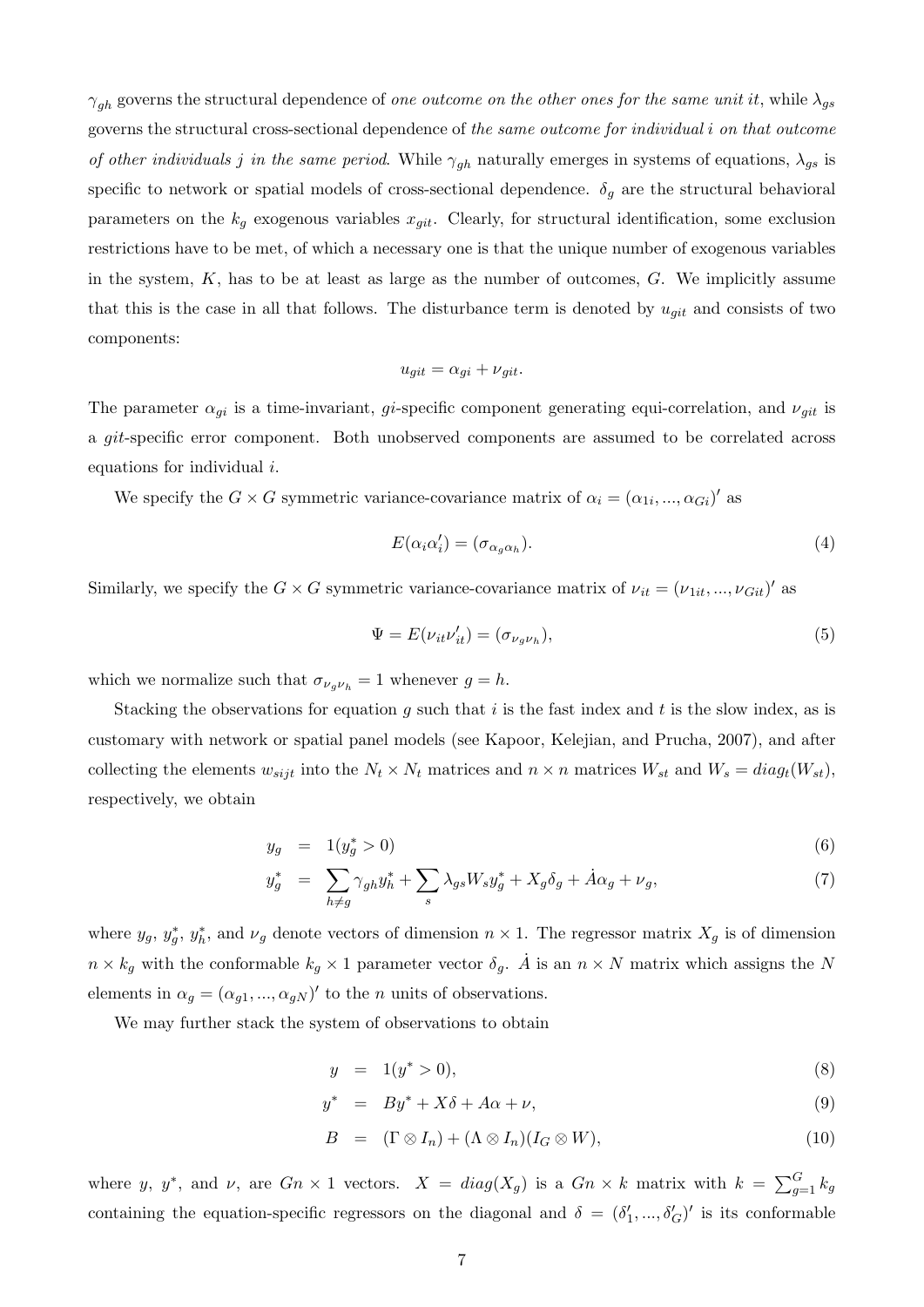parameter vector.  $A = I_G \otimes A$  is the  $G_n \times GN$  assignment matrix for the elements in the  $GN \times 1$ vector  $\alpha = (\alpha'_1, ..., \alpha'_G)'$ .  $\Gamma = (\gamma_{gh})$  is a  $G \times G$  parameter matrix (upon which suitable restrictions have to be placed to ensure identifiability).  $\Lambda = diag_q(\lambda_q)$  is a  $G \times GS$  matrix of parameters with the equation-specific  $1 \times S$  vectors of network or spatial autocorrelation parameters  $\lambda_g = (\lambda_{g1}, ..., \lambda_{gS})$  on the diagonal, and the matrix W is defined as  $W = (W'_1, ..., W'_S)'$ .  $I_n$  and  $I_G$  denote identity matrices of dimensions n and G. After defining  $L \equiv I_{Gn} - B \equiv I_{Gn} - (\Gamma \otimes I_n) - (\Lambda \otimes I_n)(I_G \otimes W)$ , the reduced form of the above model can be written as

<span id="page-11-0"></span>
$$
y^* = L^{-1}(X\delta + A\alpha + \nu). \tag{11}
$$

Obviously, this model accommodates two cases of systems of equations with higher-order network or spatial dependence that may emerge. The first one – which we might refer to as the seeminglyunrelated-equations type – would be represented by a situation where  $\gamma_{gh} = 0$  for all g, h. The second one – which we might refer to as the simultaneous-equations type – is represented by a situation where  $\gamma_{gh} \neq 0$  at least for some g, h. 6

Towards a specialization of the system for a case where  $G = S = 2$ , and  $g, h \in \{e, m\}, L$  reduces to:

<span id="page-11-1"></span>
$$
L = \begin{pmatrix} I_n - \lambda_{e1}W_1 - \lambda_{e2}W_2 & -\gamma_{em}I_n \\ -\gamma_{me}I_n & I_n - \lambda_{m1}W_1 - \lambda_{m2}W_2 \end{pmatrix}
$$
(12)

and  $\Psi$  reduces to

$$
\Psi = \begin{pmatrix} 1 & \tau \\ \tau & 1 \end{pmatrix}.
$$

#### 3.2 Basic assumptions

We wish to ascertain that the system of equations in this section captures a process that ensures the following. First, finite shocks should result in finite responses of latent outcomes. This should materialize in interior solutions for the associated choice probabilities in each equation of the system. In this section, we need to invoke a customary set of assumptions. Second, the unknown parameters should be identifiable. The set of assumptions we wish to invoke is four-prong, and it addresses requirements for the network-weights matrices  $W_s$ , for the parameters scaling the network effects for each neighborhood bracket (or ring of neighbors) captured by the matrix  $L$ , for the regressors in  $X$ , and for the variance-covariance matrix of the stochastic variables in the model. The following four assumptions summarize conditions, which help in establishing the desired properties.

Assumption 1 - Spatial weights matrices: For all  $s = 1, ..., S$ , the diagonal elements of  $W_s$ are zero.  $||W_s||_1$  is smaller than or equal to some finite constant which does not depend on the sample size, and  $\|W_s\|_{\infty} = 1$ . The elements in  $W_s$  are row-sum normalized.

Specifically, in this paper we will work with matrices  $W_s$  which are uncorrelated among each other. Under Assumption 1, any  $W_s$ -weighted variable has the same support as its unweighted counterpart. **Assumption 2 - Stability of the system:** The matrix  $L$  is nonsingular. See the online appendix for a more formal treatment of the conditions underlying the invertibility of L.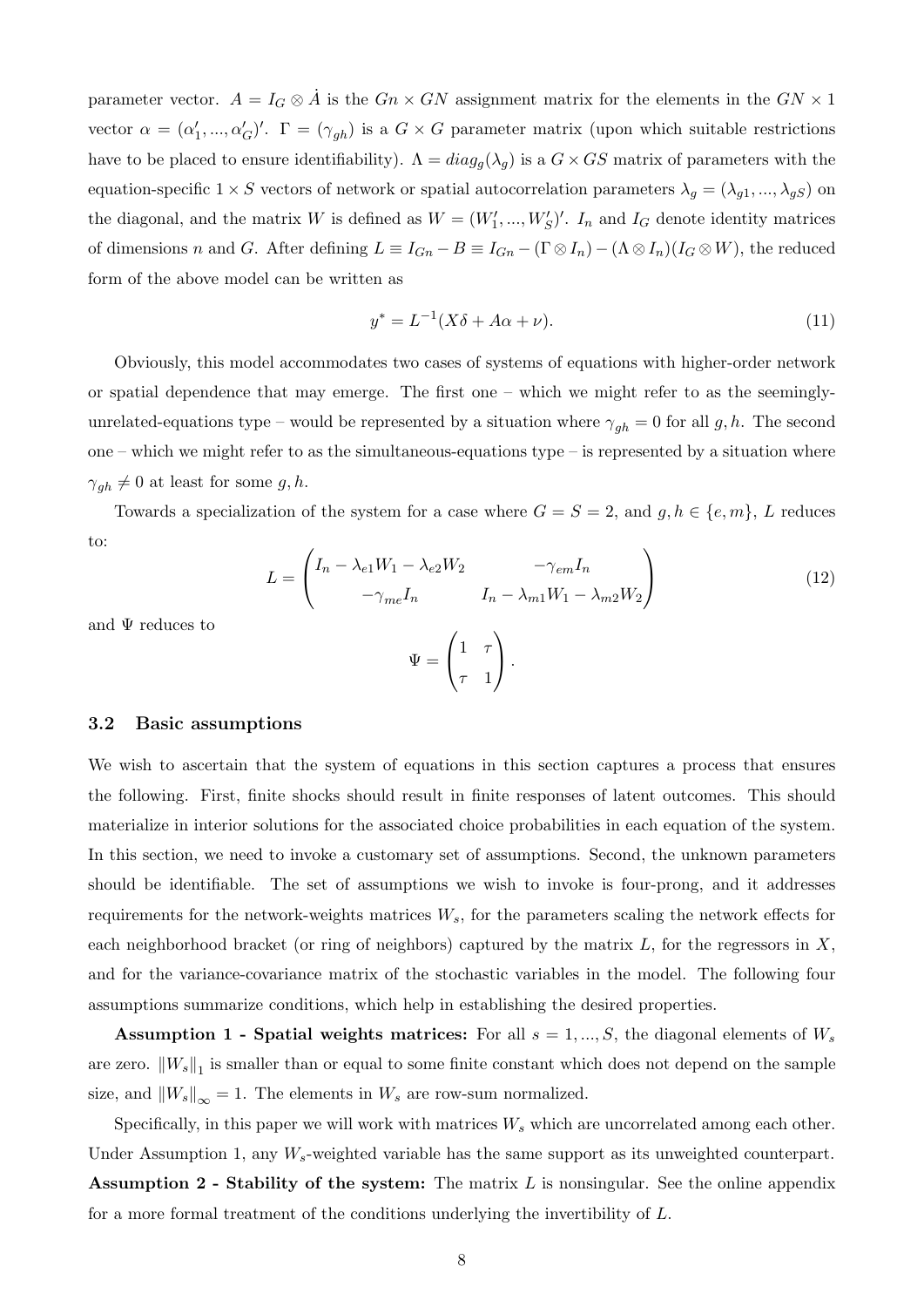Assumption 2 makes sure that finite shocks induce finite responses in the system.

**Assumption 3 - Regressors:** The columns of X are exogenous and finite, and X has full column rank.

Assumption 4 - Variance-covariance matrix of the random variables: The elements of  $\alpha$  are independent of those in  $\nu$ , and  $\sigma_{\alpha_g \alpha_h}$  as well as  $\sigma_{\nu_g \nu_h}$  are finite for all gh.

Assumption 3 is standard also for ordinary least squares, and Assumption 4 ensures that not only deterministic but also stochastic shocks in the system are bounded.

### 4 Estimation

The maximum likelihood estimator is the leading approach to assess univariate and multivariate processes with binary dependent variables with either cross-section or panel data without cross-sectional dependence. However, its suitability for processes with cross-sectionally interdependent latent variables due to network or spatial interactions is limited. The reason is that the likelihood of the estimator becomes cluttered with the absence of independence of the cross-sectional units.

Alternative procedures exist, like the Bayesian Markov Chain Monte Carlo (MCMC) simulation (see LeSage, 2000, LeSage and Pace, 2009) which has become a leading approach for analyzing interdependent processes for binary variables. However, to date most of the available models assume that the data are cross sectional, and that the process of network or spatial interdependence is of a first-order nature, where only a single process and one unknown parameter characterizes the strength of interdependence among the cross-sectional units.

In this paper, we formulate a multivariate binary choice (probit) model with higher-order network or spatial interdependence in panel data. The key merit of this approach is that it permits the consideration of cross-sectional interdependence in a system of binary-choice dependent variables, while at the same time allowing for a relatively flexible parameterization of the nature and decay of the function governing the strength of interdependence.

#### 4.1 Parameters, priors, and likelihood

All parameters of our model can be summarized by  $\theta = \{\delta, \lambda_{gs}, \gamma_{gh}, \tau, y^*, \alpha, \mu_\alpha, V_\alpha\}$  for  $g, h \in \{e, m\}$ and  $s \in \{1,2\}$ , with  $y^* = (y^*_{e}, y^*_{m})'$  and  $\delta = (\delta'_{e}, \delta'_{m})'$ .  $\mu_{\alpha}$  and  $V_{\alpha}$  are hyperparameters. The joint posterior distribution is given by

$$
\begin{array}{rcl} p(\theta|y,X,W) & \propto & p(y|y^*,X,W)p(y^*|\delta,\lambda_{gs},\gamma_{gh},\tau,\alpha,\mu_{\alpha},V_{\alpha},X,W) \\ \\ & & p(\delta)p(\gamma_{gh}|\lambda_{gs})p(\lambda_{gs})p(\tau)p(\alpha|\mu_{\alpha},V_{\alpha})p(\mu_{\alpha})p(V_{\alpha}), \end{array}
$$

where  $y$  denotes the observed binary variables. The expression consists of three parts. The first expression shows the relationship between the latent variable and the observed binary variable. Following the approach suggested by Albert and Chib (1993), the latent variables are treated as parameters, which are estimated. The second term describes the likelihood in terms of the latent variables. The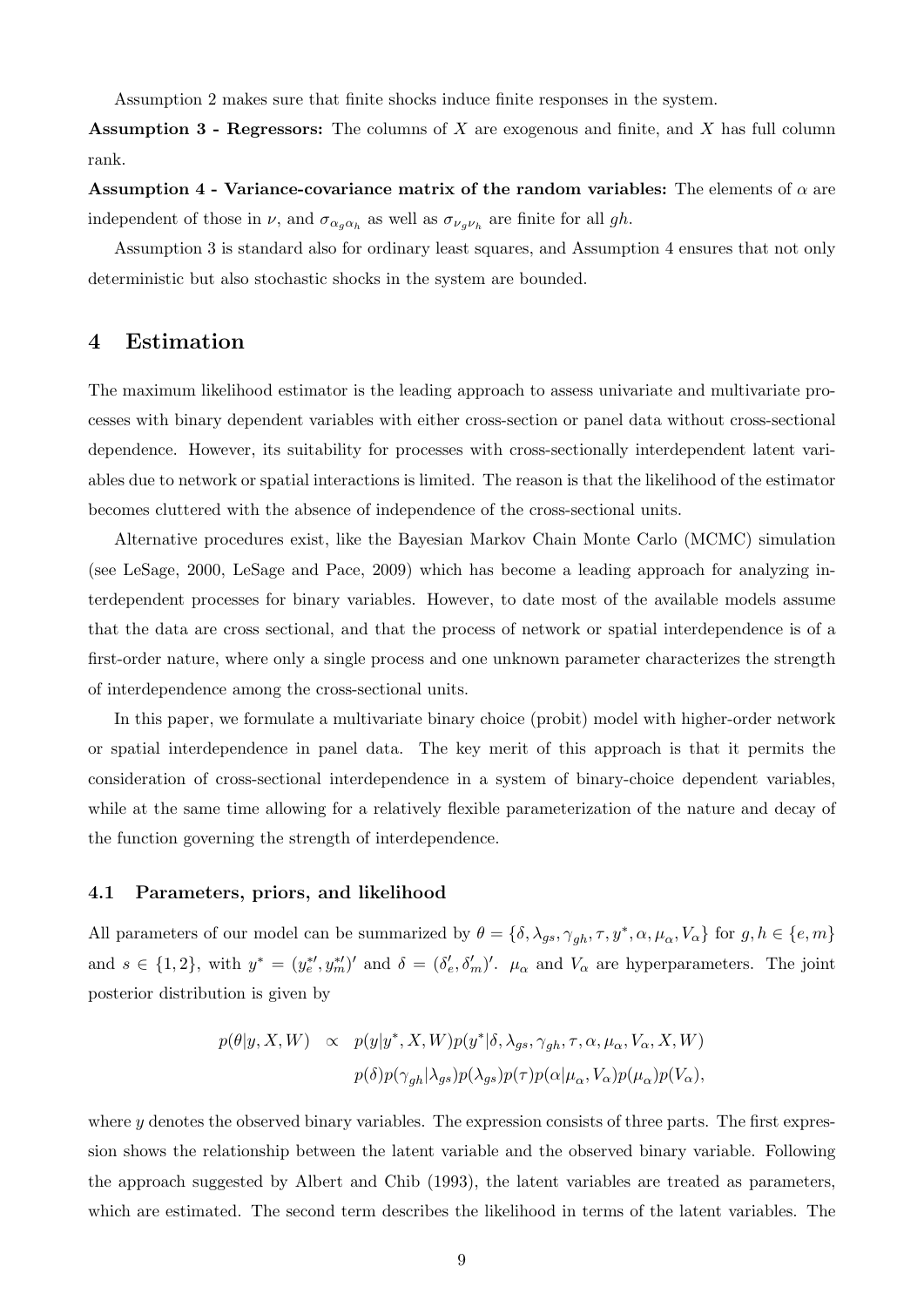last line contains the priors. Due to intractability of the joint posterior, the conditional distributions for each element in  $\theta$ , denoted by  $\theta_{\ell}$ , given the observed data  $(y, X, W)$  and the other elements in  $\theta$ , denoted by  $\theta_{-\ell}$ , are derived and simulated from. In the remainder of this section, an overline and an underline describe posterior and prior distributions, respectively.

#### 4.2 Prior distributions and likelihood

We rely on uninformative priors, which means that we place little weight on the prior beliefs and more on the data. Using  $\mathcal{N}, \mathcal{W},$  and  $\mathcal{U}$  to denote the normal, Wishart and uniform distribution, our priors are as follows:

$$
\delta \sim \mathcal{N}(\underline{\delta}, \underline{V}_{\delta}) \quad \text{where} \quad \underline{\delta} = 0_{k \times 1} \quad \text{and} \quad \underline{V}_{\delta} = I_k \cdot 1 e^{12}, \tag{13}
$$

$$
\mu_{\alpha} \sim \mathcal{N}(\underline{\mu}_{\mu\alpha}, \underline{V}_{\mu\alpha})
$$
 where  $\underline{\mu}_{\mu\alpha} = 0_{2\times 1}$  and  $\underline{V}_{\mu\alpha} = I_2$  (14)

$$
V_{\alpha}^{-1} \sim \mathcal{W}(\underline{V}_{V\alpha}^{-1}, \underline{v}_{V\alpha}) \quad \text{where} \quad \underline{V}_{V\alpha}^{-1} = I_2 \quad \text{and} \quad \underline{v}_{V\alpha} = 2. \tag{15}
$$

$$
p \sim \mathcal{U}(-1,1), \tag{16}
$$

where p summarizes the scalars  $\lambda_{gs}$ ,  $\gamma_{gh}$ , and  $\tau$ . These priors are standard in the literature. We apply a hierarchical structure to estimate  $\alpha = (\alpha'_e, \alpha'_m)'$  using the *hyper-parameters*  $\mu_\alpha$  and  $V_\alpha$ . More details will be given below. Utilizing the joint distribution of  $y^*$ 

<span id="page-13-0"></span>
$$
y^* \sim \mathcal{N}(\mu_{y^*}, \Omega_{y^*}) \text{ with } \mu_{y^*} = L^{-1}(X\delta + A\alpha) \quad \Omega_{y^*} = L^{-1}(\Psi \otimes I_n)L^{-1'}, \tag{17}
$$

yields the following likelihood

$$
p(y^* | \theta, X, W) = \frac{|L|}{(2\pi)^n |\Psi|^{n/2}} exp \left[ -\frac{1}{2} tr (D \Psi^{-1}) \right],
$$

where tr denotes the trace and the  $G \times G$  matrix  $D = (d_{gh})$  with

$$
d_{gh} = (L_g y^* - X_g \delta_g - \dot{A} \alpha_g)' (L_h y^* - X_h \delta_h - \dot{A} \alpha_h),
$$

where  $L_g$  and  $L_h$  are the gth and hth  $n \times G_n$  blocks of L.

#### 4.3 Posterior distributions

#### 4.3.1 Posterior of  $\delta$

Given the other parameters, the conditional distribution of  $\delta$  is

$$
\delta|\theta_{-\delta} \sim \mathcal{N}(\overline{\delta}, \overline{V}_{\delta}),\tag{18}
$$

where

$$
\overline{\delta} = \overline{V}_{\delta} \left( X' \left( \Psi^{-1} \otimes I_n \right) (Ly^* - A\alpha) + \underline{V}_{\delta}^{-1} \underline{\delta} \right) \quad \text{and} \quad \overline{V}_{\delta} = \left( X' \left( \Psi^{-1} \otimes I_n \right) X + \underline{V}_{\delta}^{-1} \right)^{-1}.
$$

Since this is a standard distribution, Gibbs sampling can be applied.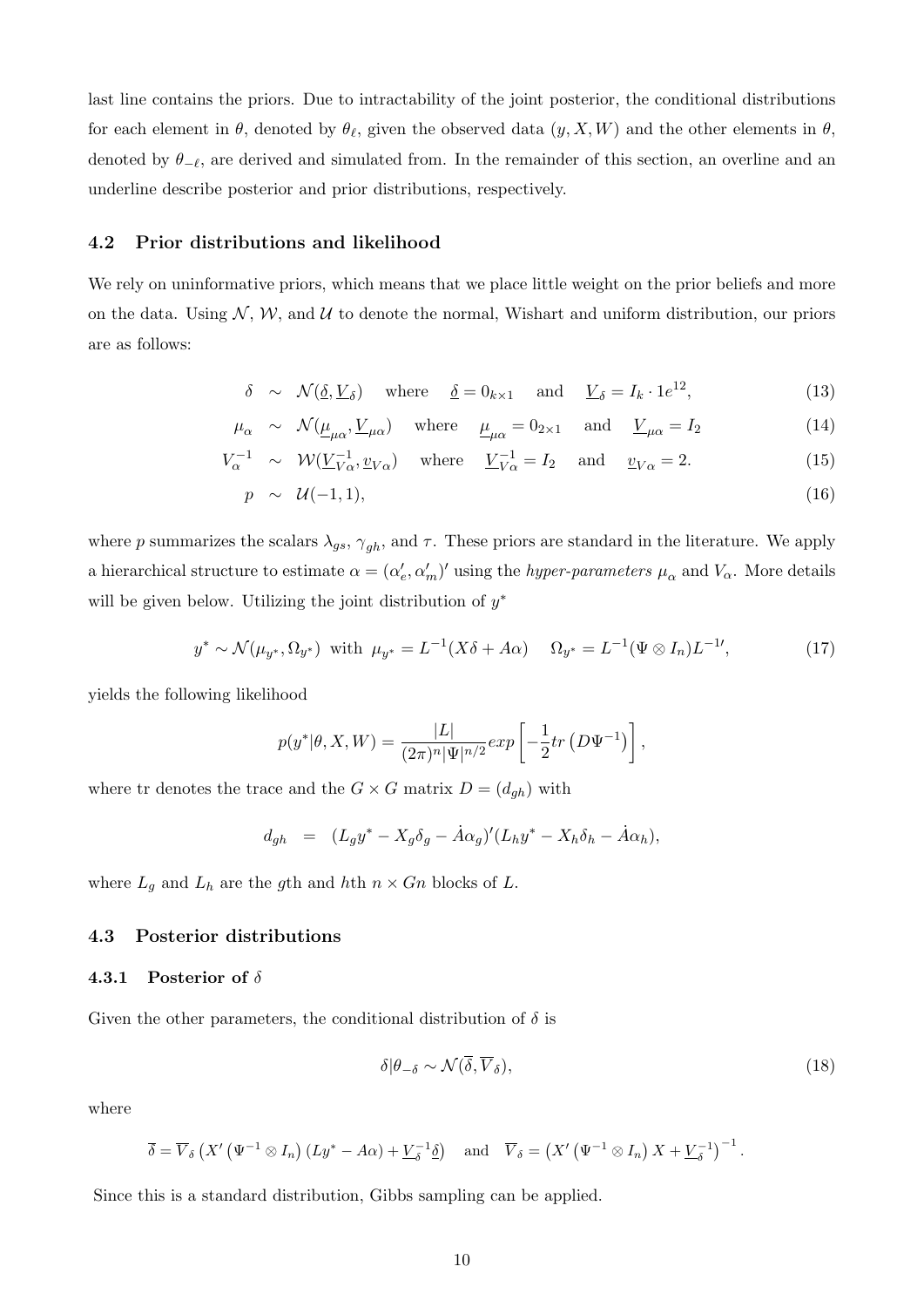#### 4.3.2 Posterior of  $\lambda_{qs}$  and  $\gamma_{gh}$

The conditional distribution for  $\lambda_{gs}$  and  $\gamma_{gh}$  for  $g, h \in \{e, m\}$  and  $s \in \{1, 2\}$  are as follows:

<span id="page-14-0"></span>
$$
\lambda_{gs}|\theta_{-\lambda_{gs}} \propto |L| exp\left[-\frac{1}{2}tr\left(D\Psi^{-1}\right)\right] \quad \text{and} \quad \gamma_{gh}|\theta_{-\gamma_{gh}} \propto |L| exp\left[-\frac{1}{2}tr\left(D\Psi^{-1}\right)\right]. \tag{19}
$$

The distributions in [\(19\)](#page-14-0) do not have a known form. Therefore we utilize a Metropolis Hastings approach, where we draw a proposal candidate and evaluate it and the previous value at the conditional distribution. Based on the acceptance probability, we either take the new proposal candidate or keep the previous value. We draw proposal candidates as in LeSage and Pace (2009) using  $\lambda_{gsc}$  =  $\lambda_{gs}+c\lambda_{gs} \cdot N(0, 1)$  where  $\lambda_{gsc}$  denotes the proposal candidate,  $\lambda_{gs}$  the previous value, and  $c\lambda_{gs}$  a tuning parameter. We only use proposal candidates that are in the admissible parameter range. The tuning parameter  $c_{\lambda_{\alpha s}}$  is adapted to ensure an acceptance probability between 40% and 60%.

#### 4.3.3 Posterior of  $\tau$

The conditional distribution of  $\tau$ , which is the off-diagonal element of  $\Psi$  is given by

$$
\tau|\theta_{-\tau} \propto (1-\tau^2)^{-n/2} exp\left[-\frac{1}{2}tr\left(D\left(\frac{1}{\tau} - \frac{\tau}{1}\right)^{-1}\right)\right]
$$
\n(20)

Since this distribution also takes an unknown form, we draw  $\tau$  with a Metropolis Hastings approach.

#### 4.3.4 Posterior of  $\alpha$

Since we model  $\alpha$  hierarchically, we first draw the hyperparameters  $\mu_{\alpha}$  and  $V_{\alpha}$  from the following distributions

$$
\mu_{\alpha}|\theta_{-\alpha} \sim \mathcal{N}(\overline{\mu}_{\alpha},\overline{V}_{\mu_{\alpha}}),
$$

with

$$
\overline{\mu}_{\alpha} = \overline{V}_{\mu_{\alpha}} \left( (V_{\alpha}^{-1} \otimes \iota'_{N}) \alpha + \underline{V}_{\mu_{\alpha}}^{-1} \underline{\mu}_{\alpha} \right) \quad \text{and} \quad \overline{V}_{\mu_{\alpha}} = \left( N V_{\alpha}^{-1} + \underline{V}_{\mu_{\alpha}}^{-1} \right)^{-1},
$$

and

$$
V_{\alpha}^{-1}|\theta_{-\alpha} \sim \mathcal{W}(\overline{V}_{V_{\alpha}}, \overline{v}_{V_{\alpha}}),
$$

with

$$
\overline{v}_{V_{\alpha}} = \underline{v} + N
$$
 and  $\overline{V}_{V_{\alpha}} = (Q + \underline{V}_{V_{\alpha}})^{-1}$ ,

and the  $G \times G$  matrix  $Q = (q_{gh})$  with  $q_{gh} = (\alpha_g - \iota_N \mu_{\alpha g})'(\alpha_h - \iota_N \mu_{\alpha h})$  using  $\mu_\alpha = (\mu'_{\alpha 1}, ..., \mu'_{\alpha G})'$ .

Then the  $2N \times 1$  vector  $\alpha$  is simulated from

$$
\alpha | \theta_{-\alpha} \sim \mathcal{N}(\overline{\alpha}, \overline{V}_{\alpha}),
$$

with

$$
\overline{\alpha} = \overline{V}_{\alpha} \left( A' \left( \Psi^{-1} \otimes I_n \right) (Ly^* - X\beta) + (V_{\alpha}^{-1} \otimes I_N)(\mu_{\alpha} \otimes \iota_N) \right) \text{ and } \overline{V}_{\alpha} = \left( A' (\Psi^{-1} \otimes I_n) A + V_{\alpha}^{-1} \otimes I_N \right)^{-1}.
$$
  
We apply Gibbs sampling since all three posteriors have standard distributions.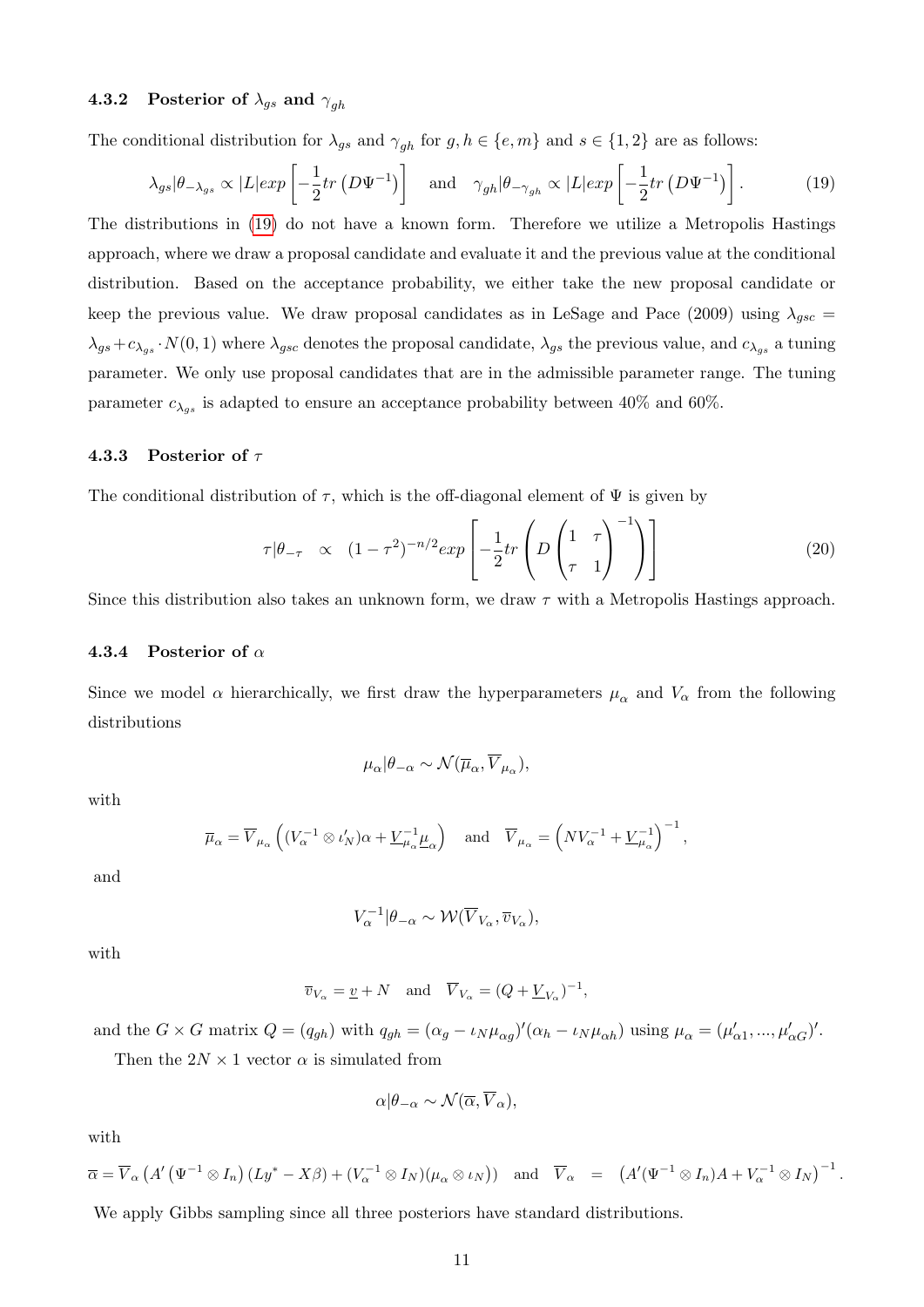#### 4.3.5 Conditional distribution of y<sup>∗</sup>

When drawing the latent variables, we use the joint distribution  $y^*$  in [\(17\)](#page-13-0) together with the observed values y. This means we take draws from left-truncated or right-truncated normals depending on whether the observed  $y$  is 1 or 0 using the procedure by Geweke (1991).

# 5 Empirical analysis of export-market and multinational-firm-network participation of firms in Guangdong

#### 5.1 Theoretical background and empirical model specification

The participation in export markets and in global multinational enterprise (MNE) networks are key indicators not only for firms' market success in general but, in the aggregate – for a sector, region, or country – for a firm's degree of participation in the global market. Theoretical research in economics provides guidance regarding the determinants of the participation decision in exports and MNE networks.

The seminal paper by Melitz (2003) derives a specification of the key latent variable behind the export-market participation decision, namely the profitability of exporting, governing a firm's exportparticipation status. The main determinants of latent export profitability in logs are (i) log firm productivity which is proportional to overall firm size, (ii) log factor costs, (iii) log price-cost markups, and (iv) log variable as well as log fixed costs of exporting. In related work, Helpman, Melitz, and Yeaple (2004) derive the specification of the key latent variable behind the MNE-network participation decision, the profitability of a production unit from being part of an MNE, governing a firm's MNEparticipation status. The key determinants of latent profitability in logs from being part of an MNE are (i) log firm productivity which is proportional to overall log firm size, (ii) log factor costs, (iii) log price-cost mark-ups, and (iv) log variable as well as log fixed costs of participating in an MNE. In particular, Helpman, Melitz, and Yeaple (2004) in an appendix elaborate on the fact that exporting and MNE activity – and profitability – may be interdependent, as foreign affiliates may serve as export platforms. Hence, the potential theoretical interdependence between exporting and MNE-network participation – which is an empirical stylized fact – is acknowledged.

However, the aforementioned literature does not consider the fixed costs of either activity as to depend on other firms' profitability from export-market versus MNE-network participation. Yet, in the presence of knowledge spillovers, learning, and mimicking, such interdependence is fundamental and could be empirically relevant.

In light of this literature and the above arguments, the empirical model specification employs two equations and two sets of explanatory variables. The two equations pertain to export-market and MNE-network participation of firm  $i$  in year  $t$ . We refer to the latent log profitability of exporting of firm i in year t as  $y_{e,it}^*$ , and to the log profitability of MNE-network participation of firm i in year t as  $y_{m,i}^*$ . The observable indicator variables pertaining to these latent outcomes will be denoted by  $y_{e,ii}$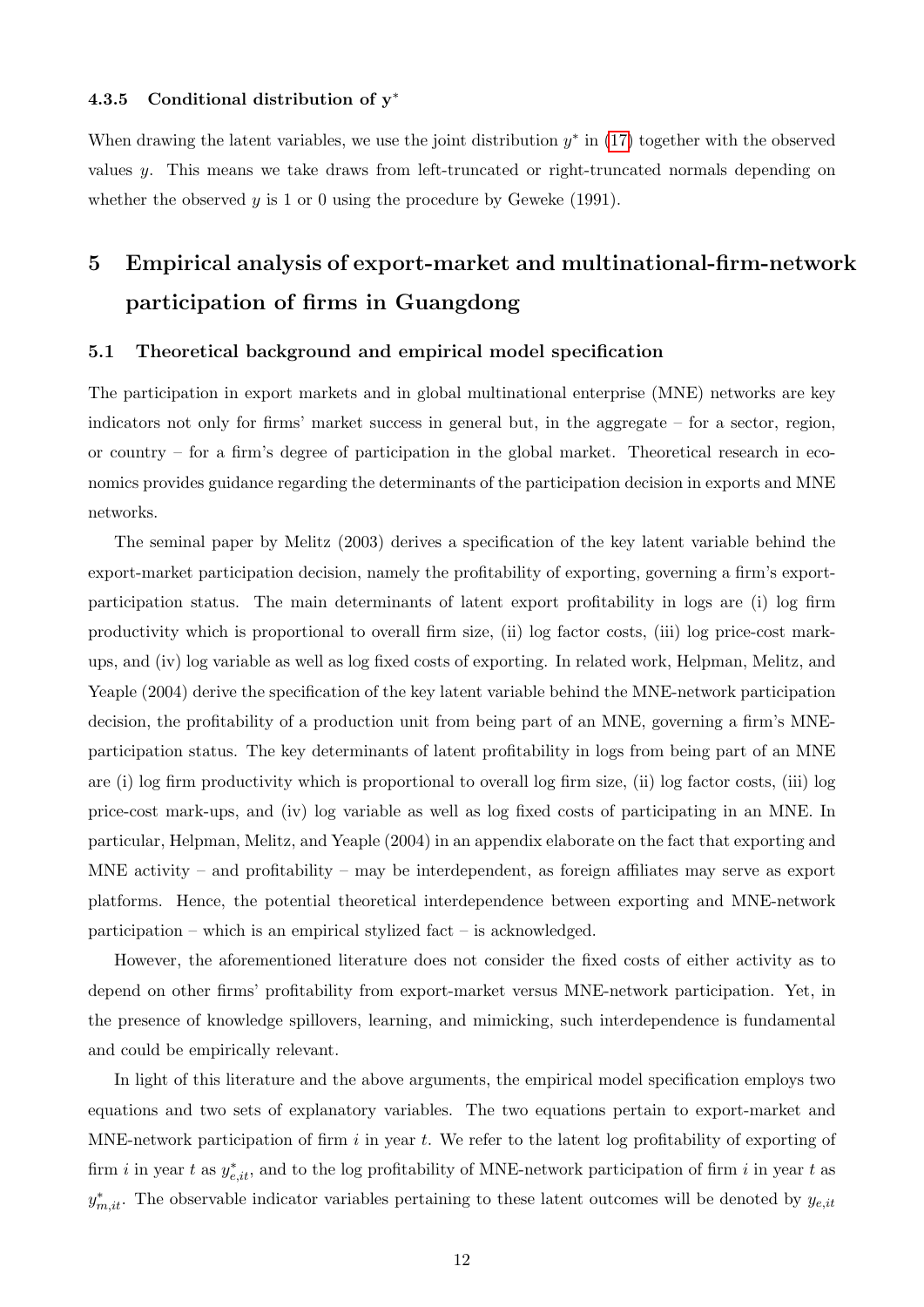and  $y_{m,it}$ , respectively.

Variables that appear in both equations are log employment (for firm size), log labor productivity (sales per employee), a second-order polynomial function of log sales over operating profits (capturing log-nonlinear price-mark-up effects in the model of Melitz, 2003), and time-invariant unobservable factors (denoted as  $\alpha_i$  in the econometric model above). Control variables that appear only in the export-market-participation equation are log minimum fixed costs (fixed assets) of all exporters in a four-digit sub-sector. Control variables that appear only in the MNE-network-participation equation are log minimum fixed costs (fixed assets) of all firms in an MNE network in a four-digit sub-sector.

Moreover, we include three variables that relate to firm fixed costs – namely a firm's capital intensity, its intangible assets ratio (intangibles as a share of total assets), and the expenses on management in the total wage bill – as well as two variables that relate to domestic- and global-market access costs – namely an indicator variable for firms that are located in the Pearl River Delta and one for firms that are located in a Special Economic Zone. In general, we would expect exporting and even more so MNE-network participation to be intensive in fixed costs. A location in the Pearl River Delta enables easier access to the Chinese as well as the global market, whereas a location in a Special Economic Zone enables easier access to global export markets. Hence, we would expect the former to be relatively more relevant for non-exporting firms and the latter for exporting firms.

Our key focus is on the cross-sectional dependence of firms' profitability associated with one or the other decision – exporting or participating in MNE networks – and the interdependence of the profitability of the two decisions within the firm. Therefore, we include the following variables in only the export-participation equation: the latent MNE-network-participation profitability of firm  $i$  in year t, and the latent export profitability of other firms – namely the one of firms within a radius of at most 10 miles of firm i in year t  $(W_1y_e^*)$ , and the one of firms within a radius of more than 10 and at most 20 miles of firm i in year t  $(W_2 y_e^*)$ . Similarly, we include the following variables in only the MNE-network participation equation: the latent export-participation profitability of firm  $i$  in year  $t$ , and the latent MNE-network-participation profitability of other firms – namely the one of firms within a radius of at most 10 miles of firm i in year  $t$  ( $W_1y_m^*$ ), and the one of firms within a radius of more than 10 to at most 20 miles of firm i in year t  $(W_2 y_m^*)$ . The parameters on the spatial lags will be reflective of the degree to which the interdependence between firms decays in space. In an extension, we will consider a specification with an even more fine-grained portrait of the decay in a third-order specification of spatial lags, where  $W_1$  will aggregate the latent profitability of firms within a radius of 5 miles around i, W<sup>2</sup> will aggregate firms within a radius of more than 5 and at most 10 miles around  $i$ , and  $W_3$  will aggregate firms within a radius of more than 10 and at most 20 miles around i. The parameters on  $y_m^*$  in the model for  $y_e^*$  and on  $y_e^*$  in the model for  $y_m^*$  capture the degree to which the profitability of the two participation decisions are directly interdependent within the firm.

Clearly, this model is a bivariate specification of the above econometric approach with secondorder (and, in the extension, with third-order) spatial dependence in the latent dependent variables. Assuming that the disturbances are bivariate normal leads to a set-up which conforms with the model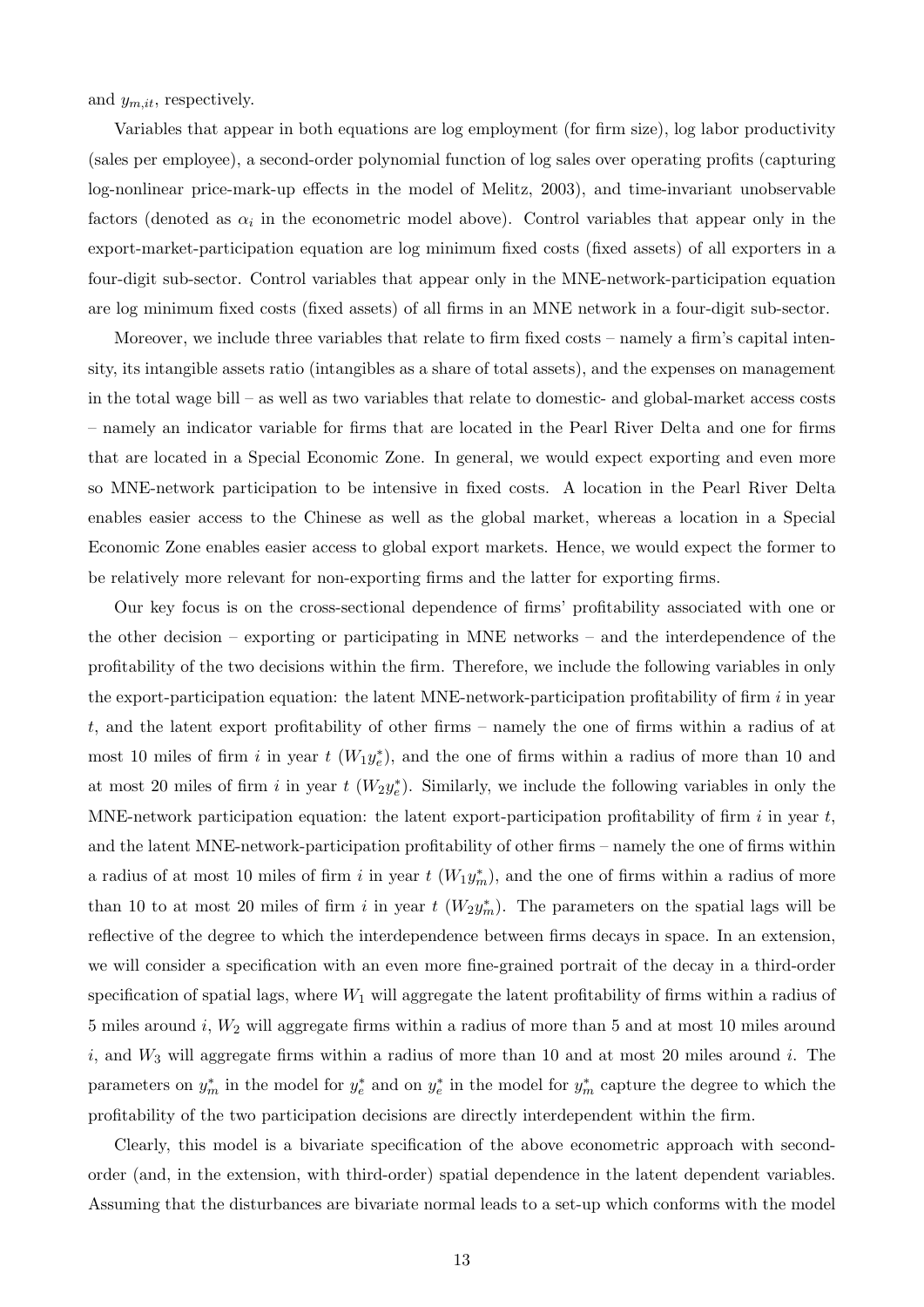in Section 3. Specifically, we estimate variants of the following equation system for the two binary dependent variables for export market participation  $y_e$  and multinational activity  $y_m$ 

$$
y_e = 1(y_e^* > 0) \tag{21}
$$

$$
y_m = 1(y_m^* > 0), \tag{22}
$$

where the underlying latent variables are modeled as

$$
y_e^* = \gamma_{em} y_m^* + \sum_{s=1}^{S} \lambda_{es} W_s y_e^* + X_e \delta_e + A \alpha_e + \nu_e,
$$
 (23)

$$
y_m^* = \gamma_{me} y_e^* + \sum_{s=1}^S \lambda_{ms} W_s y_m^* + X_m \delta_m + \dot{A} \alpha_m + \nu_m. \tag{24}
$$

In all estimations, we allow for cross-equation correlation between the unobserved error components  $E(\alpha_{ei}, \alpha_{mi}) \neq 0$  and  $E(\nu_{eit}, \nu_{mit}) \neq 0$ . Moreover, we consider second-order, alternatively, third-order spatial processes, so that  $S = 2$  in the former and  $S = 3$  in the latter case. For comparison, we also estimate a more restrictive model, where  $\gamma_{em} = \gamma_{me} = 0$ , and  $\lambda_{es} = \lambda_{ms} = 0$  for all  $s \in \{1, 2(0, 3)\}.$ 

#### 5.2 Firm-level census panel data on specialized manufacturers in Guangdong

We employ census-type panel data on export-market and MNE-network participation of producers of specialized and transport facility manufactures in the province of Guangdong. The data come from the National Bureau of Statistics of China (NBS), over the period 2005 to 2007, and cover all firms with total annual sales of at least 5 mn. RMB (about 700,000 US dollars). The number of firms active in that sector varies over the years: 1,361 in 2005, 1,614 in 2006, and 1,436 in 2007. Hence, the size of the cross section has to be indexed by  $t$ ,  $N_t$ , as is accommodated by the model outlined above. The total number of observations, i.e., the number of rows of the stacked vectors  $y_e$  and  $y_m$ , is given by  $n = \sum_{t=2005}^{2007} N_t = 4,411$ . We summarize descriptive statistics for all observable right-hand-side variables involved in the empirical analysis in Table 1.

In Guangdong, for the producers in the specialized and transport facility manufactures sector, over the period 2005 to 2007, about 44% of the firms participate in the export market in an average year, and about 39% of the firms participate in MNE networks. The two activities are apparently not independent of each other: of the exporters, about 63% participate in MNE networks; and of the MNEs, 71% participate in exporting. As expected, the minimum (log) fixed costs of participating in an MNE network are somewhat higher (about 8.377) than those of participating in the export market (about 8.158), which is consistent with the assumptions in Helpman, Melitz, and Yeaple (2004). Consistent with economic theory, individual MNE-network participants tend to be smaller in log employment (5.188 versus 5.324) but have a higher log labor productivity (5.360 versus 5.308) than export-market participants, on average. $6$ 

<span id="page-17-0"></span> ${}^{6}$ Economic theory predicts that MNEs as a whole – i.e., when aggregating over all subsidiaries – are larger than exporters, but individual production sites are smaller on average, since non-MNE exporters tend to concentrate production at one location, which is not necessary for MNEs (see Markusen, 2002).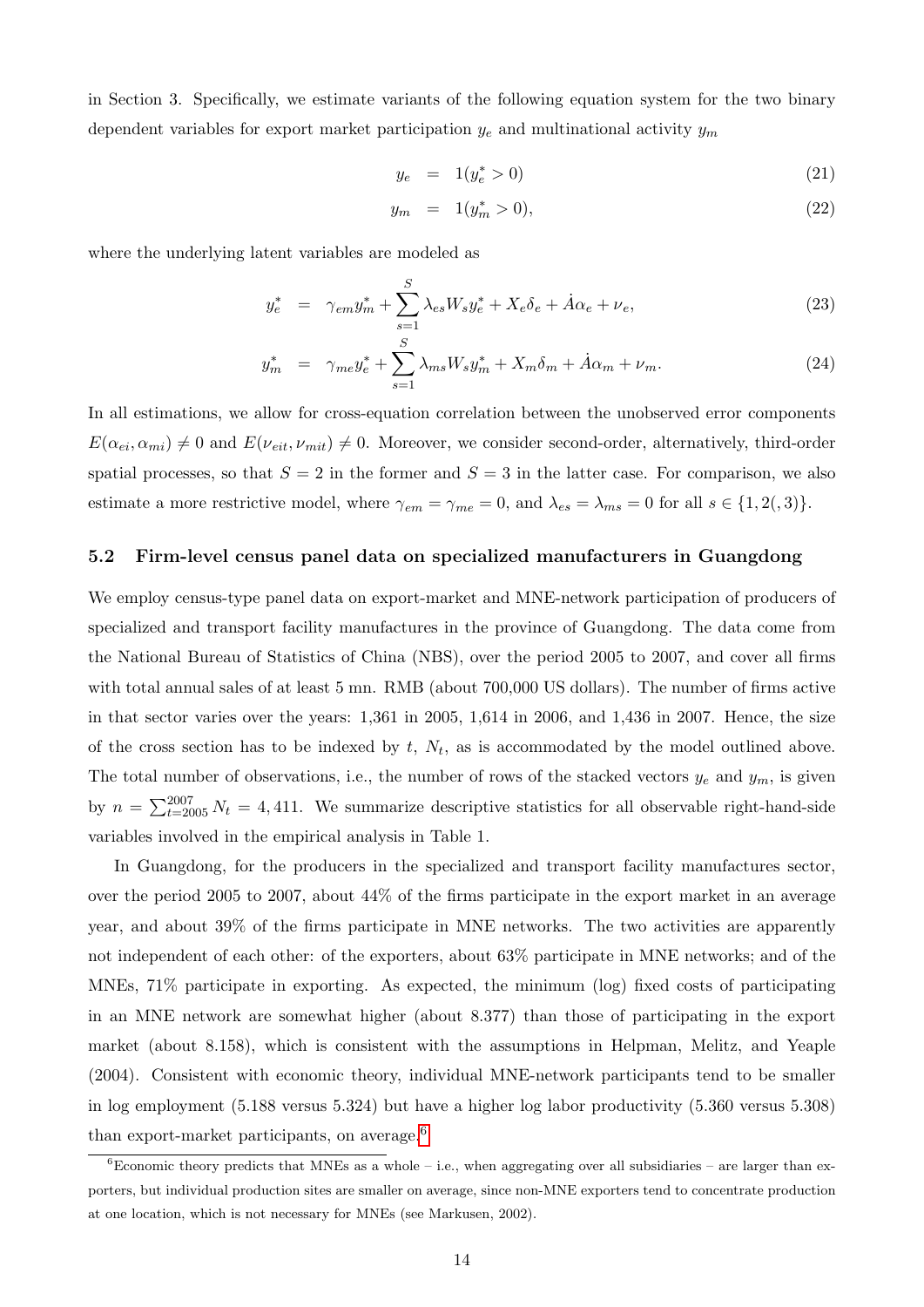#### – Table 1 about here –

In general, we employ all elements in the exogenous determinants of exporting,  $X_e$  and MNEnetwork participation,  $X_m$ , with a one-year lag. In the tables, we will refer to the elements of  $X_e$ and  $X_m$  by Employment<sub>it−1</sub> (log firm size), Productivity<sub>it−1</sub> (log output per worker), Competition<sub>it−1</sub> (log sales over operating profits), Competition $_{it-1}^2$ , Fixed export costs<sub>it−1</sub> (log minimum fixed assets of exporters in the same four-digit sub-sector), Fixed MNE costs<sub>it-1</sub> (log minimum fixed assets of MNE-network members in the same four-digit sub-sector), Capital intensity $_{it-1}$  (capital divided by total sales), Intangible-assets ratio<sub>it−1</sub> (intangible assets over total assets), Management fee to wage ratio<sub>it−1</sub> (the expenses on management as a share of the total wage bill), Pearl River Delta<sub>it−1</sub> (a binary indicator variable for shipping-transport-network access costs), and Special Economic Zone $_{it-1}$  (a binary indicator variable for the location-related tariff-deductability and global-market-access costs).

For modelling the decay of network interdependencies with distance, we consider a second-order and, alternatively, a third-order spatial-lag process. Specifically, we specify the network-weights matrices in a way that they contain normalized inverse-distance entries but only for specific distance brackets. For each pair of firms, we determine the inverse distance between them based on the geographical information about the longitude and latitude associated with their administrative code. Based on this information, we postulate two (with a second-order spatial-lag model) or three (with a second-order spatial-lag model) matrices  $W_{s,0}$  with  $s \in \{1,2(,3)\}\)$  Any such matrix has zero diagonal entries. We use  $d_1^\#$ ,  $d_2^\#$ , and  $d_3^\#$  to denote three distances, where  $d_1^\# < d_2^\# < d_3^\#$ . Let us describe the construction of the matrices  $W_s$  for the case of a third-order process with  $S = 3$ . In that case, the off-diagonal entries in  $W_1$  are zero whenever  $d_{ij} \ge d_1^{\#}$  and they are  $(d_{ij})^{-1} \ge 0$  otherwise. Those in  $W_2$  are zero whenever  $d_{ij} < d_1^{\#}$  or  $d_{ij} > d_2^{\#}$  and they are  $(d_{ij})^{-1} \geq 0$  otherwise. And the entries in  $W_3$  are zero whenever  $d_{ij} < d_2^{\#}$  or  $d_{ij} > d_3^{\#}$  and  $(d_{ij})^{-1} \geq 0$  otherwise.<sup>[7](#page-18-0)</sup>

This approach permits estimating a separate parameter on each of the (two or three) spatial lags of latent outcome. Hence, the decay of network interdependencies may then vary between the two to three considered distance brackets. Overall, the decay function of network interdependencies is parameterized in a more flexible way by this token than when considering a model with just a single spatial lag.

Of course, one would ideally like to specify the decay function even more flexibly in a nonparametric way. However, the use of three spatial lags and associated weights matrices rather than a single one serves as an approximation of the true decay function governing spillovers in space. Allowing for a much more flexible decay function would not be feasible at this point for computational reasons. In order to provide a sensible approximation, we chose the cutoffs separating the rings of neighbors with the preferred third-order model,  $(d_1^{\#}, d_2^{\#}, d_3^{\#})$ , as follows. First, we fixed  $d_1^{\#}$  and  $d_3^{\#}$  at a pre-specified level, and then we chose  $d_2^{\#}$  on an integer scale of miles between  $d_1^{\#}$  and  $d_3^{\#}$  so as to maximize the

<span id="page-18-0"></span><sup>&</sup>lt;sup>7</sup>In the case of a second-order process, we define the off-diagonal entries in  $W_1$  to be zero whenever  $d_{ij} \ge d_1^{\#}$  and to be  $(d_{ij})^{-1} \geq 0$  otherwise. Those in  $W_2$  are zero whenever  $d_{ij} < d_1^{\#}$  or  $d_{ij} > d_2^{\#}$  and they are  $(d_{ij})^{-1} \geq 0$  otherwise.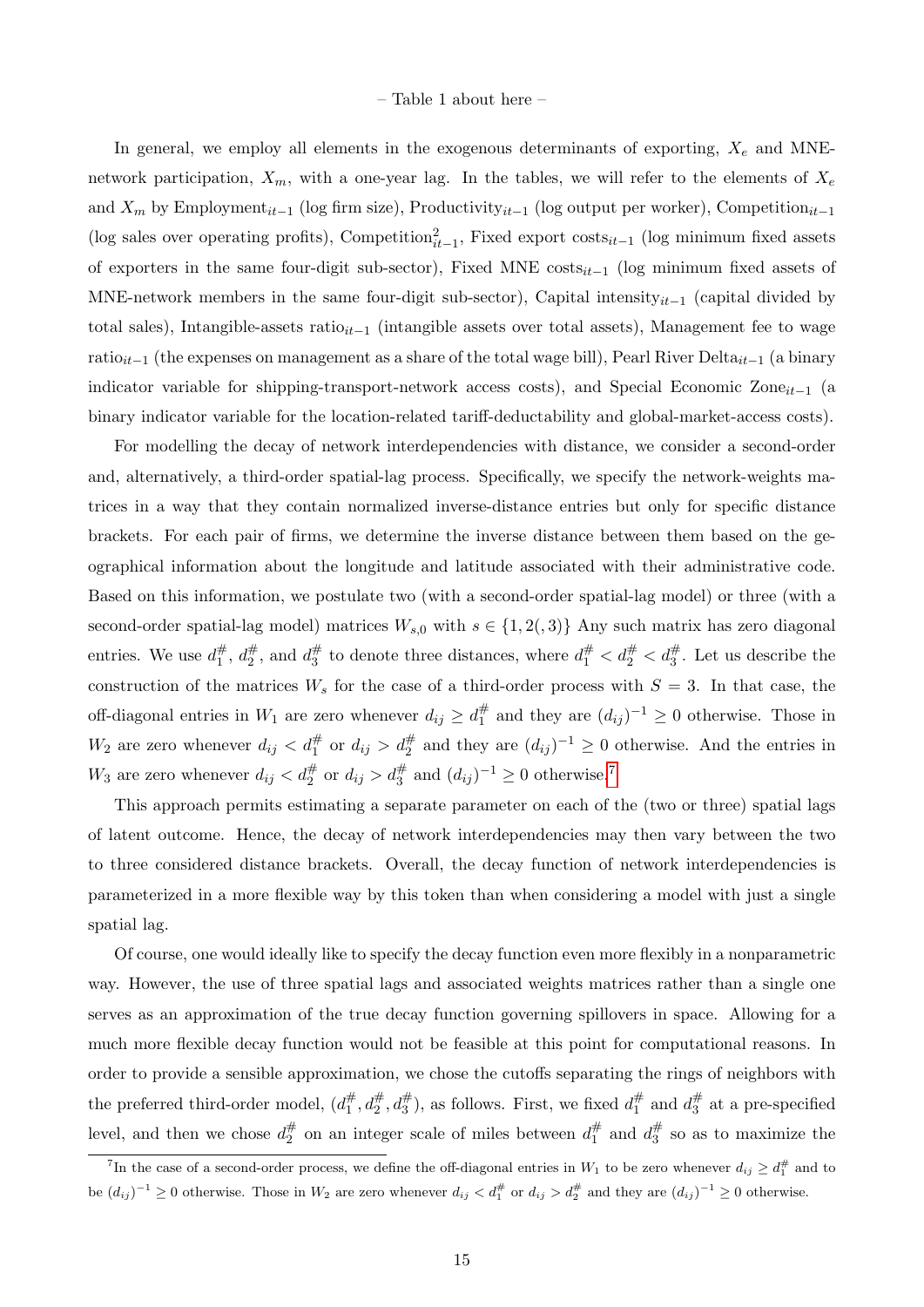correlations between the predicted vectors of choice probabilities jointly between the two equations  $e$ and  $m^8$  $m^8$ 

Specifically, we chose  $d_1^{\#} = 5$  miles and  $d_3^{\#} = 20$  miles. Regarding  $d_2^{\#}$  we selected it from the set of integer distance values in miles between 7 and 18 miles, and we identified  $d_2^{\#} = 10$  based on this procedure. Table A.5 in the Online Appendix reports on the correlation coefficients for the cutoff values of  $d_2^{\#} \in \{7, ..., 18\}$ . In principal, one could also choose  $d_1^{\#}$  and  $d_2^{\#}$  simultaneously. However, we refrained from doing so, as the computational burden associated with determining several cutoff values simultaneously even with integer distance cutoffs is significant with the empirical model at hand.

The matrices  $W_s$  are obtained by normalizing the entries of  $W_{s,0}$  with the respective maximum row sum of the latter.

#### 5.3 Estimation results

In this subsection, we present results based on two different econometric models. One model makes two restrictions:  $\gamma_{gh} = 0$  for all  $g, h \in \{e, m\}$  and  $\lambda_{gs} = 0$  for all  $g \in \{e, m\}$  and  $s \in \{1, 2(0, 3)\}$ . Otherwise, the model conforms with the assumptions in Section 3. Hence, this model is a standard bivariate panel probit model. We present the estimation results for this model based on Markov Chain Monte Carlo simulation in Table 2. A second model relaxes the restrictions on  $\gamma_{gh} = 0$  and  $\lambda_{gs} = 0$  and fully conforms to the set-up outlined in Section 3. We present the estimation results for the second-orderspatial-lag version of this model in Table 7 and for the third-order-spatial-lag version in Table 8. Each of the three tables is organized in four columns and three vertical blocks. The first column lists the covariate or parameter considered, the second and third columns provide the average and standard deviation of the chain of parameters (which can be interpreted as point estimates and standard errors, respectively), and the fourth column gives the p-value of the Geweke (1992) test. The vertical blocks refer to parameters in the export-profitability equation, the MNE-network-participation-profitability equation, and parameters relating to cross-equation correlation of the remainder disturbances  $(\tau)$ , as well as the systems  $(\gamma_{gh})$  and the spatial-lag parameters  $(\lambda_{gs})$ .

– Tables 2-4 about here –

The results in Table 2 are largely consistent with the hypotheses from economic theory. Larger firms (in terms of log employment) tend to engage more likely in exporting as well as in MNE networks. Firms, where fixed costs are more important (through a higher capital intensity) tend to be exporters with greater likelihood. Higher specific exporting fixed costs reduces the profitability of exporting, and higher MNE-related fixed costs reduce the profitability of participating in an MNE. For exporting, four of the ten parameters estimated on  $X_e$  are statistically significant at conventional levels. Those are the ones on log employment, the linear term in the quadratic competition function, the fixed exporting

<span id="page-19-0"></span><sup>&</sup>lt;sup>8</sup>More precisely, we determined the predicted binary outcomes obtained from the procedure and consistent with the chosen distance threshold and then computed the correlations between the observed and predicted binary choice indicators. See the Online Appendix for details.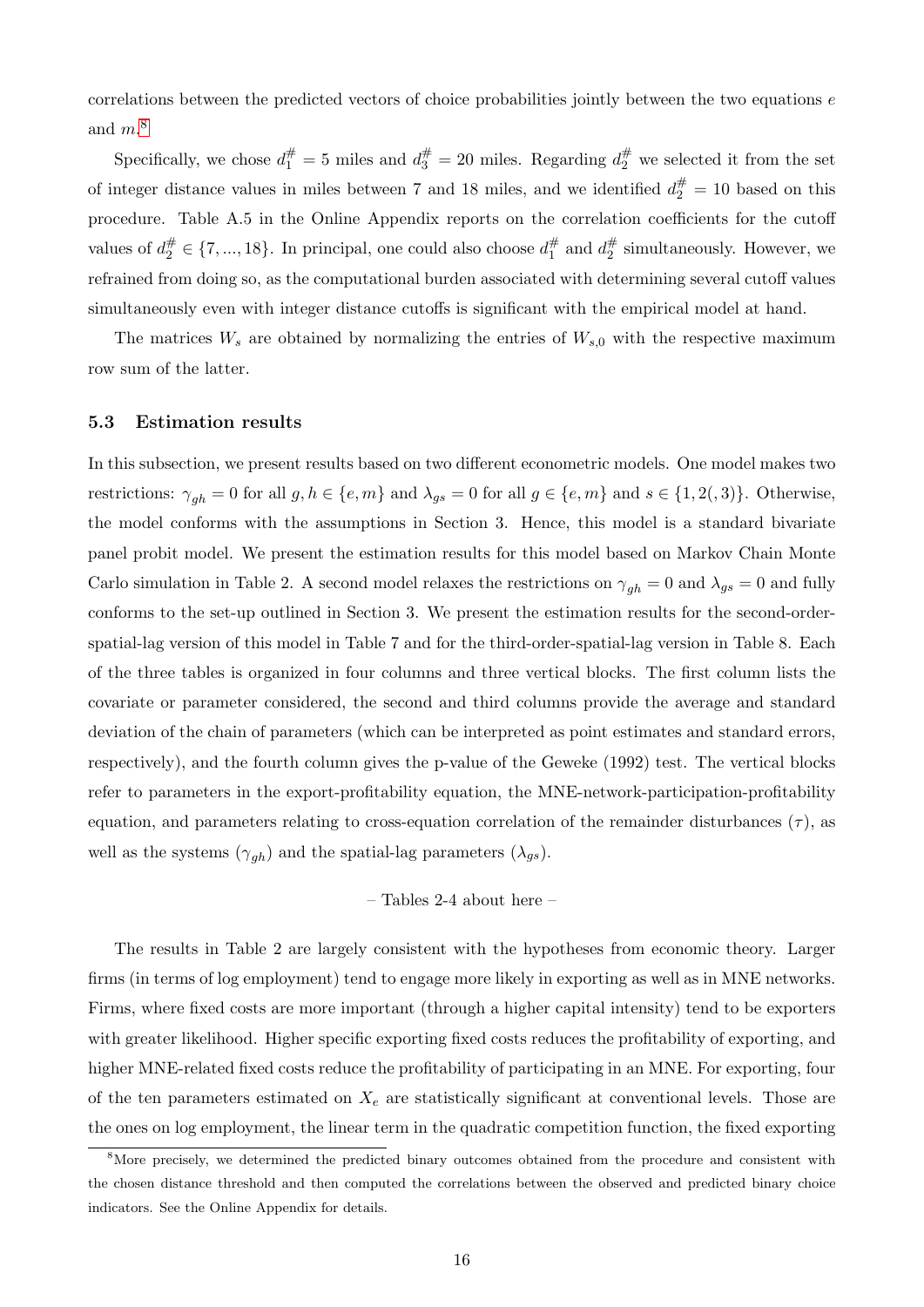costs term, and the indicator for a location in the Pearl River Delta. For MNE-network participation, all but the parameters on the quadratic Competition term, the Management-fee-to-wage-ratio, and the indicator for a firm's location in a Special Economic Zone are statistically significant at conventional levels.

What stands out in terms of location indicators is that the profitability of both exporting and MNE-network participation is increased for firms which are located in the Pearl River Delta, which permits an easy access to sea transport and other, on-land transport infrastructure. According to the estimate of  $\tau$ , we could have estimated these two equations independently of each other without any loss of efficiency.

Except for the parameter on productivity, whose sign changes in the profitability-of-exporting equation, the findings in Tables 3 and 4 are qualitatively – in terms of parameter signs – fully aligned with the ones in Table 2. The magnitudes of the (scaled) parameters change to some extent. However, the parameters cannot be interpreted at face value, because of the presence of two spatial lags in both equations underlying Table 3 and three spatial lags in both equations underlying Table 4. This makes the marginal effects of changes in variables on latent outcome heterogeneous among firms and years and different on average from their counterparts in Table 2.

We abstain from a detailed discussion of the results in Table 3, as the parameters in Table 4 suggest that a third-order network- or spatial-lag model should be estimated rather than a second-order one with the data at hand. The most important changes on the parameters on  $X_e$  and  $X_m$  are that the parameter on the Intangible asset ratio was insignificant in the exporting equation in Table 2 but is significant in Table 4 (as well as in Table 3), and that not only being located in the Pearl River Delta but also being located in a Special Economic Zone raises the profitability of exporting. Interestingly, while the profitability of MNE-network participation appears to depend crucially on the competitive environment, the statistical support for this on exporting is more modest. However, nothing strong can be concluded from the parameter point estimates, as the reduced form even of the latent process of the model is nonlinear in parameters.

Clearly, the estimates of the parameters pertaining to the simultaneous-equations part of the model,  $(\gamma_{em}, \gamma_{me})$ , the spatial lags,  $(\lambda_{es}, \lambda_{ms})$  for  $s \in \{1, 2, 3\}$ , and the correlation of the cross-equation correlation of the idiosyncratic errors,  $\tau$ , are of particular interest. It turns out that there is a positive feedback of the profitability of exporting or MNE-network participation on the profitability of the yet other activity. Hence, the impact of covariates, which raise either type of activity is reinforced by the complementarity of the two profitabilities, as  $(\hat{\gamma}_{em} > 0, \hat{\gamma}_{me} > 0)$ . The corresponding estimates are statistically significantly different from zero at conventional levels. Moreover, except for  $\lambda_{e3}$ , all of the spatial-lag parameters are statistically different from zero at conventional levels, and the magnitude of the point estimates tends to decline as we move from closer to less-close rings of neighbors within each type of profitability,  $\{e, m\}$ . Finally,  $\hat{\tau}$  is statistically different from zero at conventional levels and the point estimate is negative, suggesting that there is a negative correlation of stochastic shocks on the profitability of either type of activity considered. The presence of significant spatial lag terms in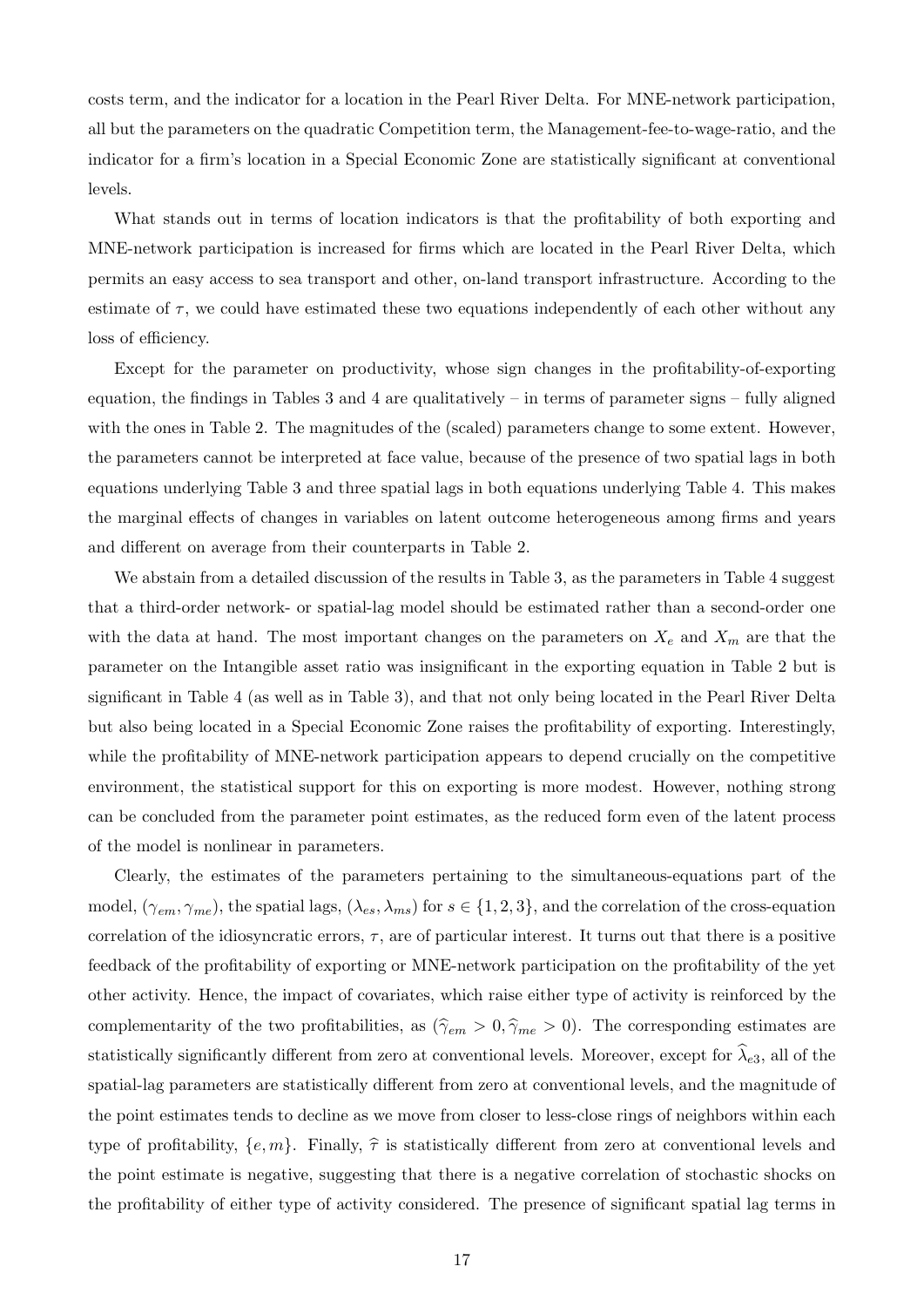Tables 3-4 means that estimating the empirical model ignoring these spatial effects will lead to biased and misleading results.

The presence of  $W_s y_g^*$  (in conjunction or without any presence of  $y_h^*$ ) on the right-hand side of the model for the gth latent profitability variable leads to a nonlinear form of the reduced form of latent outcome as is indicated by equation [\(11\)](#page-11-0). Clearly, there is a further nonlinearity involved, when mapping latent outcome,  $y_g^*$ , to the observable choice,  $y_g$ . However, from a theoretical standpoint both effects of covariates on the profitability of either activity – exporting and MNE-network participation – as well as the choice of the activity are of interest. We will report the magnitude of either type of estimated effects in the subsequent subsection based on the results from the third-order network or spatial model in Table 4.

#### 5.4 Effect estimates on latent continuous profitability outcomes

Equations [\(11\)](#page-11-0) and [\(12\)](#page-11-1) suggest that the computation of marginal effects of the elements of the covariates in X involves the estimate of a  $2n \times 2n$  inverse,  $L^{-1}$ . Let us refer to the gh-th block of  $L^{-1}$ by  $L_{gh}^{-1}$  and to an  $n \times 1$  vector of ones by  $\iota_n$  so as to define the  $n \times 1$  vectors

$$
l_{gh}^d = \text{vecd}\text{ing}(L_{gh}^{-1}), \quad l_{gh}^o = L_{gh}^{-1} \iota_n - l_{gh}^d, \quad l_{gh}^f = L_{gh}^{-1} \iota_n - l_{gh}^d,\tag{25}
$$

$$
l_{gh}^t = l_{gh}^d + l_{gh}^f. \tag{26}
$$

Note that superscript  $\{t\}$  here refers to total effects, whereas superscripts  $\{d, o, f\}$  index direct effects and effects <u>on</u> and <u>from</u> other firms (in any year).

Let us use the scalar  $\Delta_{hk}$  to refer to the change in a generic covariate  $k$  – for this consider a one-standard-deviation increase in covariate k that is scaled by the parameter estimate  $\delta_{hk}$  for each draw of the Markov chain in equation  $h$ , where this parameter would be zero if the covariate is absent from that equation.<sup>[9](#page-21-0)</sup>

Accordingly, we can define for each  $a \in \{d, o, f, t\}$  the  $n \times 1$  vector

<span id="page-21-1"></span>
$$
\hat{d}_{ghk}^a = \hat{l}_{gh}^a \hat{\Delta}_{hk}.
$$
\n(27)

for each draw of the parameter chain.

This is the panel systems counterpart to the single-equation and cross-section definition of effect estimates on latent outcomes in spatial models in LeSage and Pace (2009), and it permits a quantitative decomposition of the effects of changes in the determinants of the profitability of export–market or MNE-network participation of firms with panel-data spatial systems. Clearly, as  $\hat{d}_{ghk}^a$  depends on the tuple  $\{gh\}$  of which there are four as well as on a which can take on four values as well, there are eight effects on the profitability of exporting and MNE-network participation each for every regressor

<span id="page-21-0"></span> $9W$ e report effects of one-standard-deviation changes for all variables, be they continuous or binary. This is done to enable a comparison of their relative scaled importance. Clearly, one could alternatively do experiments by switching on and off binary variables rather than changing them in a way akin to continuous covariates. However, doing so does not permit any straightforward conclusions about the relative importance of the covariates for latent outcomes.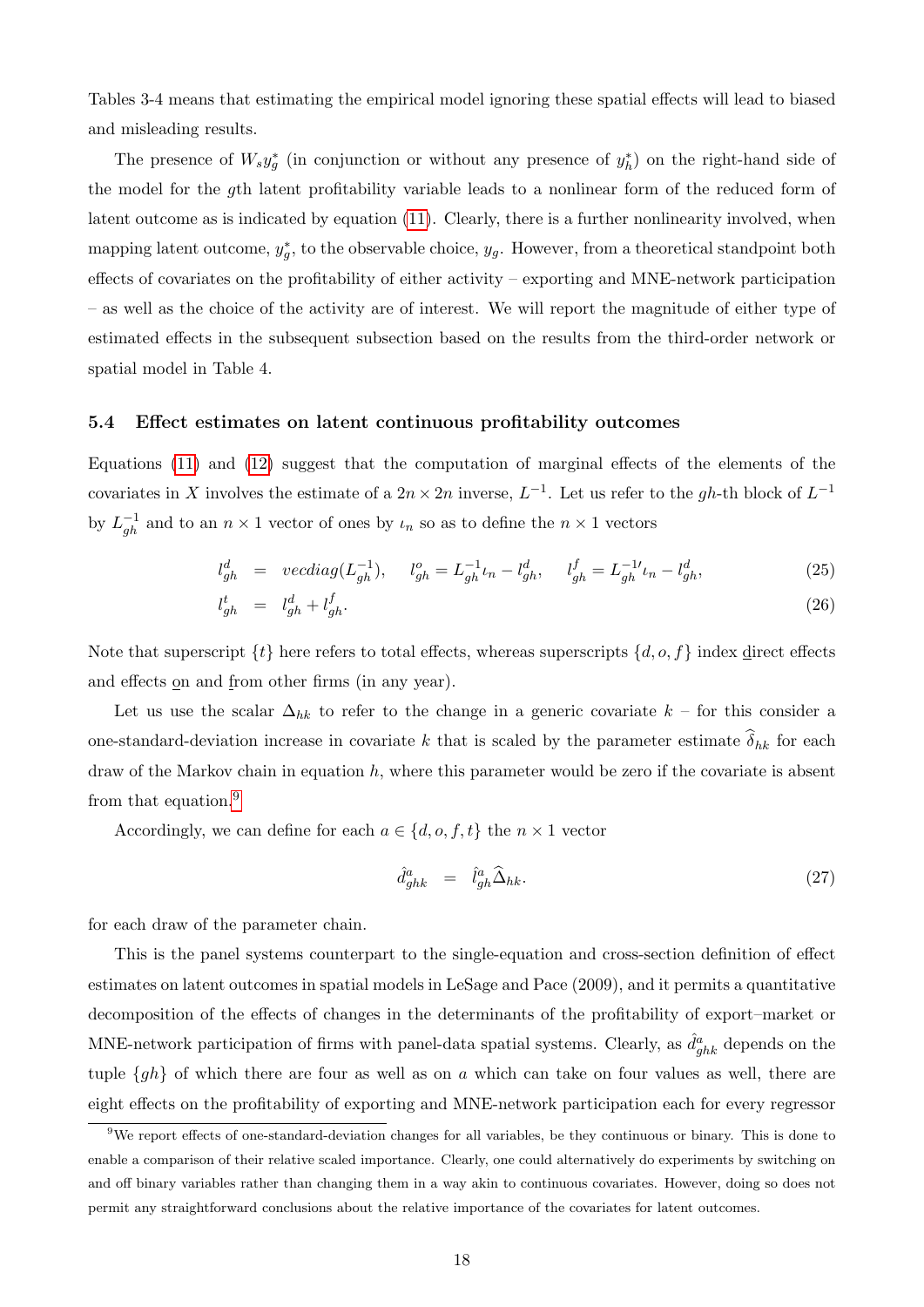in  $X_e$  and  $X_m$ . Moreover,  $\hat{d}_{ghk}^a$  is an  $n \times 1$  vector so that there is a distribution of effect estimates that depends on the location of firm i as well as the time period  $t$  (since the number of firms varies over time). We report moments – the minimum, 25th percentile, median, 75th percentile, maximum, and average – of the distribution of effect estimates on the latent profitability of either choice for each variable of interest in an online appendix. We do so, because we view the corresponding results as an intermediate step for determining binary participation outcomes. We focus on the latter in the presentation, here.

#### 5.5 Effect estimates on binary participation outcomes

Besides the effects on latent profitabilities, the effect on the resulting binary outcomes are of interest. Using the estimate of  $\hat{y}_g^*$  for each draw in the Markov chain and the previously calculated  $\hat{d}_{ghk}^a$  in [\(27\)](#page-21-1), we can calculate counterfactual binary outcomes  $\tilde{y}^a_{ghk}$  to assess the effects of a one standard deviation change of the kth regressor on the respective choice. Clearly, one could do so for each  $a \in \{d, o, f, t\}.$ We refrain from doing so to economize on space, as responses will be mostly interesting for total effects, where  $a = t$ , which we will focus on below. Again, we use means and standard deviations from the chain of draws to estimate parameter point estimates and standard errors.

For any generic variable in  $X$ , let us define the vectors of estimated counterfactual binary outcome g associated with the total change in latent profitability as

$$
\tilde{y}_g^t = 1 \left( \left( \hat{y}_g^* + \sum_{h \in \{e, m\}} \hat{d}_{gh}^t \right) > 0 \right). \tag{28}
$$

Moreover, let us define the following estimates of unconditional probabilities:

$$
\widehat{P}_{g_{+}} = n^{-1} y_g' \iota_n \tag{29}
$$

$$
\widehat{P}_{g_{-}} = n^{-1}(\iota_n - y_g)' \iota_n \tag{30}
$$

$$
\widehat{P}^{\tilde{g}_{+}} = n^{-1} \tilde{y}_{g}^{t\prime} t_{n},\tag{31}
$$

$$
\widehat{P}^{\tilde{g}_{-}} = n^{-1}(\iota_{n} - \tilde{y}_{g}^{t})' \iota_{n}, \tag{32}
$$

and analogously for  $\{\widehat{P}_{h_+}, \widehat{P}_{h_-}, \widehat{P}^{\tilde{h}_+}, \widehat{P}^{\tilde{h}_-}\}.$ 

We can define the following conditional probabilities using similar notation:

$$
\widehat{P}_{g_{+}}^{\tilde{g}_{+}} = n^{-1} \tilde{y}_{g}^{t\prime} y_{g}
$$
\n
$$
(33)
$$

$$
\widehat{P}_{g_{+}}^{\tilde{g}_{-}} = n^{-1}(\iota_{n} - \tilde{y}_{g}^{t})' y_{g}
$$
\n(34)

$$
\widehat{P}_{g-}^{\tilde{g}_+} = n^{-1} \tilde{y}_g^{t\prime} (\iota_n - y_g) \tag{35}
$$

$$
\widehat{P}_{g-}^{\tilde{g}-} = n^{-1}(\iota_n - \tilde{y}_g^t)'(\iota_n - y_g), \tag{36}
$$

where, e.g.,  $\hat{P}^{\tilde{g}_+} = \hat{P}_{g_+}^{\tilde{g}_+} + \hat{P}_{g_-}^{\tilde{g}_+}$ , and analogous sets of conditional probabilities  $\{\hat{P}_{h_+}^{\tilde{h}_+}, \hat{P}_{h_+}^{\tilde{h}_+}, \hat{P}_{h_+}^{\tilde{h}_+}, \hat{P}_{h_+}^{\tilde{h}_+}, \hat{P}_{h_+}^{\tilde{h}_+}\}$  $\{\widehat{P}_{h_+}^{\tilde{g}_+}, \widehat{P}_{h_+}^{\tilde{g}_+}, \widehat{P}_{h_+}^{\tilde{g}_+}\}, \text{ and } \{\widehat{P}_{g_+}^{\tilde{h}_+}, \widehat{P}_{g_+}^{\tilde{h}_+}, \widehat{P}_{g_+}^{\tilde{h}_+}\} \text{ are straightforwardly defined based on this notation.}$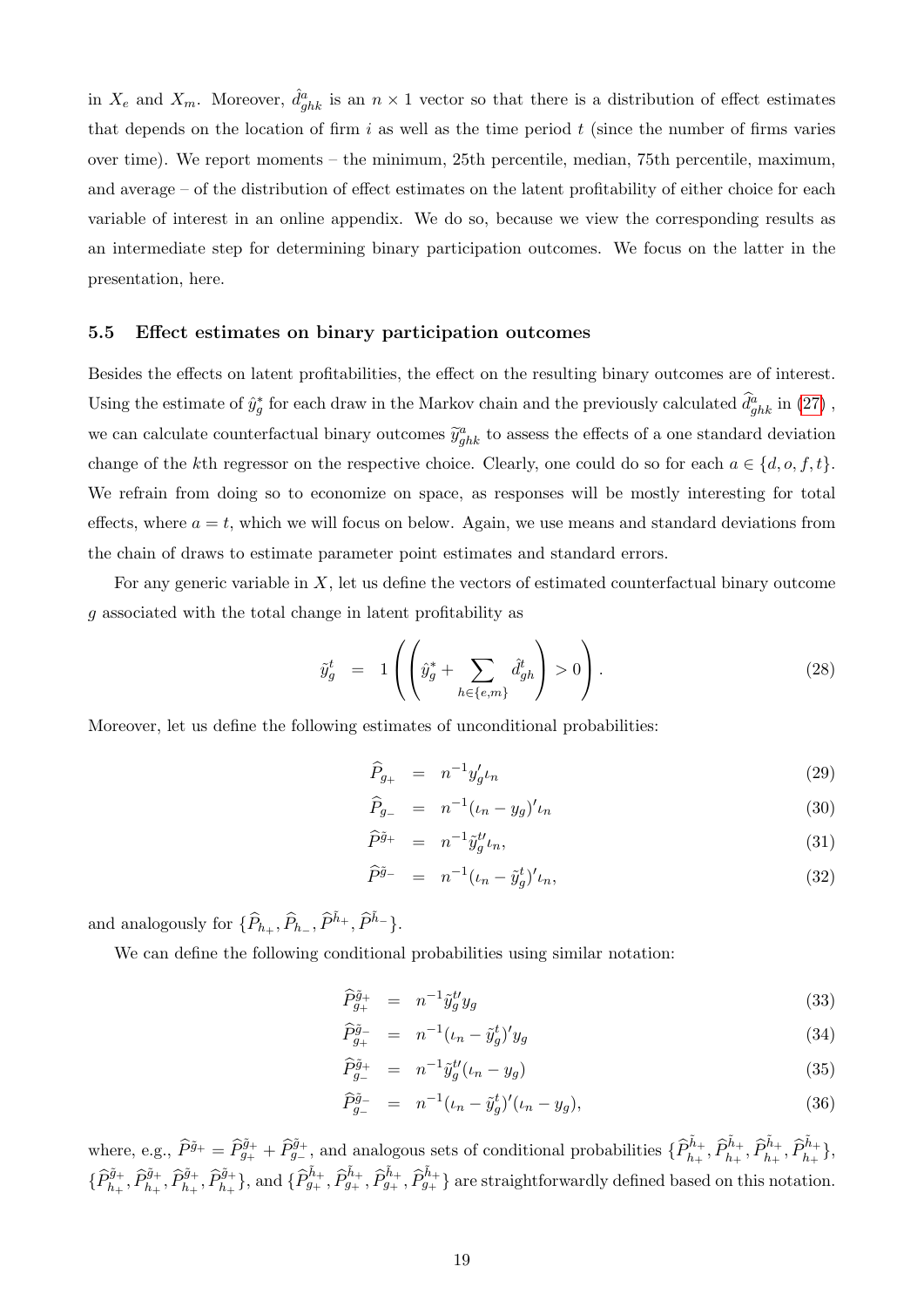We can also define another set of conditional probabilities to compute the entries of a full "transition" matrix" between the events in the benchmark and a counterfactual situation as

$$
\widehat{P}_{g_+,h_+}^{\tilde{g}_+, \tilde{h}_+} = n^{-1}(\tilde{y}_g^t \circ \tilde{y}_h^t)'(y_g \circ y_h),
$$

with all other permutations being straightforwardly defined using the above notation. Clearly, the latter suggests that  $\widehat{P}_{g_{+}}^{\tilde{g}_{+}} = \widehat{P}_{g_{+},h_{+}}^{\tilde{g}_{+},\tilde{h}_{-}} + \widehat{P}_{g_{+},h_{+}}^{\tilde{g}_{+},\tilde{h}_{-}} + \widehat{P}_{g_{+},h_{-}}^{\tilde{g}_{+},\tilde{h}_{-}}$ .

Based on those definitions, unconditional as well as conditional probabilities of exporting or MNEnetwork participation – as well as their changes – are clearly defined. With a suitable series of Markov Chain Monte Carlo draws for parameters and benchmark as well as counterfactual (estimated) binary outcomes, we can determine a series of draws of the aforementioned propensities – and, hence, first and second moments thereof. We will report on those moments in this subsection for the case where  ${g,h} = {e,m}$ 

Tables A.6 and A.7 suggest some sizable effects of one-standard-deviation changes in the explanatory variables on the latent profitability of the choices considered. However, whether these changes are large enough for a sizable portion of firms to actually change the probability of choosing to export or participate in an MNE network depends on the shape of the empirical distribution of the respective profitabilities and their conditional mean. Clearly, this is evident from the presence of benchmark latent-outcome estimates,  $\hat{y}_g^*$ , in the expression for counterfactual outcome,  $\tilde{y}_g^t$ , in [\(27\)](#page-21-1).

#### – Table 5 about here –

In Table 5, we report unconditional changes of exporting and MNE-network participation. For this, let us define any generic change in probabilities of taking on activity  $g \in \{e, m\}$  in response to the changes  $(\widehat{\Delta}_{ek}, \widehat{\Delta}_{mk})$  as

$$
\Delta \widehat{P}_{g_+} = \widehat{P}^{\widetilde{g}_+} - \widehat{P}_{g_+}.
$$

In the table, we report point estimates as well as standard errors based on the Markov chain of draws for both  $\Delta \widehat{P}_{e_+}$  and  $\Delta \widehat{P}_{m_+}$  based on the non-spatial-bivariate-panel-probit-model parameters in the left block and on the third-order spatial-bivariate-panel-probit-model parameters in the right block.

The results in the table indicate that changes in probability tend to be significantly smaller with the non-spatial than with the third-order spatial-lag model. Moreover, the scaling of  $(\widehat{\Delta}_{ek}, \widehat{\Delta}_{mk})$  by considering one-standard-deviation changes throughout permits insights into the relative importance of the individual covariates for changes in activity. The results for the spatial model suggest that firm size (Employment) and the location in the Pearl River Delta are the relatively most important drivers of both exporting and MNE-network participation in Guangdong province. However, Competition and Fixed export costs as well as Fixed MNE costs are also relatively important in deterring these activities.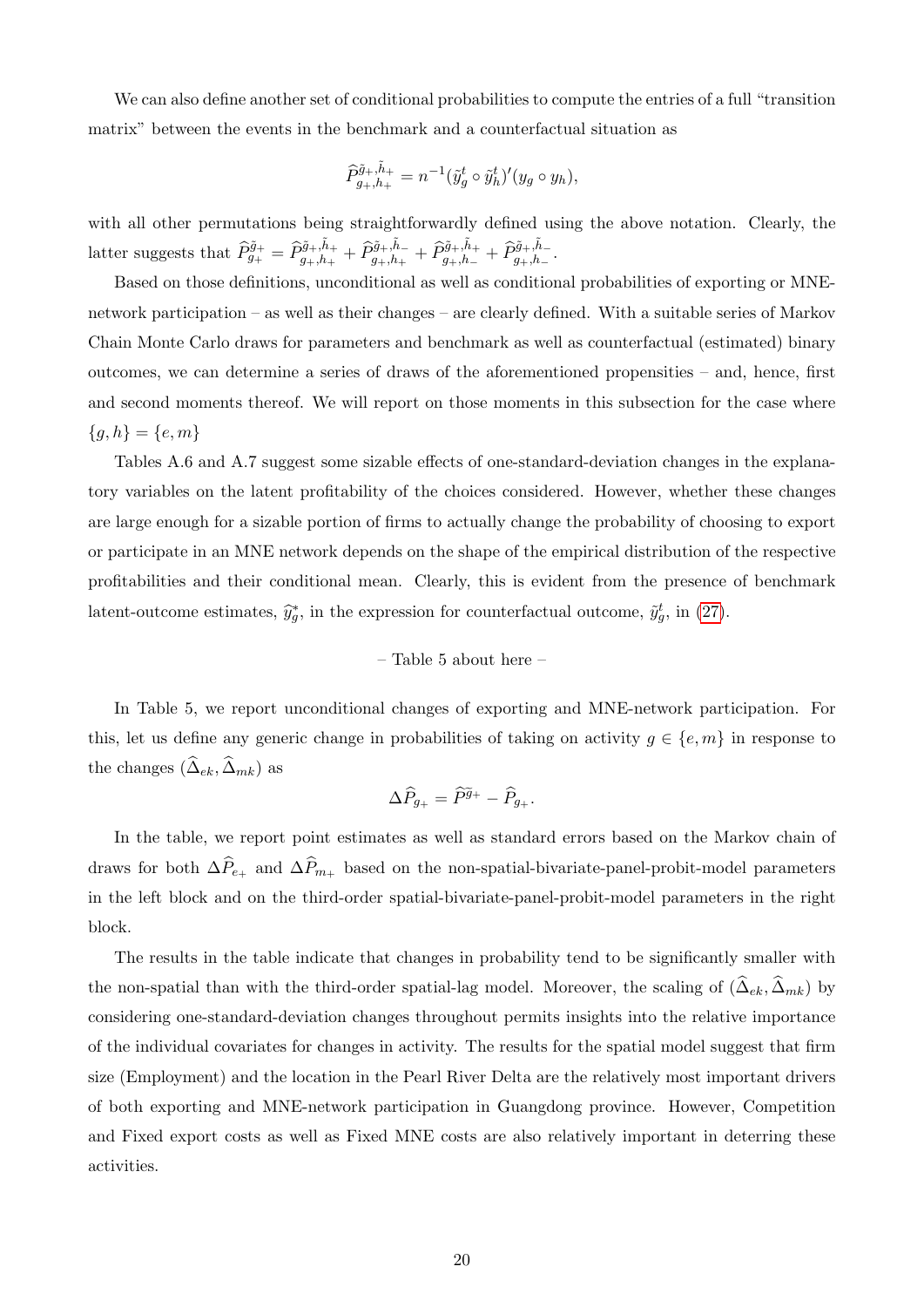We summarize the entries in the "transition matrix" in Table 6 – as, e.g.,  $\hat{P}_{g_+,h_+}^{\tilde{g}_+, \tilde{h}_+}$  with  $g, h \in \{e, m\}$ – for the non-spatial bivariate panel probit model and for the third-order spatial-lag model, again providing point estimates and standard errors based on the Markov chain of draws.

#### – Table 6 about here –

In general, the means in a row add up to unity in this matrix. The entries in the table suggest that the propensity of not changing any activity is generally relatively high, as can be seen from the values on the diagonal of the matrix, which are close to unity. Moreover, with those constellations where both changes  $\hat{\Delta}_{ek} > 0$  and  $\hat{\Delta}_{mk} > 0$ , the means for  $(e_+, m_+), (e_+, m_-),$  and  $(e_-, m_+)$  in the column denoted  $(\widetilde{e}_+,\widetilde{m}_+)$  tend to be higher than  $(e_-,m_-)$ . Hence, firms tend to switch to doing both at higher likelihood in these cases. We use colors to highlight quantitatively large changes. We chose red to denote large marginal effects which led to changes in predicted state choices and blue to denote large marginal effects which did not lead to changes in choices (indicating stayers). In line with the previous findings, the main shifters of exports and MNE participation, e.g. employment, location in the Pearl River Delta, fixed costs, and capital intensity induce the quantitatively the largest changes. Among the status switchers, the majority of them switches to doing both exporting and MNE participation from some other state. As higher associated fixed costs reduce the profitability of participation, increasing them for exporting or MNE activity lead to a reduction of those activities.

## 6 Conclusions

This paper proposes an estimation approach which accommodates the following features of panel data. First, there are several binary outcomes, where the latent processes are interdependent between outcomes as is the case with simultaneous systems of equations. Second, the latent outcomes, and, hence, the resulting binary outcomes, are generated in a dependent way between cross-sectional units. The latter is motivated as to flow from spatial or network externalities between the cross-sectional units. Third, the degree of interdependence cannot be parameterized fully ex ante by a single networkor spatial-interaction weights matrix. In this regard, the paper proposes a higher-order modelling approach, where an arbitrary, fixed number of such interdependence matrices can be included and used to parameterize the decay of interdependence in some space, be it geography, social interaction, or other observable dimensions. The decay of interdependence can then be estimated in terms of a set of parameters that is of arbitrary, fixed size that is sufficiently smaller than the sample size.

The paper applies this model to data on firms in a particular, high-technology sector, namely specialized and transport facilities manufacturing, in Guangdong province in China, which are observed over the years 2004-2007. What the papers aims at answering with this data-set is the question to which extent the participation of firms in export markets and in multinational-firm networks depend on each other. Also, to what extent these two choices are made in an interdependent way among close and somewhat less-close geographically neighboring firms. This analysis brought to light that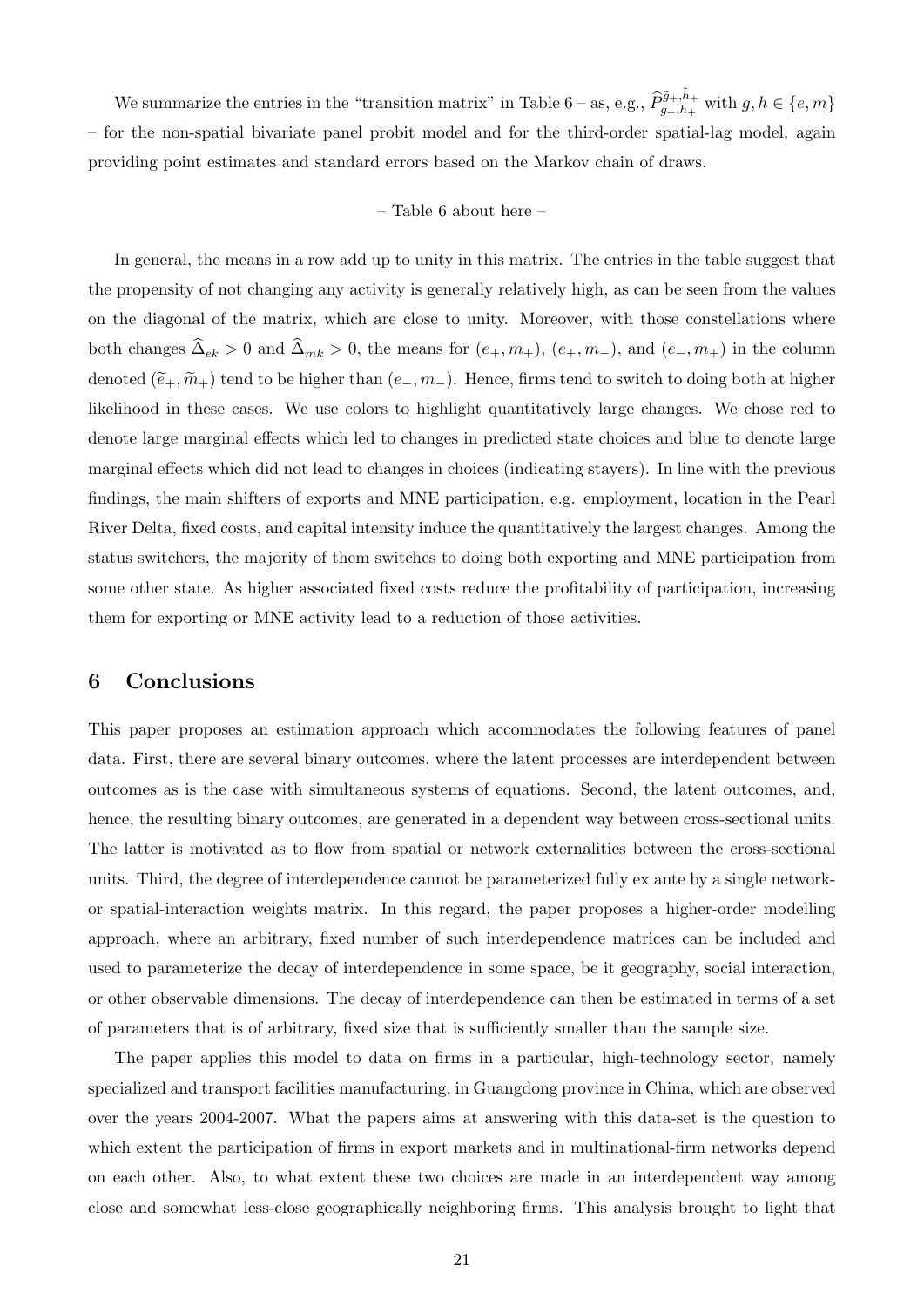the participation in an MNE network makes exporting more likely, while there is no statistically significant support for the opposite. Moreover, the analysis uncovered that these choices are made indeed in an interdependent way, and that cross-firm spillovers decline more rapidly in the close neighborhood than in the less-close neighborhood.

We envisage two directions for future research. First, from a methodological point of view, the modelling of patterns in the disturbances could be interesting. With panel data, such patterns could relate to the time-series or the cross-sectional correlation of the disturbances. To the extent that at least two components could be distinguished in the disturbances, a host of different patterns of crosssectional dependence could be allowed for. Moreover, a host of patterns of serial correlation could be considered with regards to the double-indexed error component. Second, from an applied point of view, it would be interesting to apply such models for systems of binary dependent variables at different levels of aggregation. The latter could help shed light on novel patterns in the data that are not typically addressed in economic theory motivating structural models of individuals', households', firms', micro-regional jurisdictions', country governments', or supranational organizations' choices. We mentioned some specific examples of applications that could be interesting in this context, but this list is by no means exhaustive.

## References

- Albert, J.H. and Chib, S. (1993). Bayesian analysis of binary and polychotomous response data. Journal of the American Statistical Association 88(422), 669–679.
- Anselin, L. (1988). Spatial Econometrics: Methods and Models. Boston, USA: Kluwer Academic Publishers.
- Arduini, T. (2016). Distribution free estimation of spatial autoregressive binary choice panel data models. Quaderni - Working Paper DSE No. 1052.
- Badinger, H. and Egger, P.H. (2011). GM estimation of higher-order spatial autoregressive processes in cross-section models with heteroskedastic disturbances. Papers in Regional Science 90, 213– 235.
- Badinger, H. and Egger, P.H. (2013). Estimation and testing of higher-order spatial autoregressive panel data error component models. Journal of Geographical Systems 15, 453–489.
- Badinger, H. and Egger, P.H. (2015). Fixed effects and random effects estimation of higher-order spatial autoregressive models with spatial autoregressive and heteroscedastic disturbances. Spatial Economic Analysis 10, 11–35.
- Baltagi, B.H. and Bresson, G. (2011). Maximum likelihood estimation and lagrange multiplier tests for panel seemingly unrelated regressions with spatial lag and spatial errors: an application to hedonic housing prices in Paris. Journal of Urban Economics 69, 24–42.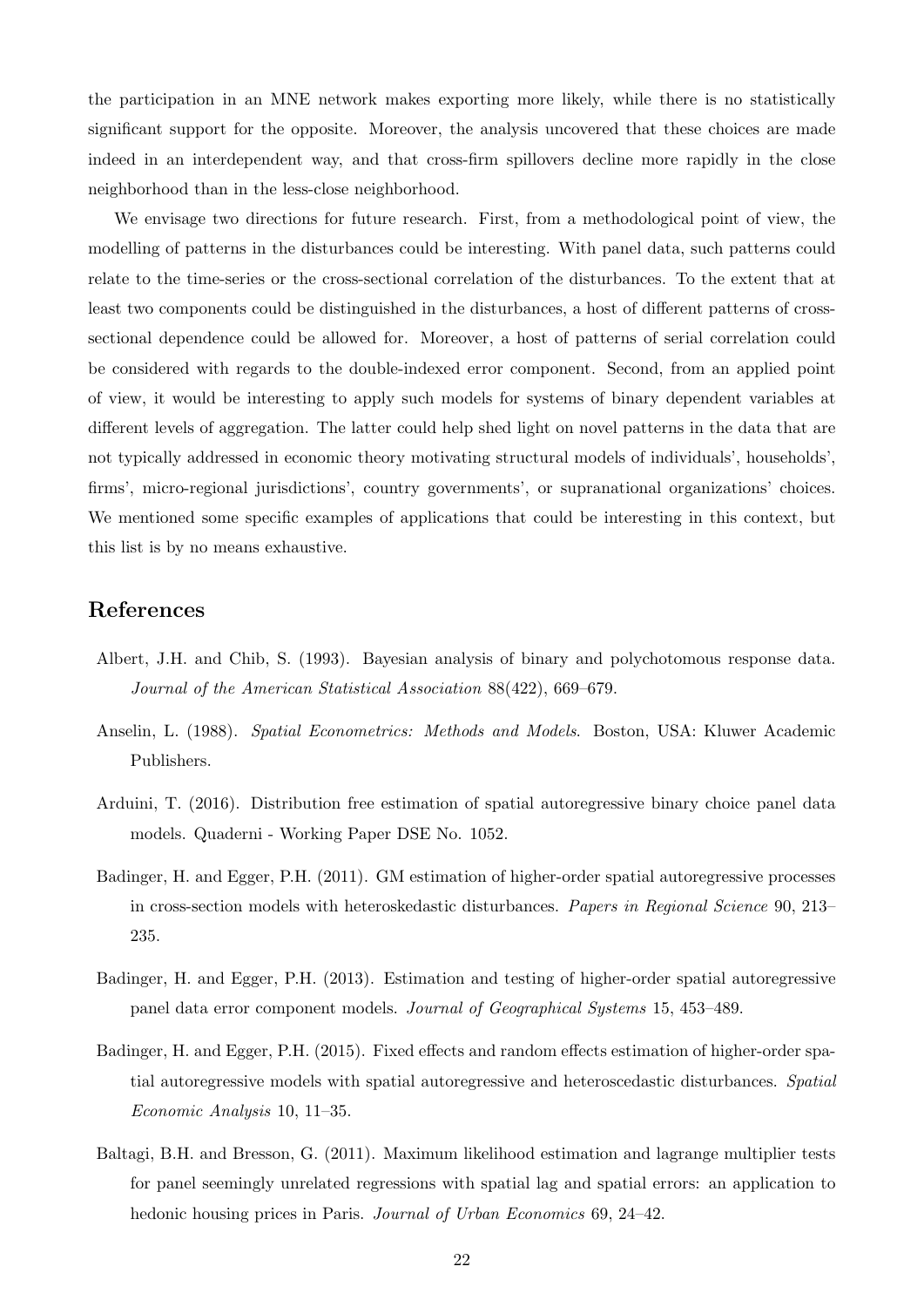- Baltagi, B.H. and Deng, Y. (2015). EC3SLS estimator for a simultaneous system of spatial autoregressive equations with random effects. Econometric Reviews 34, 659–694.
- Baltagi, B.H., Ding, S., and Egger, P.H., (2020). A panel data model with generalized higher-order network Effects. In: Chudik, A., Hsiao, C., and Timmermann, A. (eds.), Festschrift in Honor of Hashem Pesaran (Advances in Econometrics). Emerald Group Publishing Limited, Bingley, UK, forthcoming.
- Baltagi, B.H., Egger, P.H., and Kesina, M. (2016). Bayesian spatial bivariate panel probit estimation. In: Baltagi, B.H., LeSage, J.P., Pace, R.K. (eds.), Spatial Econometrics: Qualitative and Limited Dependent Variables (Advances in Econometrics, Volume 37). Emerald Group Publishing Limited, Bingley, UK, 119–144.
- Baltagi, B.H., Egger, P.H., and Kesina, M. (2017). Determinants of firm-level domestic sales and exports with spillovers: evidence from China. Journal of Econometrics 199(2), 184–201.
- Baltagi, B.H., Egger, P.H., and Kesina, M. (2019). Contagious exporting and foreign ownership: evidence from firms in Shanghai using a Bayesian spatial bivariate probit model. Regional Science and Urban Economics 76, 125–146.
- Baltagi, B.H. and Pirotte, A. (2011). Seemingly unrelated regressions with spatial error components. Empirical Economics 40, 5-49.
- Bernard, A.B. and Wagner, J. (2001). Export entry and exit by German firms. Weltwirtschaftliches Archiv 137(1), 105-123.
- Beron, K.J. and Vijverberg, W.P. (2004). Probit in a spatial context: a Monte Carlo approach. In: Anselin, L., Florax, R.J.G.M., and Rey, S.J. (eds.), Advances in Spatial Econometrics. Methodology, Tools and Applications. Springer, Berlin, Germany, 169–195.
- Blonigen, B.A., Fontagné, J., Sly, N., and Toubal, F. (2014). Cherries for sale: the incidence and timing of cross-border M&A. Journal of International Economics 94(2), 341–357.
- Carrión-Flores, C.E., Flores-Lagunes, A., and Guci, L. (2009). Land use change: a spatial multinomial choice analysis. Working paper.
- Cohen-Cole, E., Liu, X., and Zenou, Y. (2018). Multivariate choice and identification of social interactions. Journal of Applied Econometrics 33(2), 165–178.
- Cliff, A. and Ord, J. (1973). Spatial Autocorrelation. London, UK: Pion.
- Cliff, A. and Ord, J. (1981). Spatial Processes, Models and Applications. London, UK: Pion.
- Debarsy, N. and LeSage, J.P. (2020). Bayesian Model Averaging for Spatial Autoregressive Models Based on Convex Combinations of Different Types of Connectivity Matrices. Journal of Business & Economic Statistics DOI: 10.1080/07350015.2020.1840993.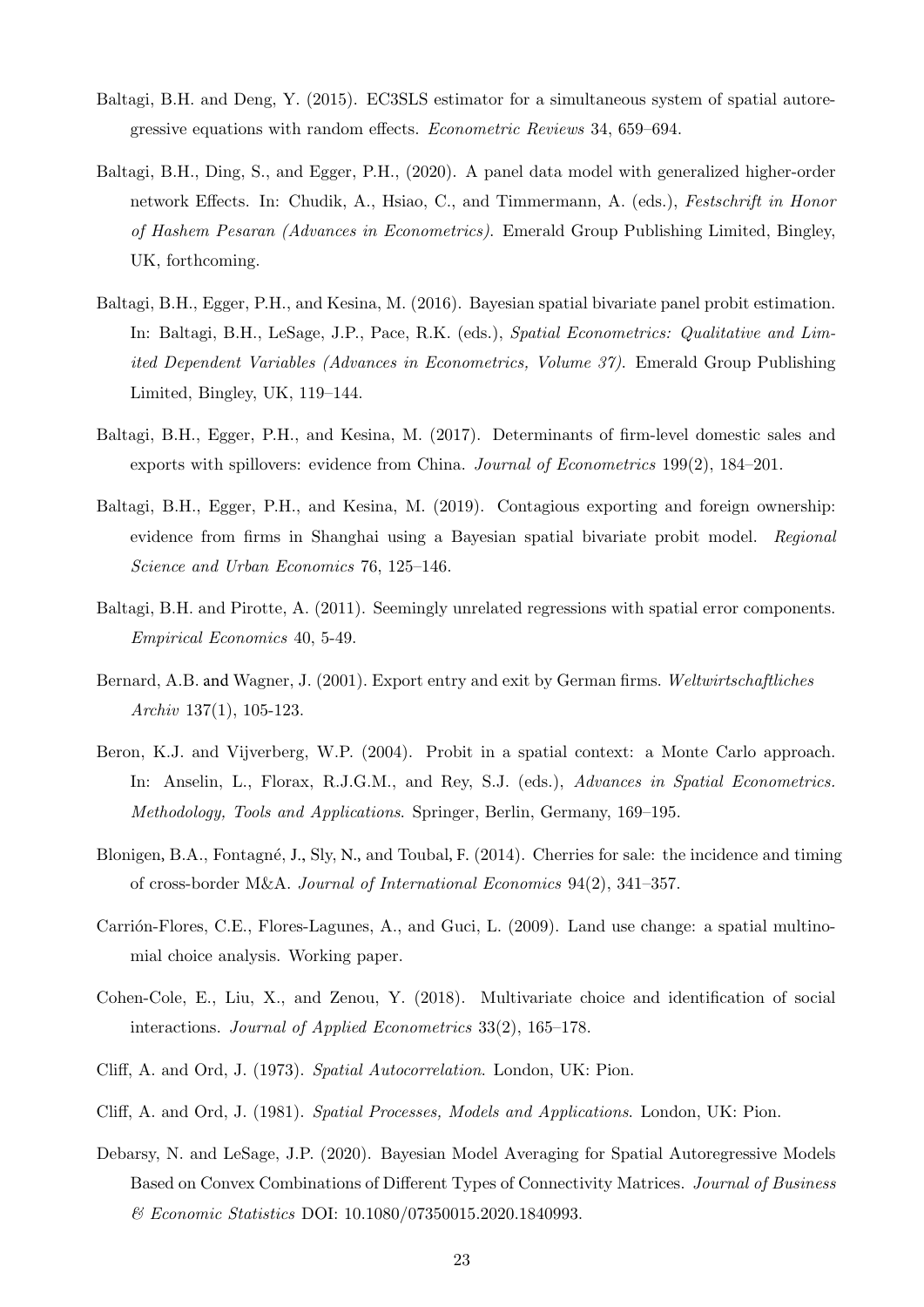- Devereux, M., Lockwood, B., and Redoano, M. (2008). Do Countries Compete over Corporate Tax Rates? Journal of Public Economics 92(5), 1210–1235.
- Drukker, D.M., Egger, P.H., and Prucha, I.R. (2021). Simultaneous equations models with higherorder spatial or social network interactions. University of Maryland.
- Geweke, J. (1991). Efficient simulation from the multivariate normal and Student t distributions subject to linear constraints. In: Keramidas, E. (ed.), Computer Science and Statistics Proceedings of the Twenty-Third Symposium on the Interface, 571–578.
- Geweke, J. (1992). Evaluating the accuracy of sampling-based approaches to calculating posterior moments. In: Bernardo, J.M., Berger, J.O., Dawid, A.P., Smith, A.F.M. (eds.), Bayesian Statistics 4. Clarendon Press, Oxford, 641–649.
- Gupta, A. and Robinson, P.M. (2015). Inference on higher-order spatial autoregressive models with increasingly many parameters. Journal of Econometrics 186, 19–31.
- Han, X., Hsieh, C.S., and Lee, L.-F. (2017). Estimation and model selection of higher-order spatial autoregressive model: An efficient Bayesian approach. Regional Science and Urban Economics 63, 97–120.
- Helpman, E., Melitz, M.J., and Yeaple, S.R. (2004). Export versus FDI with heterogeneous firms. American Economic Review 94, 300–316.
- Kapoor, M., Kelejian, H.H., and Prucha, I.R. (2007). Panel data models with spatially correlated error components. Journal of Econometrics 140, 97–130.
- Kelejian, H.H. and Prucha, I.R. (1998). A generalized spatial two-stage least squares procedure for estimating a spatial autoregressive model with autoregressive disturbances. Journal of Real Estate Finance and Economics 17, 99–121.
- Kelejian, H.H. and Prucha, I.R. (1999). A generalized moments estimator for the autoregressive parameter in a spatial model. International Economic Review 40, 509–533.
- Kelejian, H.H. and Prucha, I.R. (2004). Estimation of simultaneous systems of spatially interrelated cross sectional equations. Journal of Econometrics 118, 27–50.
- Kelejian, H.H. and Prucha, I.R. (2010). Specification and estimation of spatial autoregressive models with autoregressive and heteroskedastic disturbances. *Journal of Econometrics* 157, 53–67.
- Klier, T. and McMillen, D.P. (2008). Clustering of auto supplier plants in the United States. Journal of Business & Economic Statistics 26, 460–471.
- Lei, J. (2013). Smoothed spatial maximum score estimation of spatial autoregressive binary choice panel models. CentER Discussion Paper Series No. 2013-061.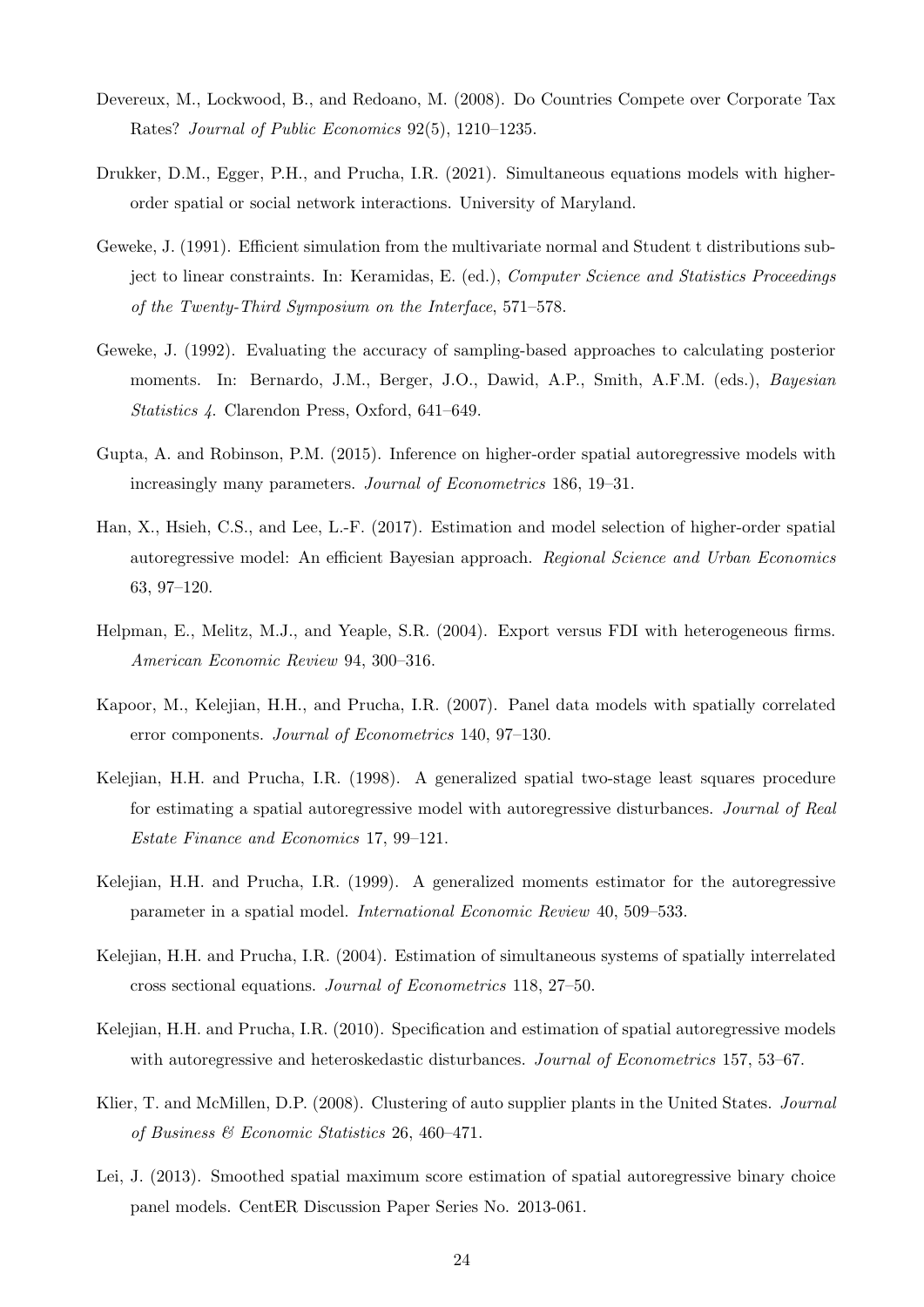- Lee, L.-F. (2003). Best spatial two-stage least squares estimators for a spatial autoregressive model with autoregressive disturbances. *Econometric Reviews* 22, 307–335.
- Lee, L.-F. (2004). Asymptotic distributions of quasi-maximum likelihood estimators for spatial autoregressive models. Econometrica 72, 1899–1925.
- Lee, L.-F. (2007). GMM and 2SLS estimation of mixed regressive, spatial autoregressive models. Journal of Econometrics 137, 489–514.
- Lee, L.-F. and Yu, J. (2010a). Some recent developments in spatial panel data models. Regional Science and Urban Economics 40, 255–271.
- Lee, L.-F. and Yu, J. (2010b). Estimation of spatial autoregressive panel data models with fixed effects. Journal of Econometrics 154, 165–185.
- Lee, L.-F. and Yu, J. (2012) Spatial panels: random components versus fixed effects. International Economic Review 53, 1369–1412.
- Lee, L.-F. and Liu, X. (2010). Efficient GMM estimation of high order spatial autoregressive models with autoregressive disturbances. *Econometric Theory* 26, 187–230.
- LeSage, J.P. (2000). Bayesian estimation of limited dependent variable spatial autoregressive models. Geographical Analysis 32, 19–35.
- LeSage, J.P. and Pace, R.K. (2009). Introduction to Spatial Econometrics. CRC Press/Taylor & Francis, Boca Raton.
- Lin, X. and Lee, L.-F. (2010). GMM estimation of spatial autoregressive models with unknown heteroskedasticity. *Journal of Econometrics* 157, 34–52.
- Liu, X. (2014). Identification and Efficient Estimation of Simultaneous Equations Network Models, Journal of Business & Economic Statistics 32, 516–536.
- Markusen, J.R. (2002). Multinational Firms and the Theory of International Trade. MIT Press. Cambridge, MA.
- McMillen, D.P. (1992). Probit with spatial autocorrelation. Journal of Regional Science 32, 335–348.
- Melitz, M.J. (2003). The impact of trade on intra-industry reallocations and aggregate industry productivity. Econometrica 71, 1695–1725.
- Pinkse, J. and Slade, M.E. (1998). Contracting in space: an application of spatial statistics to discrete-choice models. Journal of Econometrics 85, 125–154.
- Pinkse, J., Slade, M.E., and Shen, L. (2006) Dynamic spatial discrete choice using one-step GMM: an application to mine operating decisions, Spatial Economic Analysis 1, 53–99.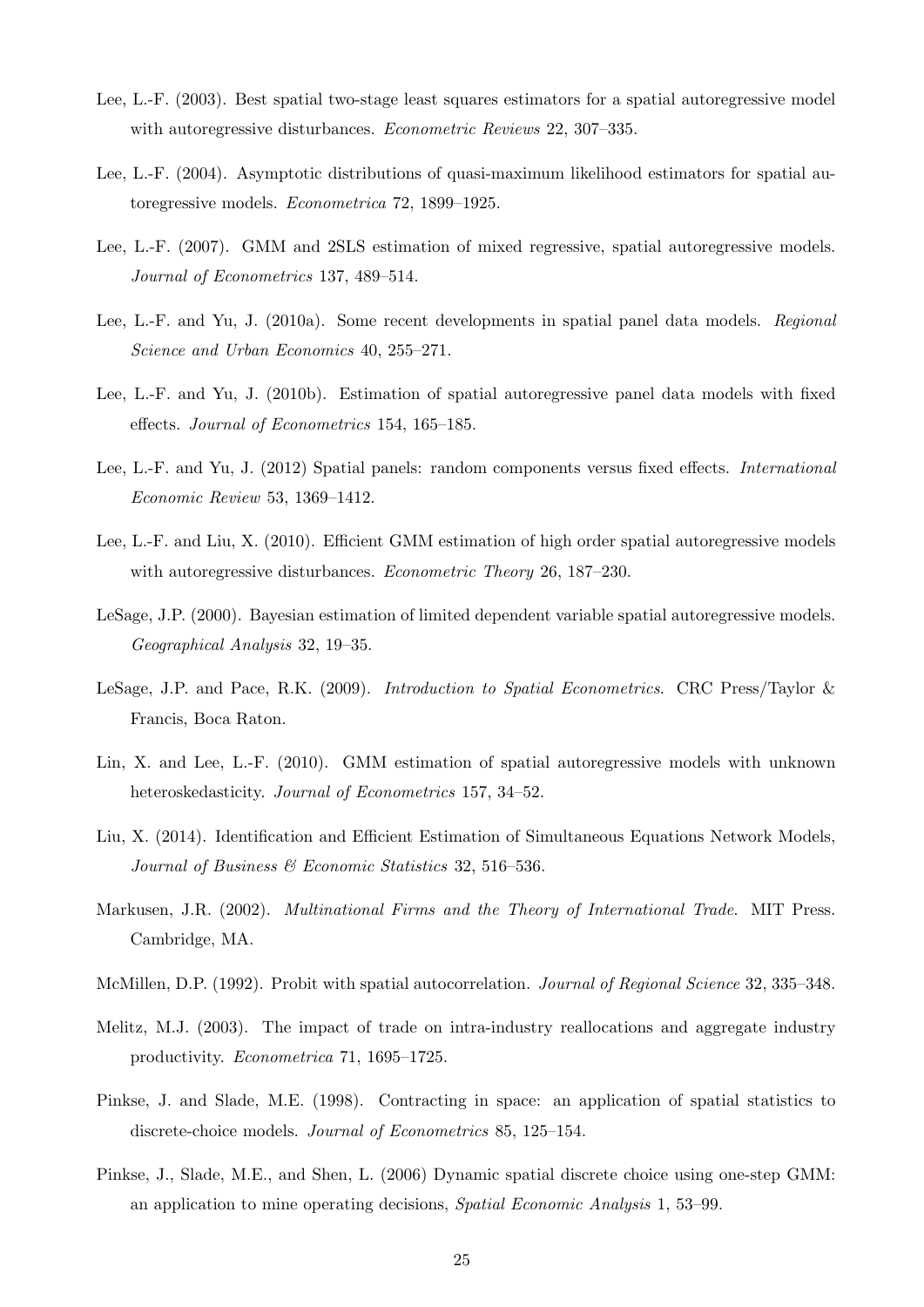- Wang, H., Iglesias, E.M., and Wooldridge, J.M. (2013). Partial maximum likelihood estimation of spatial probit models. Journal of Econometrics 172, 77–89.
- Wang, X. and Kockelmann, K.M. (2009). Bayesian inference for ordered response data with a dynamic spatial-ordered probit model. Journal of Regional Science 49, 877–913.
- Yang, K. and Lee, L.-F. (2017). Identification and QML estimation of multivariate and simultaneous equations spatial autoregressive models. Journal of Econometrics 196, 196–214.
- Zhou, Y., Wang, X., and Holguin-Veras, J. (2016). Discrete choice with spatial correlation: A spatial autoregressive binary probit model with endogenous weight matrix (SARBP-EWM). Transportation Research Part B: Methodological 94, 440-455.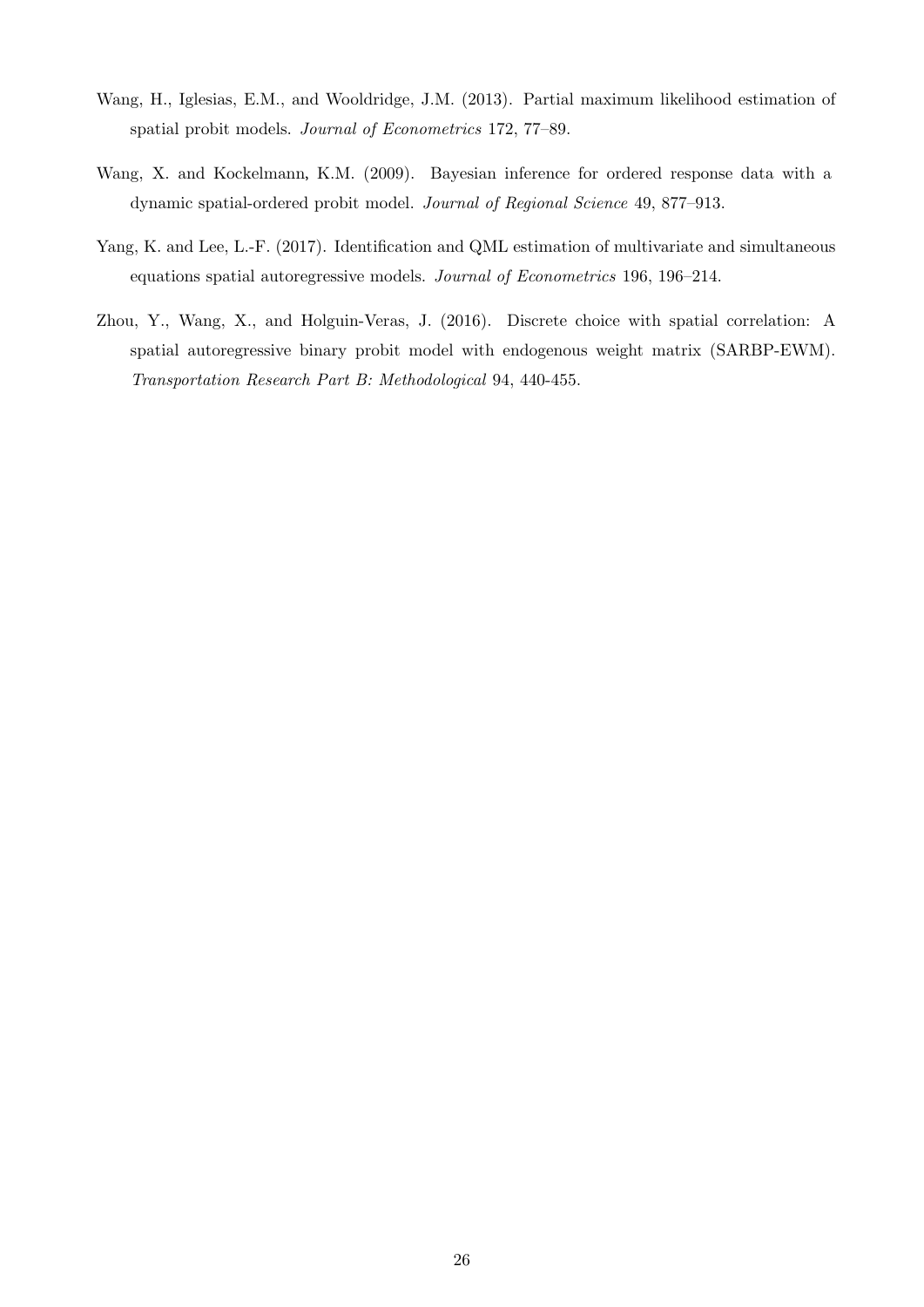## Tables

|                                                                                                                                                                             | All firms |          | Exporters |          | <b>MNEs</b> |          |  |
|-----------------------------------------------------------------------------------------------------------------------------------------------------------------------------|-----------|----------|-----------|----------|-------------|----------|--|
|                                                                                                                                                                             | Mean      | Std.dev. | Mean      | Std.dev  | Mean        | Std.dev. |  |
| Exporting (binary)                                                                                                                                                          | 0.437     | 0.496    |           | $\Omega$ | 0.714       | 0.452    |  |
| MNE (binary)                                                                                                                                                                | 0.386     | 0.487    | 0.631     | 0.483    |             | $\theta$ |  |
| Employment (in logs)                                                                                                                                                        | 4.905     | 1.033    | 5.324     | 1.046    | 5.188       | 1.068    |  |
| Productivity (in logs)                                                                                                                                                      | 5.322     | 0.896    | 5.308     | 0.869    | 5.360       | 0.930    |  |
| Competition (in logs)                                                                                                                                                       | 2.987     | 0.760    | 2.964     | 0.739    | 2.935       | 0.711    |  |
| Fixed export costs (in logs)                                                                                                                                                | 8.158     | 0.899    | 8.058     | 0.887    |             |          |  |
| Fixed MNE costs (in logs)                                                                                                                                                   | 8.377     | 0.904    |           |          | 8.210       | 0.828    |  |
| Capital intensity (in logs)                                                                                                                                                 | 5.140     | 0.990    | 5.204     | 0.988    | 5.333       | 1.040    |  |
| Intangible asset ratio                                                                                                                                                      | 0.025     | 0.069    | 0.024     | 0.055    | 0.020       | 0.046    |  |
| Management-fee-to-wage-ratio                                                                                                                                                | 1.068     | 1.110    | 1.012     | 1.013    | 1.114       | 1.327    |  |
| Pearl River Delta (binary)                                                                                                                                                  | 0.871     | 0.335    | 0.910     | 0.286    | 0.941       | 0.235    |  |
| Special Economic Zone (binary)                                                                                                                                              | 0.129     | 0.336    | 0.138     | 0.345    | 0.108       | 0.311    |  |
| Notes: All regressors are one period lagged. The total number of observations is 4,411. The total number of exporters is<br>1,927, while the total number of MNEs is 1,703. |           |          |           |          |             |          |  |

Table 1: Descriptive statistics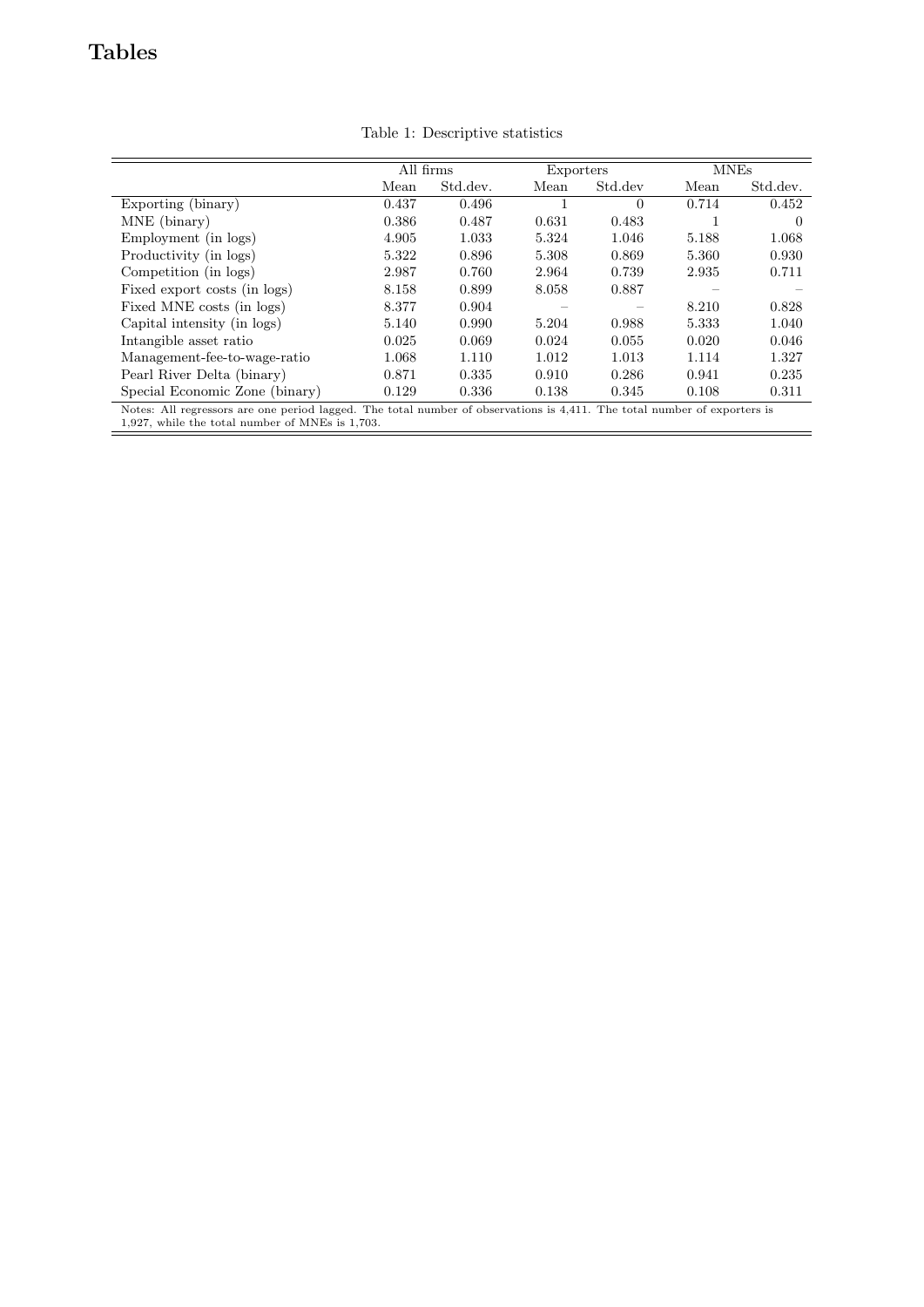|                                                                                                          | Mean     | Std.err. | GT p-value |
|----------------------------------------------------------------------------------------------------------|----------|----------|------------|
| $\overline{X_e}$                                                                                         |          |          |            |
| Employment (in logs)                                                                                     | 1.036    | 0.084    | 0.861      |
| Productivity (in logs)                                                                                   | $-0.039$ | 0.088    | 0.412      |
| Competition (in logs)                                                                                    | $-0.422$ | 0.230    | 0.265      |
| Competition <sup>2</sup>                                                                                 | 0.035    | 0.025    | 0.394      |
| Fixed export costs (in logs)                                                                             | $-0.329$ | 0.068    | 0.905      |
| Capital intensity (in logs)                                                                              | 0.135    | 0.093    | 0.659      |
| Intangible asset ratio                                                                                   | 1.188    | 1.052    | 0.107      |
| Management-fee-to-wage-ratio                                                                             | 0.034    | 0.050    | 0.185      |
| Pearl River Delta (binary)                                                                               | 0.910    | 0.283    | 0.585      |
| Special Economic Zone (binary)                                                                           | 0.395    | 0.304    | 0.366      |
| $X_m$                                                                                                    |          |          |            |
| Employment (in logs)                                                                                     | 0.771    | 0.108    | 0.264      |
| Productivity (in logs)                                                                                   | $-0.267$ | 0.125    | 0.973      |
| Competition (in logs)                                                                                    | $-0.650$ | 0.292    | 0.509      |
| Competition <sup>2</sup>                                                                                 | 0.055    | 0.034    | 0.653      |
| Fixed MNE costs (in logs)                                                                                | $-0.878$ | 0.100    | 0.746      |
| Capital intensity (in logs)                                                                              | 0.884    | 0.137    | 0.314      |
| Intangible asset ratio                                                                                   | $-3.185$ | 1.686    | 0.819      |
| Management-fee-to-wage-ratio                                                                             | 0.063    | 0.077    | 0.489      |
| Pearl River Delta (binary)                                                                               | 2.652    | 0.493    | 0.139      |
| Special Economic Zone (binary)                                                                           | $-0.577$ | 0.444    | 0.651      |
| $\tau$                                                                                                   | 0.056    | 0.114    | 0.111      |
| $m_{\alpha_e}$                                                                                           | $-3.503$ | 0.794    | 0.467      |
| $m_{\alpha_m}$                                                                                           | $-2.101$ | 0.575    | 0.303      |
| $V_{\alpha_e \alpha_e}$                                                                                  | 10.284   | 1.218    | 0.579      |
| $V_{\alpha_e \alpha_m}$                                                                                  | 9.359    | 0.888    | 0.105      |
| $V_{\alpha_m\alpha_m}$                                                                                   | 22.830   | 2.649    | 0.145      |
| Notes: Year dummies are included. All regressors are one period lagged. We ran the MCMC procedure 26,000 |          |          |            |

Table 2: Exporting and MNE participation - bivariate (non-spatial) panel probit results

Notes: Year dummies are included. All regressors are one period lagged. We ran the MCMC procedure 26,000 times and applied a burn-in of 5,500 and a thinning of 2. The last column contains the p-value of the Geweke<br>(1992) t

 $=$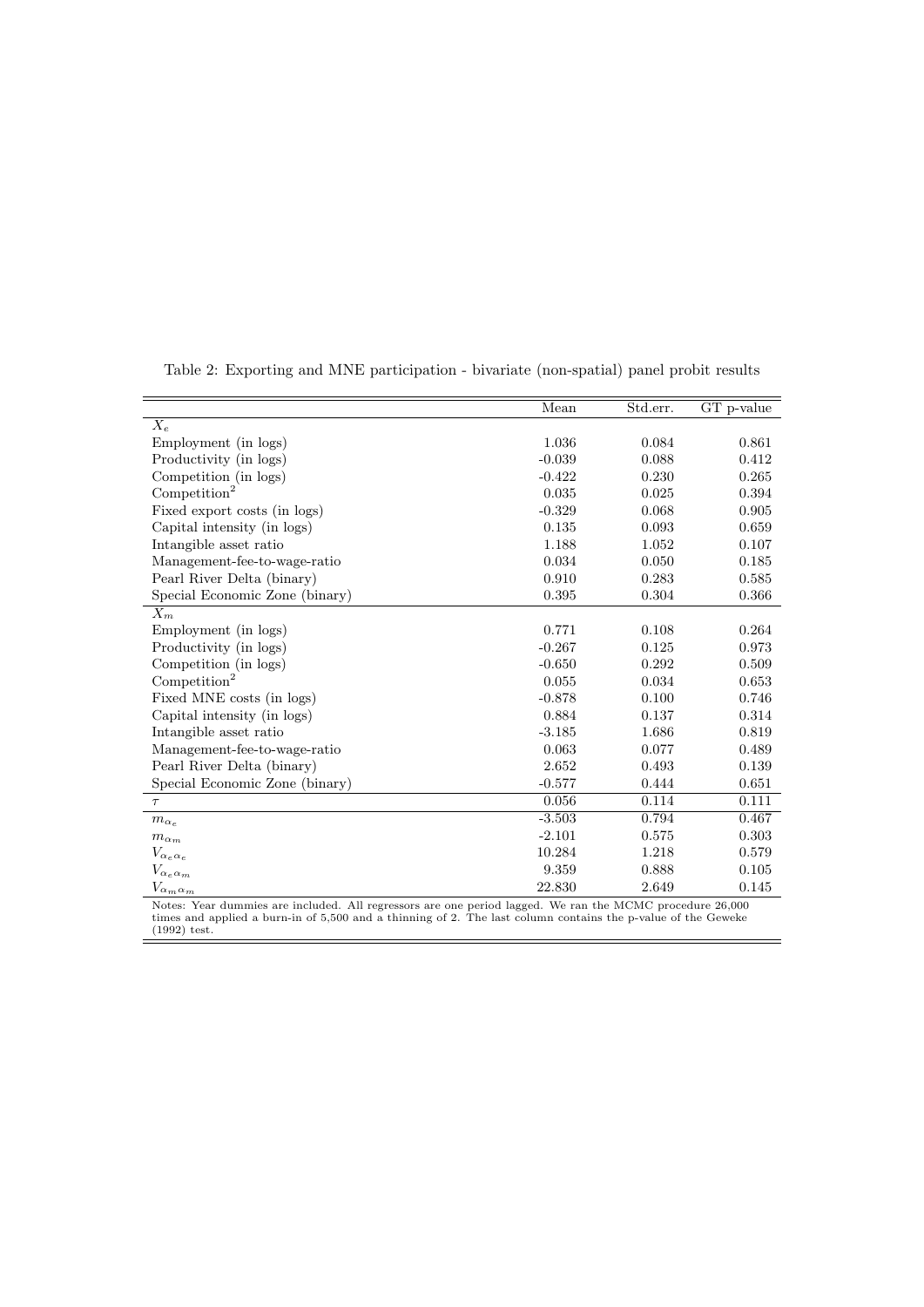|                                     | Mean     | Std.err. | GT p-value |
|-------------------------------------|----------|----------|------------|
| $X_e$                               |          |          |            |
| Employment (in logs)                | 0.914    | 0.093    | 0.462      |
| Productivity (in logs)              | 0.102    | 0.099    | 0.828      |
| Competition (in logs)               | $-0.287$ | 0.249    | 0.549      |
| Competition <sup>2</sup>            | 0.022    | 0.028    | 0.568      |
| Fixed export costs (in logs)        | $-0.173$ | 0.069    | 0.442      |
| Capital intensity (in logs)         | $-0.083$ | 0.106    | 1.000      |
| Intangible asset ratio              | 2.375    | 1.170    | 0.405      |
| Management-fee-to-wage-ratio        | 0.011    | 0.055    | 0.429      |
| Pearl River Delta (binary)          | 0.273    | 0.298    | 0.342      |
| Special Economic Zone (binary)      | 0.580    | 0.286    | 0.517      |
| $X_m$                               |          |          |            |
| Employment (in logs)                | 0.574    | 0.134    | 0.106      |
| Productivity (in logs)              | $-0.246$ | 0.131    | 0.433      |
| Competition (in logs)               | $-0.671$ | 0.337    | 0.959      |
| Competition <sup>2</sup>            | 0.055    | 0.038    | 0.976      |
| Fixed MNE costs (in logs)           | $-0.764$ | 0.111    | 0.575      |
| Capital intensity (in logs)         | 0.889    | 0.142    | 0.172      |
| Intangible asset ratio              | $-3.755$ | 1.565    | 0.165      |
| Management-fee-to-wage-ratio        | 0.095    | 0.084    | 0.653      |
| Pearl River Delta (binary)          | 2.674    | 0.517    | 0.325      |
| Special Economic Zone (binary)      | $-0.719$ | 0.451    | 0.101      |
| $\gamma_{em}$                       | 0.269    | 0.067    | 0.465      |
| $\gamma_{me}$                       | 0.265    | 0.092    | 0.934      |
| $\lambda_{e1}$                      | 0.635    | 0.109    | 0.948      |
| $\lambda_{e2}$                      | 0.095    | 0.170    | 0.593      |
| $\lambda_{m1}$                      | 0.530    | 0.110    | 0.236      |
| $\lambda_{m2}$                      | 0.378    | 0.120    | 0.573      |
| $\tau$                              | $-0.256$ | 0.111    | 0.373      |
| $m_{\alpha_e}$                      | $-3.059$ | 0.586    | 0.989      |
| $m_{\alpha_m}$                      | $-1.845$ | 0.762    | 0.116      |
| $V_{\alpha_e \alpha_e}$             | 7.846    | 1.003    | 0.547      |
| $V_{\alpha_e \alpha_m}$             | 0.431    | 1.447    | 0.490      |
| $V_{\alpha_m \underline{\alpha_m}}$ | 19.931   | 3.131    | 0.118      |

Table 3: Exporting and MNE participation - second-order-spatial-lag simultaneous-equations bivariate panel probit results

Notes: Year dummies are included. All regressors are one period lagged. We ran the MCMC procedure 38,000 times and applied a burn-in of 9,000 and a thinning of 2. The last column contains the p-value of the Geweke (1992) test.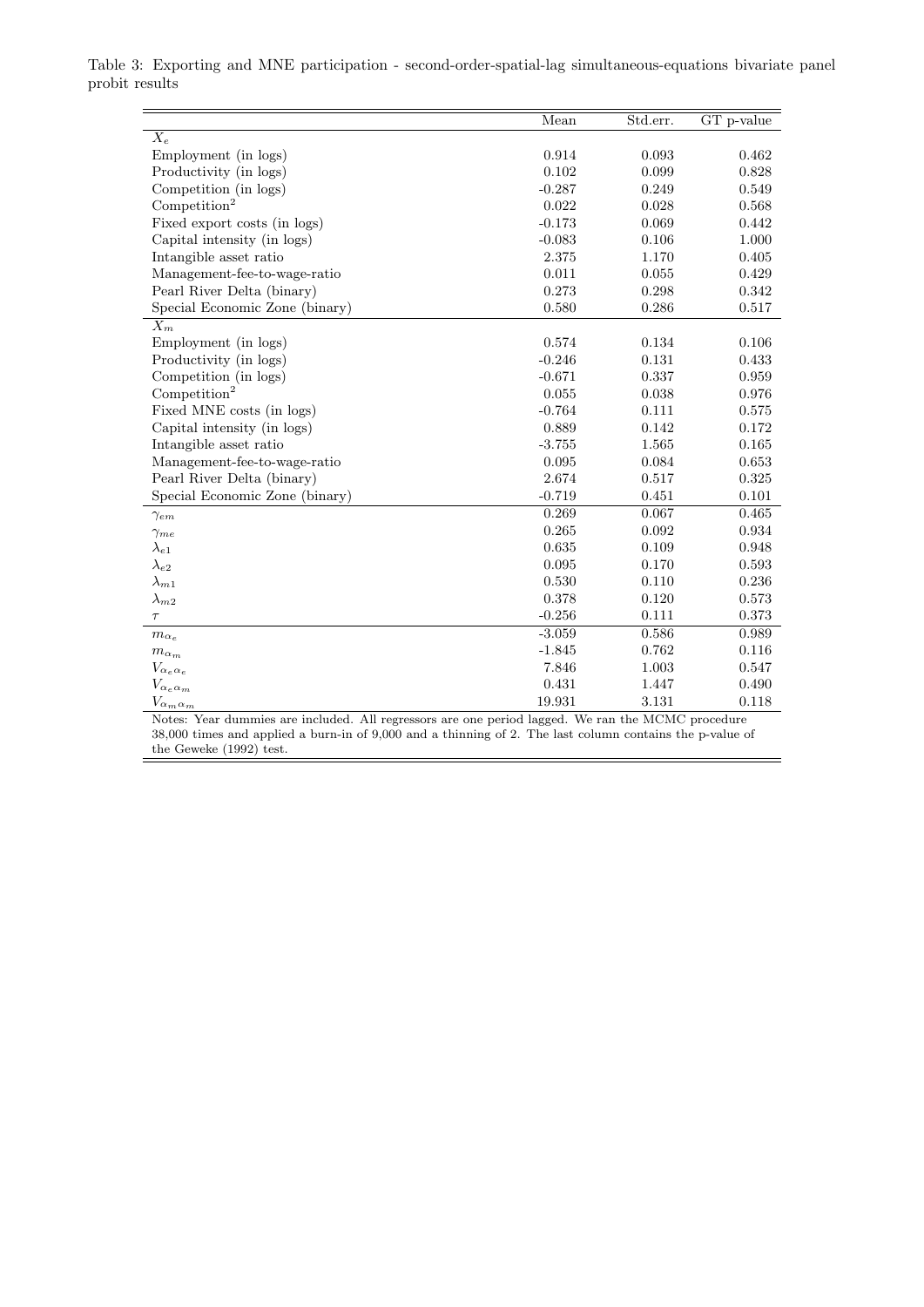|                                     | Mean     | Std.err.    | $\overline{GT}$ p-value |
|-------------------------------------|----------|-------------|-------------------------|
| $\overline{X_e}$                    |          |             |                         |
| Employment (in logs)                | 0.968    | 0.085       | 0.117                   |
| Productivity (in logs)              | 0.075    | 0.098       | $\rm 0.957$             |
| Competition (in logs)               | $-0.316$ | 0.227       | 0.711                   |
| Competition <sup>2</sup>            | 0.026    | 0.025       | 0.565                   |
| Fixed export costs (in logs)        | $-0.206$ | 0.068       | 0.687                   |
| Capital intensity (in logs)         | $-0.019$ | 0.099       | 0.192                   |
| Intangible asset ratio              | 1.972    | 1.123       | 0.570                   |
| Management-fee-to-wage-ratio        | 0.024    | 0.052       | 0.327                   |
| Pearl River Delta (binary)          | 0.472    | 0.264       | $\,0.535\,$             |
| Special Economic Zone (binary)      | 0.517    | 0.263       | 0.599                   |
| $X_m$                               |          |             |                         |
| Employment (in logs)                | 0.442    | 0.118       | 0.129                   |
| Productivity (in logs)              | $-0.228$ | 0.123       | 0.386                   |
| Competition (in logs)               | $-0.537$ | 0.302       | 0.399                   |
| Competition <sup>2</sup>            | 0.042    | 0.036       | 0.442                   |
| Fixed MNE costs (in logs)           | $-0.753$ | 0.093       | 0.714                   |
| Capital intensity (in logs)         | 0.892    | 0.138       | 0.184                   |
| Intangible asset ratio              | $-3.771$ | $1.523\,$   | $0.377\,$               |
| Management-fee-to-wage-ratio        | 0.087    | 0.079       | 0.753                   |
| Pearl River Delta (binary)          | 2.555    | 0.462       | 0.142                   |
| Special Economic Zone (binary)      | $-0.705$ | 0.415       | 0.611                   |
| $\gamma_{em}$                       | 0.191    | 0.036       | 0.114                   |
| $\gamma_{me}$                       | 0.390    | 0.039       | 0.178                   |
| $\lambda_{e1}$                      | 0.581    | 0.098       | $0.105\,$               |
| $\lambda_{e2}$                      | 0.225    | 0.119       | 0.335                   |
| $\lambda_{e3}$                      | 0.085    | 0.112       | 0.172                   |
| $\lambda_{m1}$                      | 0.409    | 0.091       | $\,0.163\,$             |
| $\lambda_{m2}$                      | 0.285    | 0.144       | 0.973                   |
| $\lambda_{m3}$                      | 0.239    | 0.134       | 0.664                   |
| $\tau$                              | $-0.307$ | $\,0.094\,$ | $\,0.866\,$             |
| $m_{\alpha_e}$                      | $-3.482$ | 0.417       | 0.416                   |
| $m_{\alpha_m}$                      | $-1.733$ | 0.364       | 0.118                   |
| $V_{\alpha_e \alpha_e}$             | 8.030    | 1.049       | 0.116                   |
| $V_{\alpha_e \alpha_m}$             | 1.286    | 0.699       | 0.783                   |
| $V_{\alpha_m \underline{\alpha_m}}$ | 18.951   | 2.377       | 0.142                   |

Table 4: Exporting and MNE participation - third-order-spatial-lag simultaneous-equations bivariate panel probit results

Notes: Year dummies are included. All regressors are one period lagged. We ran the MCMC procedure 43,000 times and applied a burn-in of 28,000 and a thinning of 2. The last column contains the p-value of the Geweke (1992) test.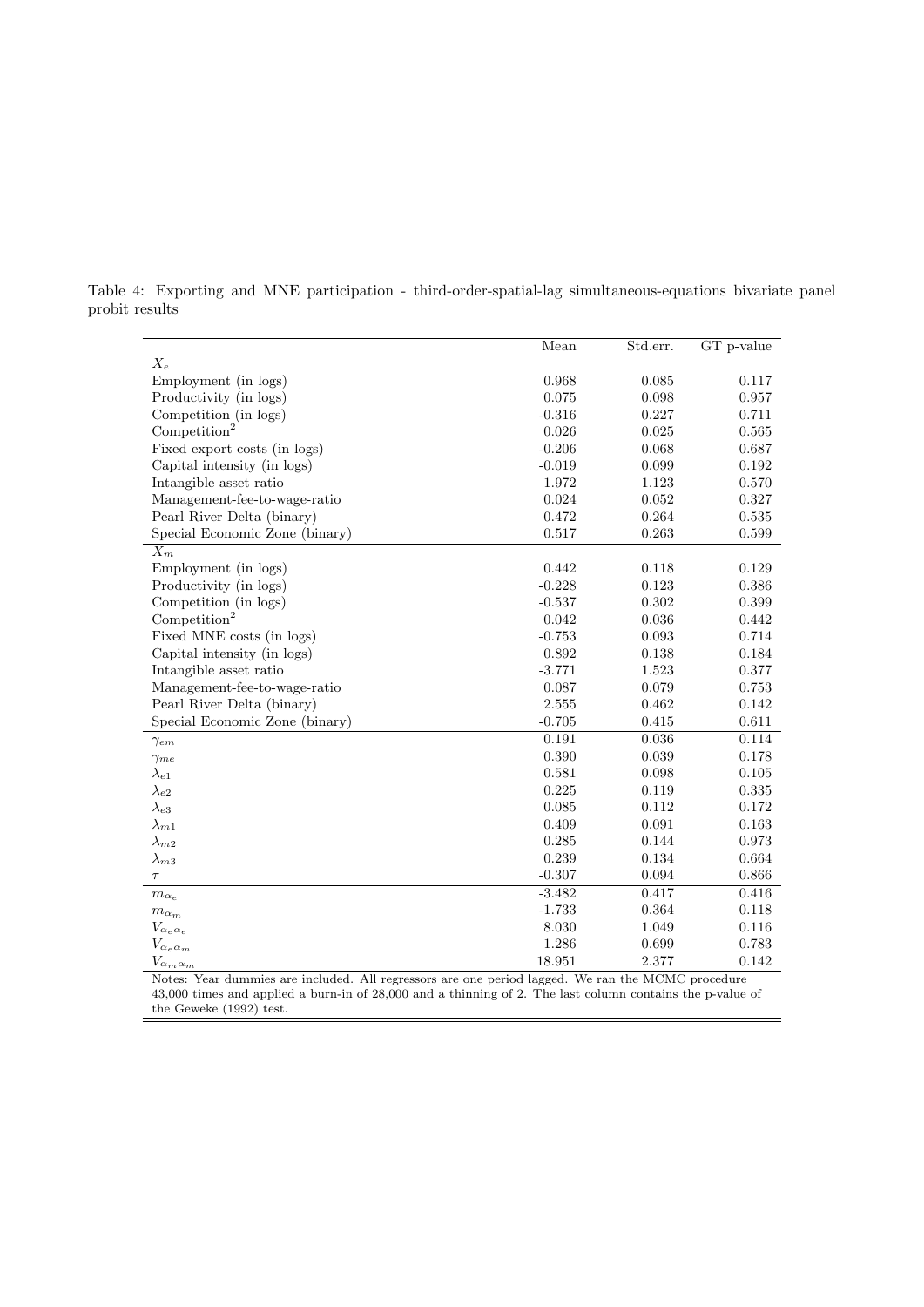|                        |          | Non-spatial                   |                               | Spatial                       |                             |
|------------------------|----------|-------------------------------|-------------------------------|-------------------------------|-----------------------------|
|                        |          | $\Delta \widehat{P}_{e+}^{d}$ | $\Delta \widehat{P}_{m+}^{d}$ | $\Delta \widehat{P}_{e+}^{t}$ | $\Delta \widehat{P}_{m+}^t$ |
| Employment             | Mean     | 0.1081                        | 0.0520                        | 0.1493                        | 0.0822                      |
|                        | Std.err. | 0.0098                        | 0.0079                        | 0.0125                        | 0.0113                      |
| Productivity           | Mean     | $-0.0035$                     | $-0.0157$                     | 0.0018                        | $-0.0163$                   |
|                        | Std.err. | 0.0079                        | 0.0076                        | 0.0112                        | 0.0100                      |
| Competition            | Mean     | $-0.0159$                     | $-0.0159$                     | $-0.0243$                     | $-0.0264$                   |
|                        | Std.err. | 0.0078                        | 0.0065                        | 0.0098                        | 0.0088                      |
| Fixed export costs     | Mean     | $-0.0292$                     |                               | $-0.0252$                     | $-0.0088$                   |
|                        | Std.err. | 0.0064                        |                               | 0.0085                        | 0.0036                      |
| Fixed MNE costs        | Mean     |                               | $-0.0523$                     | $-0.0242$                     | $-0.0642$                   |
|                        | Std.err. |                               | 0.0065                        | 0.0062                        | 0.0086                      |
| Capital intensity      | Mean     | 0.0134                        | 0.0572                        | 0.0282                        | 0.0772                      |
|                        | Std.err. | 0.0095                        | 0.0095                        | 0.0126                        | 0.0120                      |
| Intangible asset ratio | Mean     | 0.0081                        | $-0.0143$                     | 0.0093                        | $-0.0182$                   |
|                        | Std.err. | 0.0073                        | 0.0078                        | 0.0097                        | 0.0096                      |
| Management-fee-to-wage | Mean     | 0.0038                        | 0.0046                        | 0.0071                        | 0.0102                      |
| -ratio                 | Std.err. | 0.0057                        | 0.0057                        | 0.0073                        | 0.0075                      |
| Pearl River Delta      | Mean     | 0.0306                        | 0.0581                        | 0.0515                        | 0.0832                      |
|                        | Std.err. | 0.0098                        | 0.0112                        | 0.0128                        | 0.0145                      |
| Special Economic Zone  | Mean     | 0.0133                        | $-0.0127$                     | 0.0153                        | $-0.0144$                   |
|                        | Std.err. | 0.0104                        | 0.0099                        | 0.0126                        | 0.0135                      |

Table 5: Effects of a one-std.dev. increase in explanatory variables on exporting and MNE probabilities in the bivariate (non-spatial) panel probit and the third-order spatial lag simultaneous equations bivariate panel probit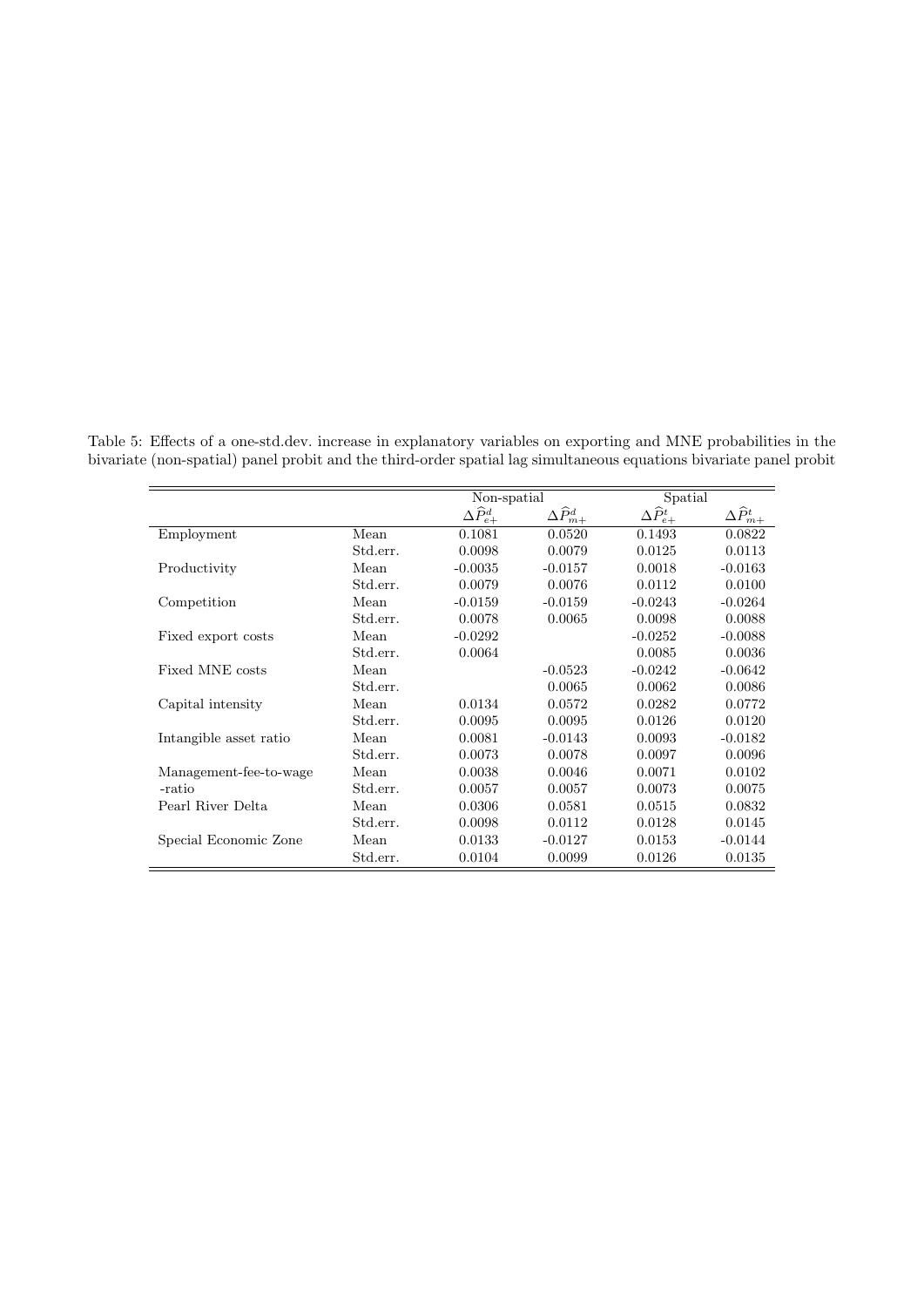Table 6: Transition matrix: Effects of a one-std.dev. increase in the covariates on exporting and MNE status for the bivariate non-spatial panel probit and the third-order spatial lag simultaneous equations bivariate panel probit

|                                 |                                                                     |                  | Bivariate non-spatial panel probit   |                                                                                                         |                  |                              |                        | Third-order spatial lag simultaneous<br>equations bivariate panel probit                                                                        |                  |                        |  |
|---------------------------------|---------------------------------------------------------------------|------------------|--------------------------------------|---------------------------------------------------------------------------------------------------------|------------------|------------------------------|------------------------|-------------------------------------------------------------------------------------------------------------------------------------------------|------------------|------------------------|--|
|                                 |                                                                     |                  |                                      |                                                                                                         |                  |                              |                        |                                                                                                                                                 |                  |                        |  |
|                                 |                                                                     |                  | $(\widetilde{e}_+, \widetilde{m}_+)$ | $(\widetilde{e}_+,\widetilde{m}_-) (\widetilde{e}_-,\widetilde{m}_+) (\widetilde{e}_-,\widetilde{m}_-)$ |                  |                              |                        | $(\widetilde{e}_+,\widetilde{m}_+)$ $(\widetilde{e}_+,\widetilde{m}_-)$ $(\widetilde{e}_-,\widetilde{m}_+)$ $(\widetilde{e}_-,\widetilde{m}_-)$ |                  |                        |  |
| Employment                      | $(e_{+}, m_{+})$                                                    | Mean             | 1.0000                               | $\overline{0}$                                                                                          | $\overline{0}$   | $\overline{0}$               | 1.0000                 | $\overline{0}$                                                                                                                                  | $\overline{0}$   | $\Omega$               |  |
|                                 |                                                                     | Std.err.         | $\overline{0}$                       | $\overline{0}$                                                                                          | $\boldsymbol{0}$ | $\boldsymbol{0}$             | $\overline{0}$         | $\overline{0}$                                                                                                                                  | $\boldsymbol{0}$ | $\overline{0}$         |  |
|                                 | $\begin{aligned} (e_+,m_-) \\ (e_-,m_+) \\ (e_-,m_-) \end{aligned}$ | Mean             | 0.1688                               | 0.8312                                                                                                  | $\boldsymbol{0}$ | $\boldsymbol{0}$             | 0.2548                 | 0.7452                                                                                                                                          | $\overline{0}$   | $\boldsymbol{0}$       |  |
|                                 |                                                                     | Std.err.         | 0.0263                               | 0.0263                                                                                                  | $\theta$         | $\theta$                     | 0.0325                 | 0.0325                                                                                                                                          | $\overline{0}$   | $\overline{0}$         |  |
|                                 |                                                                     | Mean             | 0.3507                               | $\mathbf{0}$                                                                                            | 0.6493           | $\boldsymbol{0}$             | 0.4749                 | 0                                                                                                                                               | 0.5251           | $\overline{0}$         |  |
|                                 |                                                                     | Std.err.         | 0.0332                               | $\boldsymbol{0}$                                                                                        | 0.0332           | $\theta$                     | 0.0371                 | $\boldsymbol{0}$                                                                                                                                | 0.0371           | $\boldsymbol{0}$       |  |
|                                 |                                                                     | Mean             | 0.0156                               | 0.1376                                                                                                  | 0.0392           | 0.8076                       | 0.0372                 | 0.1767                                                                                                                                          | 0.0537           | 0.7324                 |  |
|                                 | $\overline{(e_+,m_+)}$                                              | Std.err.         | 0.0039                               | 0.0143                                                                                                  | 0.0073           | 0.0181                       | 0.0083                 | 0.0167<br>0.0340                                                                                                                                | 0.0094<br>0.0052 | 0.0235                 |  |
| Productivity                    |                                                                     | Mean<br>Std.err. | 0.9599<br>0.0190                     | 0.0323<br>0.0158                                                                                        | 0.0074<br>0.0085 | 0.0004<br>0.0008             | 0.9603<br>$\,0.0242\,$ | 0.0200                                                                                                                                          | 0.0086           | 0.0004<br>0.0010       |  |
|                                 |                                                                     | Mean             | 0.0001                               | 0.9815                                                                                                  | 0.0000           | 0.0184                       | 0.0007                 | 0.9867                                                                                                                                          | 0.0000           | 0.0126                 |  |
|                                 | $(e_+, m_-)$                                                        | Std.err.         | 0.0013                               | 0.0208                                                                                                  | 0.0000           | 0.0208                       | 0.0043                 | 0.0207                                                                                                                                          | 0.0001           | 0.0207                 |  |
|                                 |                                                                     | Mean             | 0.0058                               | 0.0003                                                                                                  | 0.9338           | 0.0601                       | 0.0191                 | 0.0008                                                                                                                                          | 0.9170           | 0.0631                 |  |
|                                 |                                                                     | Std.err.         | 0.0122                               | 0.0010                                                                                                  | 0.0308           | 0.0296                       | 0.0262                 | 0.0018                                                                                                                                          | 0.0377           | 0.0374                 |  |
|                                 | $(e_-,m_+)$ $(e_-,m_-)$                                             | Mean             | 0.0000                               | 0.0022                                                                                                  | 0.0000           | 0.9977                       | 0.0000                 | 0.0070                                                                                                                                          | 0.0002           | 0.9928                 |  |
|                                 |                                                                     | Std.err.         | 0.0000                               | 0.0047                                                                                                  | 0.0004           | 0.0047                       | 0.0001                 | 0.0095                                                                                                                                          | 0.0011           | 0.0097                 |  |
| $\overline{\text{Competition}}$ | $\overline{(e_+,m_+)}$                                              | Mean             | 0.9434                               | 0.0319                                                                                                  | 0.0234           | 0.0013                       | 0.9095                 | 0.0516                                                                                                                                          | 0.0350           | 0.0039                 |  |
|                                 |                                                                     | Std.err.         | 0.0185                               | 0.0135                                                                                                  | 0.0120           | 0.0013                       | 0.0273                 | 0.0177                                                                                                                                          | 0.0146           | 0.0030                 |  |
|                                 |                                                                     | Mean             | 0.0000                               | 0.9432                                                                                                  | 0.0000           | 0.0568                       | 0.0000                 | 0.9155                                                                                                                                          | 0.0000           | 0.0845                 |  |
|                                 | $(e_+,m_-)$ $(e_-,m_+)$                                             | Std.err.         | 0.0011                               | 0.0276                                                                                                  | 0.0001           | 0.0276                       | 0.0006                 | 0.0338                                                                                                                                          | 0.0000           | 0.0338                 |  |
|                                 |                                                                     | Mean             | 0.0002                               | 0.0000                                                                                                  | 0.9385           | 0.0613                       | 0.0000                 | 0.0000                                                                                                                                          | 0.9000           | 0.1000                 |  |
|                                 |                                                                     | Std.err.         | 0.0018                               | 0.0001                                                                                                  | 0.0258           | 0.0258                       | 0.0009                 | 0.0001                                                                                                                                          | 0.0341           | 0.0342                 |  |
|                                 | $(e_-, m_-)$                                                        | Mean             | $\overline{0}$                       | 0.0001                                                                                                  | 0.0000           | 0.9999                       | $\mathbf{0}$           | 0.0000                                                                                                                                          | 0.0000           | 1.0000                 |  |
|                                 |                                                                     | Std.err.         | $\boldsymbol{0}$                     | 0.0007                                                                                                  | 0.0003           | 0.0008                       | $\boldsymbol{0}$       | 0.0003                                                                                                                                          | 0.0002           | 0.0003                 |  |
| Fixed export                    | $\overline{(e_+,m_+)}$                                              | Mean             | 0.9543                               | $\overline{0}$                                                                                          | 0.0457           | $\overline{0}$               | 0.9432                 | 0.0170                                                                                                                                          | 0.0383           | 0.0015                 |  |
| costs                           |                                                                     | Std.err.         | 0.0112                               | $\overline{0}$                                                                                          | 0.0112           | $\theta$                     | 0.0202                 | 0.0071                                                                                                                                          | 0.0136           | 0.0016                 |  |
|                                 |                                                                     | Mean             | $\boldsymbol{0}$                     | 0.8970                                                                                                  | $\boldsymbol{0}$ | 0.1030                       | 0.0000                 | 0.9116                                                                                                                                          | $\boldsymbol{0}$ | 0.0884                 |  |
|                                 | $\begin{aligned} (e_+,m_-) \\ (e_-,m_+) \\ (e_-,m_-) \end{aligned}$ | Std.err.         | $\boldsymbol{0}$                     | 0.0233                                                                                                  | $\boldsymbol{0}$ | 0.0233                       | 0.0001                 | 0.0298                                                                                                                                          | $\boldsymbol{0}$ | 0.0298                 |  |
|                                 |                                                                     | Mean<br>Std.err. | $\overline{0}$<br>$\boldsymbol{0}$   | $\mathbf{0}$<br>$\mathbf{0}$                                                                            | 1.0000<br>0      | $\mathbf{0}$<br>$\mathbf{0}$ | 0.0000<br>0.0005       | $\boldsymbol{0}$<br>$\overline{0}$                                                                                                              | 0.9667<br>0.0148 | 0.0333<br>0.0149       |  |
|                                 |                                                                     | Mean             | $\boldsymbol{0}$                     | $\boldsymbol{0}$                                                                                        | $\boldsymbol{0}$ | 1.0000                       | $\boldsymbol{0}$       | 0.0000                                                                                                                                          | 0.0000           | 1.0000                 |  |
|                                 |                                                                     | Std.err.         | $\overline{0}$                       | $\boldsymbol{0}$                                                                                        | $\boldsymbol{0}$ | $\boldsymbol{0}$             | $\overline{0}$         | 0.0001                                                                                                                                          | 0.0000           | 0.0002                 |  |
| <b>Fixed MNE</b>                | $\overline{(e_{+},m_{+})}$                                          | Mean             | 0.8893                               | 0.1107                                                                                                  | $\overline{0}$   | $\overline{0}$               | 0.8330                 | 0.1276                                                                                                                                          | 0.0299           | 0.0094                 |  |
| costs                           |                                                                     | Std.err.         | 0.0153                               | 0.0153                                                                                                  | $\boldsymbol{0}$ | $\boldsymbol{0}$             | 0.0247                 | 0.0178                                                                                                                                          | 0.0082           | 0.0045                 |  |
|                                 | $(e_{+}, m_{-})$                                                    | Mean             | $\overline{0}$                       | 1.0000                                                                                                  | $\boldsymbol{0}$ | $\overline{0}$               | 0                      | 0.9172                                                                                                                                          | $\boldsymbol{0}$ | 0.0828                 |  |
|                                 |                                                                     | Std.err.         | $\overline{0}$                       | $\boldsymbol{0}$                                                                                        | $\boldsymbol{0}$ | $\overline{0}$               | $\boldsymbol{0}$       | 0.0215                                                                                                                                          | $\mathbf{0}$     | 0.0215                 |  |
|                                 | $(e_-, m_+)$                                                        | Mean             | $\overline{0}$                       | $\boldsymbol{0}$                                                                                        | 0.8031           | 0.1969                       | $\boldsymbol{0}$       | $\boldsymbol{0}$                                                                                                                                | 0.7609           | 0.2391                 |  |
|                                 |                                                                     | Std.err.         | $\boldsymbol{0}$                     | $\boldsymbol{0}$                                                                                        | 0.0278           | 0.0278                       | $\boldsymbol{0}$       | $\boldsymbol{0}$                                                                                                                                | 0.0342           | 0.0342                 |  |
|                                 | $(e_-, m_-)$                                                        | Mean             | $\boldsymbol{0}$                     | $\boldsymbol{0}$                                                                                        | $\boldsymbol{0}$ | 1.0000                       | $\boldsymbol{0}$       | $\boldsymbol{0}$                                                                                                                                | $\boldsymbol{0}$ | 1.0000                 |  |
|                                 |                                                                     | Std.err.         | $\theta$                             | $\boldsymbol{0}$                                                                                        | $\overline{0}$   | $\boldsymbol{0}$             | $\overline{0}$         | $\boldsymbol{0}$                                                                                                                                | $\mathbf{0}$     | $\overline{0}$         |  |
| Capital                         | $\overline{(e_{+},m_{+})}$                                          | Mean             | 0.9996                               | $\overline{0}$                                                                                          | 0.0004           | $\boldsymbol{0}$             | 0.9999                 | $\boldsymbol{0}$                                                                                                                                | 0.0001           | $\overline{0}$         |  |
| intensity                       |                                                                     | Std.err.         | 0.0021                               | $\mathbf{0}$                                                                                            | 0.0021           | $\mathbf{0}$                 | 0.0008                 | 0                                                                                                                                               | 0.0008           | $\theta$               |  |
|                                 | $(e_{+}, m_{-})$<br>$(e_{-}, m_{+})$<br>$(e_{-}, m_{-})$            | Mean             | 0.1837                               | 0.8153                                                                                                  | 0.0001           | 0.0009                       | 0.2421                 | 0.7576                                                                                                                                          | 0.0000           | 0.0002                 |  |
|                                 |                                                                     | Std.err.         | 0.0298                               | 0.0297                                                                                                  | 0.0008           | 0.0044                       | 0.0348                 | 0.0347                                                                                                                                          | 0.0004           | 0.0018                 |  |
|                                 |                                                                     | Mean             | 0.0493                               | $\mathbf{0}$                                                                                            | 0.9507           | $\boldsymbol{0}$             | 0.1076                 | $\boldsymbol{0}$                                                                                                                                | 0.8924           | $\overline{0}$         |  |
|                                 |                                                                     | Std.err.         | 0.0328                               | $\boldsymbol{0}$                                                                                        | 0.0328           | $\boldsymbol{0}$             | 0.0463                 | $\boldsymbol{0}$                                                                                                                                | 0.0463           | $\boldsymbol{0}$       |  |
|                                 |                                                                     | Mean<br>Std.err. | 0.0024<br>0.0019                     | 0.0159<br>0.0106                                                                                        | 0.0584<br>0.0112 | 0.9233<br>0.0171             | $0.0072\,$<br>0.0041   | 0.0290<br>0.0134                                                                                                                                | 0.0771<br>0.0138 | 0.8867<br>$\,0.0234\,$ |  |
| Intangible                      | $\overline{(e_+,m_+)}$                                              | Mean             | ${0.9694}$                           | 0.0299                                                                                                  | 0.0007           | 0.0000                       | 0.9605                 | 0.0380                                                                                                                                          | 0.0014           | 0.0002                 |  |
| asset ratio                     |                                                                     | Std.err.         | 0.0169                               | 0.0164                                                                                                  | 0.0026           | 0.0002                       | 0.0215                 | 0.0200                                                                                                                                          | 0.0037           | 0.0006                 |  |
|                                 |                                                                     | Mean             | 0.0002                               | 0.9981                                                                                                  | $\boldsymbol{0}$ | 0.0017                       | 0.0004                 | 0.9964                                                                                                                                          | $\boldsymbol{0}$ | 0.0032                 |  |
|                                 |                                                                     | Std.err.         | 0.0017                               | 0.0065                                                                                                  | $\boldsymbol{0}$ | 0.0064                       | 0.0025                 | 0.0093                                                                                                                                          | $\boldsymbol{0}$ | 0.0091                 |  |
|                                 | $(e_{+}, m_{-})$<br>$(e_{-}, m_{+})$<br>$(e_{-}, m_{-})$            | Mean             | 0.0297                               | 0.0013                                                                                                  | 0.9150           | 0.0539                       | 0.0360                 | 0.0020                                                                                                                                          | 0.8932           | 0.0688                 |  |
|                                 |                                                                     | Std.err.         | 0.0233                               | 0.0021                                                                                                  | 0.0342           | 0.0297                       | 0.0303                 | 0.0027                                                                                                                                          | 0.0387           | 0.0361                 |  |
|                                 |                                                                     | ${\it Mean}$     | 0.0000                               | 0.0114                                                                                                  | 0.0001           | 0.9885                       | 0.0000                 | $\,0.0133\,$                                                                                                                                    | 0.0001           | 0.9866                 |  |
|                                 |                                                                     | Std.err.         | 0.0000                               | 0.0088                                                                                                  | 0.0005           | 0.0089                       | 0.0001                 | 0.0110                                                                                                                                          | 0.0005           | 0.0111                 |  |
|                                 |                                                                     |                  |                                      | Continued on next page                                                                                  |                  |                              |                        |                                                                                                                                                 |                  |                        |  |